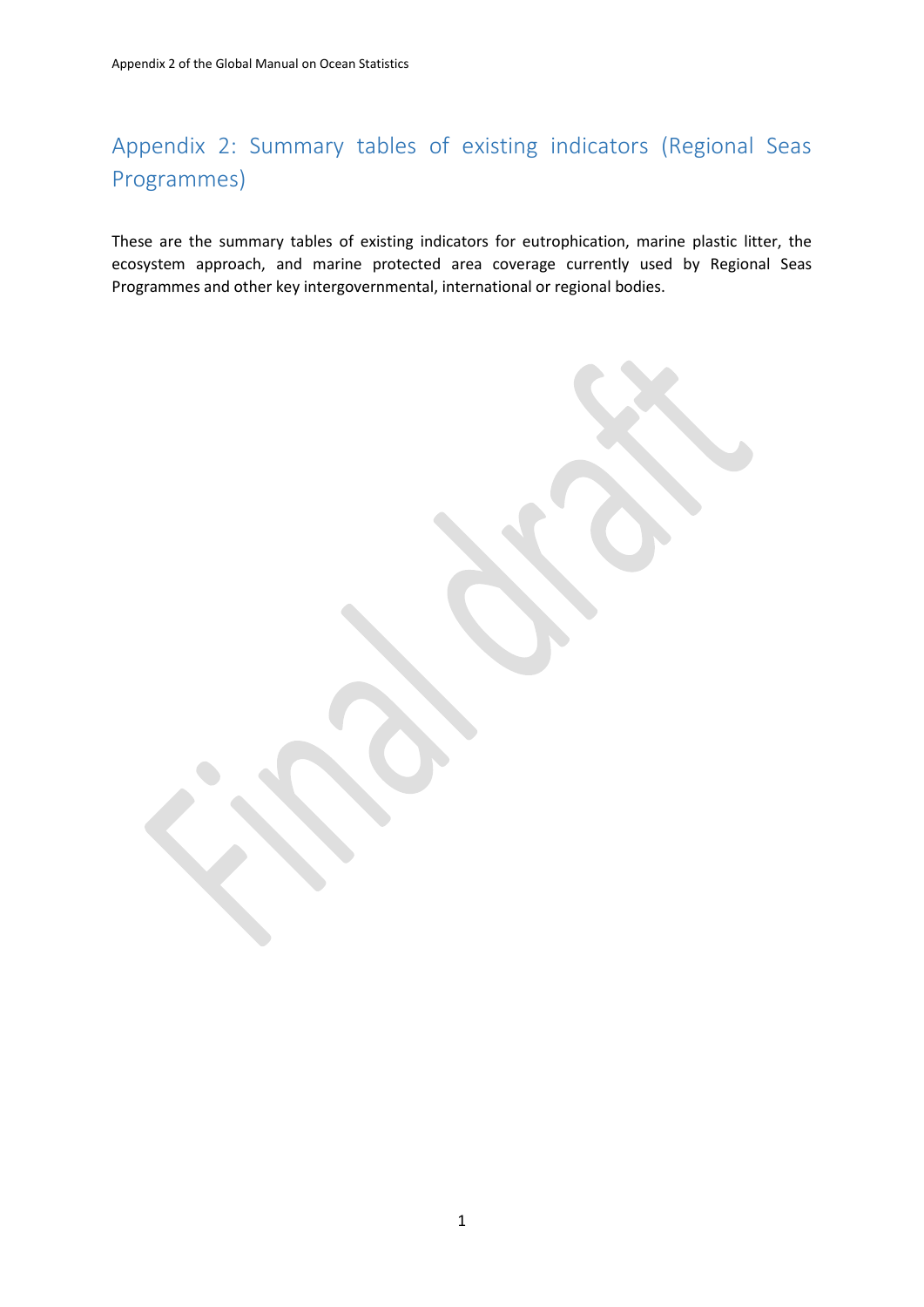Appendix 2 of the Global Manual on Ocean Statistics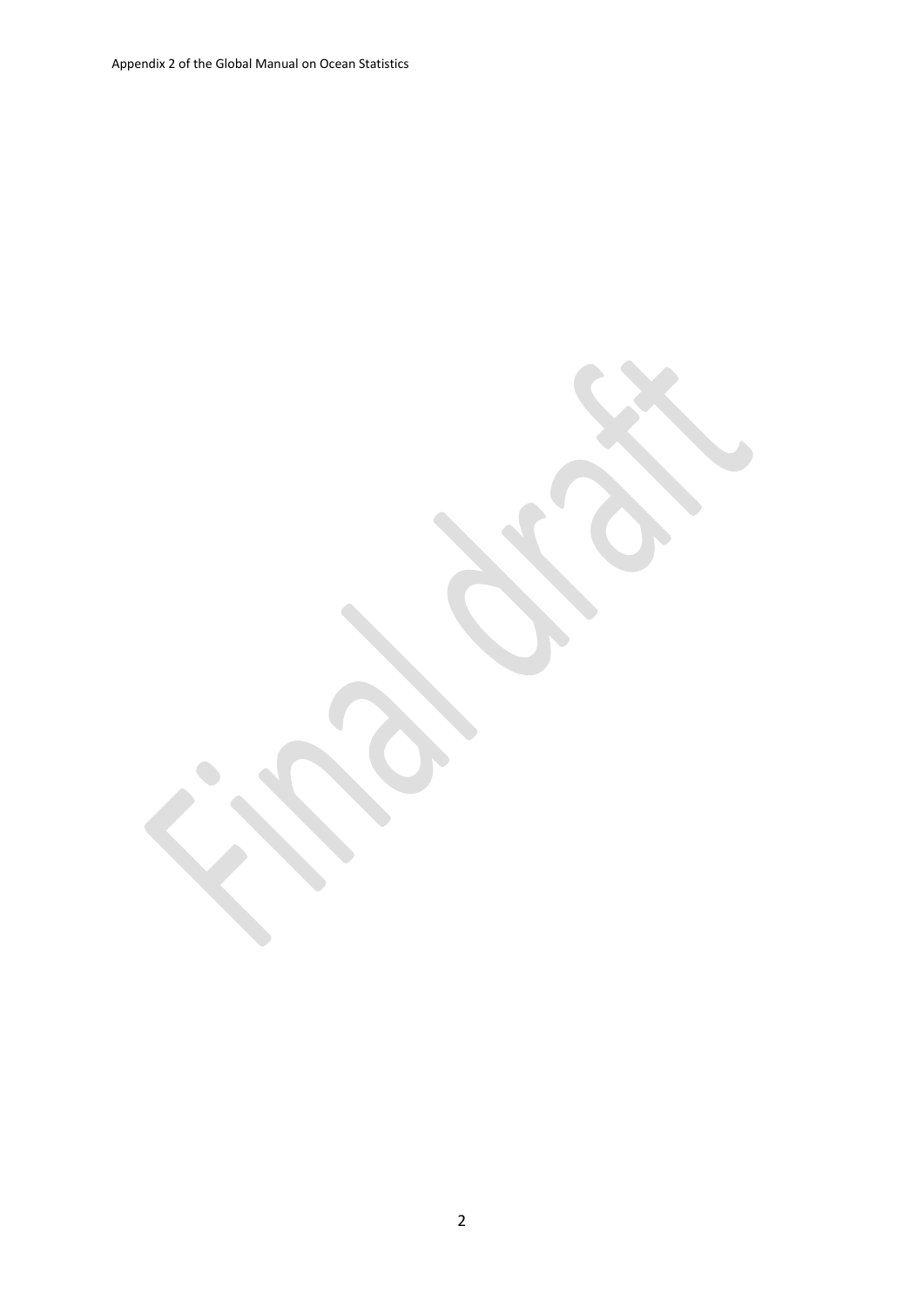## Indicator 14.1.1: Index of coastal eutrophication […]

*Summary of existing indicators and methodologies for monitoring and assessing coastal eutrophication used by Regional Seas Programmes and other key intergovernmental, international or regional bodies*

| Agency/Organisation/<br><b>Convention</b>                                 | Indicators for coastal eutrophication                                                                                                                                                                                                                                                                                                                                                                                                                                                                                                                                                                                                                                                                                                                                                                                                                                                                                                                                                                                                                                                                                                                                               | Monitoring methods for chlorophyll-a                                                                                                                                                                                                                                                                                                                                                                                                                                                                                                                                                                                                                            | <b>Comments/Explanations</b><br><b>Documents and resources</b>                                                                                                                                                                                                                                                                                                                                                                                                                                                                                                                                                                                                                                                                                                                                                                                                                                                                                                                                                                                                                                                                                                                                                                                             |
|---------------------------------------------------------------------------|-------------------------------------------------------------------------------------------------------------------------------------------------------------------------------------------------------------------------------------------------------------------------------------------------------------------------------------------------------------------------------------------------------------------------------------------------------------------------------------------------------------------------------------------------------------------------------------------------------------------------------------------------------------------------------------------------------------------------------------------------------------------------------------------------------------------------------------------------------------------------------------------------------------------------------------------------------------------------------------------------------------------------------------------------------------------------------------------------------------------------------------------------------------------------------------|-----------------------------------------------------------------------------------------------------------------------------------------------------------------------------------------------------------------------------------------------------------------------------------------------------------------------------------------------------------------------------------------------------------------------------------------------------------------------------------------------------------------------------------------------------------------------------------------------------------------------------------------------------------------|------------------------------------------------------------------------------------------------------------------------------------------------------------------------------------------------------------------------------------------------------------------------------------------------------------------------------------------------------------------------------------------------------------------------------------------------------------------------------------------------------------------------------------------------------------------------------------------------------------------------------------------------------------------------------------------------------------------------------------------------------------------------------------------------------------------------------------------------------------------------------------------------------------------------------------------------------------------------------------------------------------------------------------------------------------------------------------------------------------------------------------------------------------------------------------------------------------------------------------------------------------|
| <b>Regional Seas Programmes</b>                                           |                                                                                                                                                                                                                                                                                                                                                                                                                                                                                                                                                                                                                                                                                                                                                                                                                                                                                                                                                                                                                                                                                                                                                                                     |                                                                                                                                                                                                                                                                                                                                                                                                                                                                                                                                                                                                                                                                 |                                                                                                                                                                                                                                                                                                                                                                                                                                                                                                                                                                                                                                                                                                                                                                                                                                                                                                                                                                                                                                                                                                                                                                                                                                                            |
| OSPAR Commission, Oslo-<br><b>Paris Convention</b><br>North East Atlantic | OSPAR harmonised assessment criteria under the<br>Common Procedure:<br>Category I: Degree of nutrient enrichment<br>Riverine inputs and direct discharges<br>1.<br>[elevated inputs and/or increased trends of<br>total N and total P (compared with previous<br>years)]<br>Nutrient concentrations [elevated level(s) of<br>2.<br>winter DIN and/or DIP]<br>N/P ratio (area specific) [elevated winter N/P<br>3.<br>ratio (Redfield N/P=16]<br>Category II: Direct effects of nutrient enrichment<br>(during growing season)<br>1. Chlorophyll-a concentration (area specific)<br>[elevated maximum, mean and/or 90<br>percentile level]<br>Phytoplankton indicator species (area<br>2.<br>specific) [elevated levels of nuisance/toxic<br>phytoplancton indicator species (and<br>increased duration of blooms)]<br>3.<br>Macrophytes including macroalage (area)<br>specific) [shift from long-lived to short-lived<br>nuisance species; elevated levels (biomass or<br>area covered) especially of opportunitic<br>green macroalgae]<br>Category III: Indirect effects of nutrient enrichment<br>(during growing season)<br>Oxygen deficiency [decreased levels (< 2 mg l<br>1. | Monitoring methods for chlorophyll-a used by<br><b>OSPAR Contracting Parties include:</b><br>Remote sensing by satellite<br>(advantage: enhanced temporal and<br>spatial coverage; daily/near daily<br>snapshots, 1km <sup>2</sup> grid; Gaps due to<br>cloud cover can be corrected using<br>algorithms that interpolate in space<br>and time)<br>In-situ measurements (from ships)*<br><b>SmartBuoys</b><br>*high spatial and temporal variability of<br>chlorophyll-a requires intensive monitoring<br>(approx. biweekly during the growing season)<br>See JAMP Eutrophication Monitoring<br>Guidelines: Chlorophyll a in water (OSPAR<br>Agreement 2012-11) | The OSPAR Coordinated Environmental Monitoring<br>Programme (CEMP) includes the OSPAR<br>Eutrophication Monitoring Programme, which is an<br>integral part of OSPAR Eutrophication Strategy. As<br>part of the Eutrophication Monitoring Programme,<br>OSPAR developed the Common Procedure for the<br>Identification of the Eutrophication Status of the<br>OSPAR maritime area (updated 2013) which provides<br>a framework for Contracting Parties to assess and<br>classify the eutrophication status of their part of the<br>OSPAR maritime area.<br><b>OSPAR Joint Assessment and Monitoring Programme</b><br>(JAMP) 2014 - 2021 <sup>1</sup><br>With regard to chlorophyll-a, the Common<br>Procedure requires Contracting Parties to assess<br>mean and maximum concentrations. The Second<br>OSPAR Integrated Report on the Eutrophication<br>Status of the OSPAR Maritime Area <sup>2</sup> found that a<br>number of countries had difficulties with using<br>maximum concentrations because of the high<br>frequency of measurements needed. Instead, these<br>countries used 90 percentile, which is also used as a<br>tool to assess chlorophyll-a under the Water<br>Framework Directive.<br>The JAMP Eutrophication Monitoring Guidelines: |
|                                                                           | <sup>1</sup> : acute toxicity; 2-6 mg l <sup>-1</sup> : deficiency) and                                                                                                                                                                                                                                                                                                                                                                                                                                                                                                                                                                                                                                                                                                                                                                                                                                                                                                                                                                                                                                                                                                             |                                                                                                                                                                                                                                                                                                                                                                                                                                                                                                                                                                                                                                                                 |                                                                                                                                                                                                                                                                                                                                                                                                                                                                                                                                                                                                                                                                                                                                                                                                                                                                                                                                                                                                                                                                                                                                                                                                                                                            |

<sup>&</sup>lt;sup>1</sup> OSPAR (2014). OSPAR Joint Assessment and Monitoring Programme (JAMP) 2014-2021. Available at<https://www.ospar.org/work-areas/cross-cutting-issues/jamp> <sup>2</sup> OSPAR (2009). Eutrophication Status of the OSPAR Maritime Area. Second OSPAR Integrated Report. Available at[: https://www.ospar.org/documents?v=7107](https://www.ospar.org/documents?v=7107)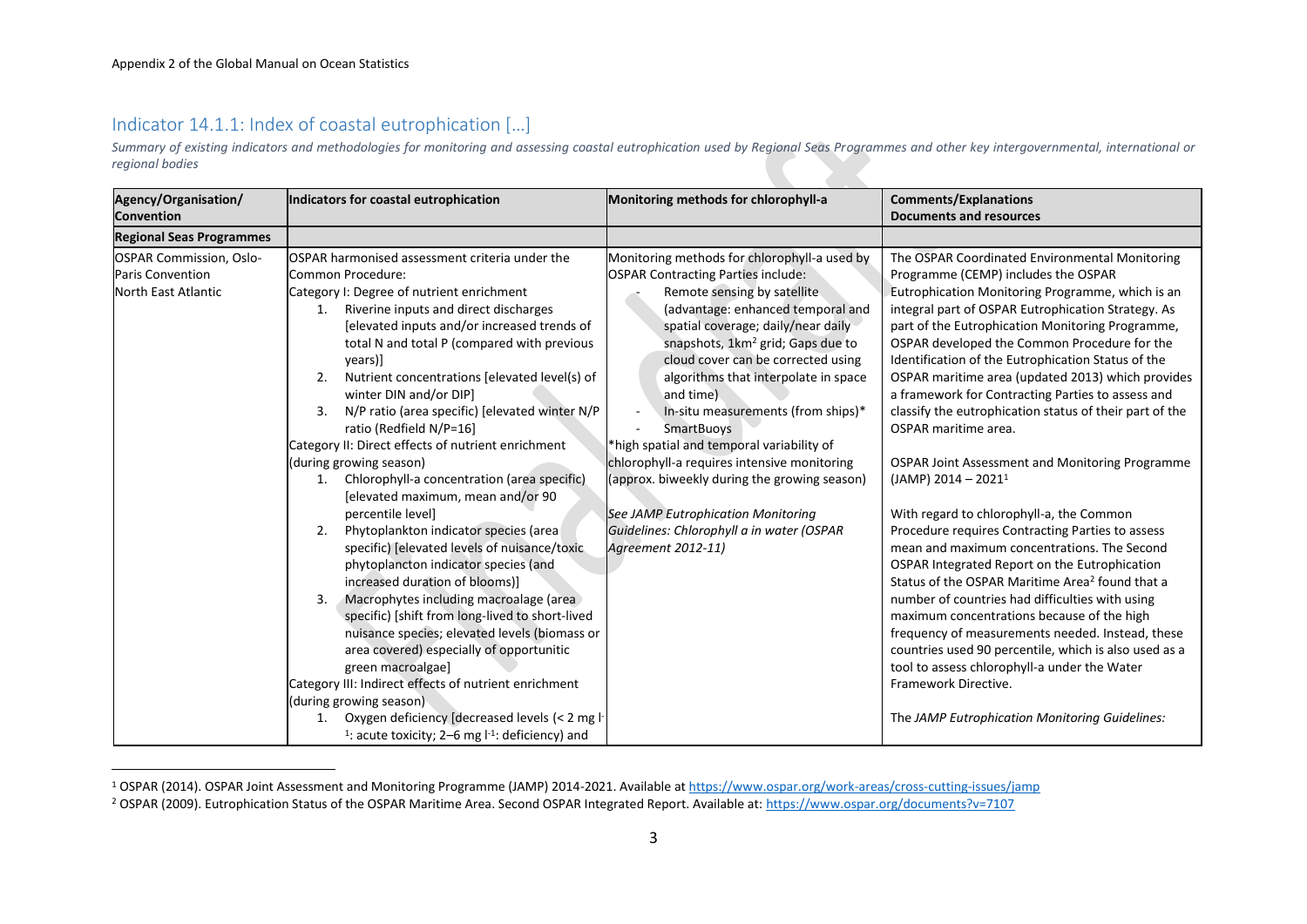| lowered % oxygen saturation]<br>Zoobenthos and fish [Kills (in relation to<br>2.<br>oxygen deficiency and/or toxic algae); Long-<br>term area-specific changes in zoobenthos<br>biomass and species composition]<br>Organic carbon/organic matter (area specific)<br>3.<br>[Elevated levels (in relation to III.1) (relevant<br>in sedimentation areas)]<br>Category IV: Other possible effects of nutrient<br>enrichment (during growing season)<br>1. Algal toxins [Incidence of DSP/PSP mussel<br>infection events (related to II.2)]<br>Eutrophication-related common indicators under<br>development:<br><b>Nutrient inputs</b><br><b>Nutrient concentrations</b><br>Chlorophyll-a concentration<br>Phaeocystis abundance<br>Dissolved oxygen concentration<br>OSPAR Ecological Quality Objectives (EcoQOs) for<br>eutrophication (OSPAR 2009):<br>". Winter concentrations of dissolved inorganic<br>nitrogen and phosphate should remain below a | Chlorophyll a in water (OSPAR Agreement 2012-11) <sup>3</sup><br>outlines a sampling strategy, sampling equipment<br>requirements and analytical procedures for<br>chlorophyll-a. "Chlorophyll a is the most used<br>operational indicator for phytoplankton biomass.<br>$[]$ " (p. 2)<br>Other eutrophication monitoring guideline<br>documents include:<br>Revised JAMP Eutrophication Monitoring<br>Guideline: Oxygen (Agreement 2013-05)<br>(Replaces Agreement 1997-03)<br><b>Revised JAMP Eutrophication Monitoring</b><br>Guideline: Nutrients (Agreement 2013-04)<br>(Replaces Agreement 1997-02)<br><b>CEMP Eutrophication Monitoring</b><br><b>Guidelines: Phytoplankton Species</b><br>Composition (Agreement 2016-06)<br><b>JAMP Eutrophication Monitoring</b><br>Guidelines: Benthos (Agreement 2012-12)<br>(replaces Agreement 1997-06)<br>The Common Indicators under development focus<br>on trends and contribute to assessing progress<br>towards the objective of the Eutrophication Strategy. |
|---------------------------------------------------------------------------------------------------------------------------------------------------------------------------------------------------------------------------------------------------------------------------------------------------------------------------------------------------------------------------------------------------------------------------------------------------------------------------------------------------------------------------------------------------------------------------------------------------------------------------------------------------------------------------------------------------------------------------------------------------------------------------------------------------------------------------------------------------------------------------------------------------------------------------------------------------------|-------------------------------------------------------------------------------------------------------------------------------------------------------------------------------------------------------------------------------------------------------------------------------------------------------------------------------------------------------------------------------------------------------------------------------------------------------------------------------------------------------------------------------------------------------------------------------------------------------------------------------------------------------------------------------------------------------------------------------------------------------------------------------------------------------------------------------------------------------------------------------------------------------------------------------------------------------------------------------------------------------------------|
|                                                                                                                                                                                                                                                                                                                                                                                                                                                                                                                                                                                                                                                                                                                                                                                                                                                                                                                                                         |                                                                                                                                                                                                                                                                                                                                                                                                                                                                                                                                                                                                                                                                                                                                                                                                                                                                                                                                                                                                                   |
|                                                                                                                                                                                                                                                                                                                                                                                                                                                                                                                                                                                                                                                                                                                                                                                                                                                                                                                                                         |                                                                                                                                                                                                                                                                                                                                                                                                                                                                                                                                                                                                                                                                                                                                                                                                                                                                                                                                                                                                                   |
|                                                                                                                                                                                                                                                                                                                                                                                                                                                                                                                                                                                                                                                                                                                                                                                                                                                                                                                                                         |                                                                                                                                                                                                                                                                                                                                                                                                                                                                                                                                                                                                                                                                                                                                                                                                                                                                                                                                                                                                                   |
|                                                                                                                                                                                                                                                                                                                                                                                                                                                                                                                                                                                                                                                                                                                                                                                                                                                                                                                                                         |                                                                                                                                                                                                                                                                                                                                                                                                                                                                                                                                                                                                                                                                                                                                                                                                                                                                                                                                                                                                                   |
|                                                                                                                                                                                                                                                                                                                                                                                                                                                                                                                                                                                                                                                                                                                                                                                                                                                                                                                                                         |                                                                                                                                                                                                                                                                                                                                                                                                                                                                                                                                                                                                                                                                                                                                                                                                                                                                                                                                                                                                                   |
|                                                                                                                                                                                                                                                                                                                                                                                                                                                                                                                                                                                                                                                                                                                                                                                                                                                                                                                                                         |                                                                                                                                                                                                                                                                                                                                                                                                                                                                                                                                                                                                                                                                                                                                                                                                                                                                                                                                                                                                                   |
|                                                                                                                                                                                                                                                                                                                                                                                                                                                                                                                                                                                                                                                                                                                                                                                                                                                                                                                                                         |                                                                                                                                                                                                                                                                                                                                                                                                                                                                                                                                                                                                                                                                                                                                                                                                                                                                                                                                                                                                                   |
|                                                                                                                                                                                                                                                                                                                                                                                                                                                                                                                                                                                                                                                                                                                                                                                                                                                                                                                                                         |                                                                                                                                                                                                                                                                                                                                                                                                                                                                                                                                                                                                                                                                                                                                                                                                                                                                                                                                                                                                                   |
|                                                                                                                                                                                                                                                                                                                                                                                                                                                                                                                                                                                                                                                                                                                                                                                                                                                                                                                                                         |                                                                                                                                                                                                                                                                                                                                                                                                                                                                                                                                                                                                                                                                                                                                                                                                                                                                                                                                                                                                                   |
|                                                                                                                                                                                                                                                                                                                                                                                                                                                                                                                                                                                                                                                                                                                                                                                                                                                                                                                                                         |                                                                                                                                                                                                                                                                                                                                                                                                                                                                                                                                                                                                                                                                                                                                                                                                                                                                                                                                                                                                                   |
|                                                                                                                                                                                                                                                                                                                                                                                                                                                                                                                                                                                                                                                                                                                                                                                                                                                                                                                                                         |                                                                                                                                                                                                                                                                                                                                                                                                                                                                                                                                                                                                                                                                                                                                                                                                                                                                                                                                                                                                                   |
|                                                                                                                                                                                                                                                                                                                                                                                                                                                                                                                                                                                                                                                                                                                                                                                                                                                                                                                                                         |                                                                                                                                                                                                                                                                                                                                                                                                                                                                                                                                                                                                                                                                                                                                                                                                                                                                                                                                                                                                                   |
|                                                                                                                                                                                                                                                                                                                                                                                                                                                                                                                                                                                                                                                                                                                                                                                                                                                                                                                                                         |                                                                                                                                                                                                                                                                                                                                                                                                                                                                                                                                                                                                                                                                                                                                                                                                                                                                                                                                                                                                                   |
| justified salinity-related and/or area-specific %                                                                                                                                                                                                                                                                                                                                                                                                                                                                                                                                                                                                                                                                                                                                                                                                                                                                                                       | Four of the Common Indicators are in line with                                                                                                                                                                                                                                                                                                                                                                                                                                                                                                                                                                                                                                                                                                                                                                                                                                                                                                                                                                    |
| deviation from background not exceeding 50%                                                                                                                                                                                                                                                                                                                                                                                                                                                                                                                                                                                                                                                                                                                                                                                                                                                                                                             | criteria of the EU Marine Strategy Framework                                                                                                                                                                                                                                                                                                                                                                                                                                                                                                                                                                                                                                                                                                                                                                                                                                                                                                                                                                      |
| • Maximum and mean phytoplankton chlorophyll a                                                                                                                                                                                                                                                                                                                                                                                                                                                                                                                                                                                                                                                                                                                                                                                                                                                                                                          | Directive. (OSPAR 2017, p. 16) <sup>4</sup>                                                                                                                                                                                                                                                                                                                                                                                                                                                                                                                                                                                                                                                                                                                                                                                                                                                                                                                                                                       |
| concentrations during the growing season should<br>remain below a justified area-specific % deviation                                                                                                                                                                                                                                                                                                                                                                                                                                                                                                                                                                                                                                                                                                                                                                                                                                                   | The Joint Monitoring Programme of the                                                                                                                                                                                                                                                                                                                                                                                                                                                                                                                                                                                                                                                                                                                                                                                                                                                                                                                                                                             |
| from background not exceeding 50%                                                                                                                                                                                                                                                                                                                                                                                                                                                                                                                                                                                                                                                                                                                                                                                                                                                                                                                       | EUtrophication of the NOrth-Sea with SATellite data                                                                                                                                                                                                                                                                                                                                                                                                                                                                                                                                                                                                                                                                                                                                                                                                                                                                                                                                                               |
| • Area-specific phytoplankton species that are                                                                                                                                                                                                                                                                                                                                                                                                                                                                                                                                                                                                                                                                                                                                                                                                                                                                                                          | (JMP EUNOSAT) project started in February 2017 in                                                                                                                                                                                                                                                                                                                                                                                                                                                                                                                                                                                                                                                                                                                                                                                                                                                                                                                                                                 |
| indicators of eutrophication should remain below                                                                                                                                                                                                                                                                                                                                                                                                                                                                                                                                                                                                                                                                                                                                                                                                                                                                                                        | support of the implementation of the second cycle                                                                                                                                                                                                                                                                                                                                                                                                                                                                                                                                                                                                                                                                                                                                                                                                                                                                                                                                                                 |
| respective nuisance and/or toxic elevated levels                                                                                                                                                                                                                                                                                                                                                                                                                                                                                                                                                                                                                                                                                                                                                                                                                                                                                                        | of the MSFD. The aim is 1) to enhance coherence                                                                                                                                                                                                                                                                                                                                                                                                                                                                                                                                                                                                                                                                                                                                                                                                                                                                                                                                                                   |
| (and there should be no increase in the average                                                                                                                                                                                                                                                                                                                                                                                                                                                                                                                                                                                                                                                                                                                                                                                                                                                                                                         | between countries, and 2) to reduce the cost of                                                                                                                                                                                                                                                                                                                                                                                                                                                                                                                                                                                                                                                                                                                                                                                                                                                                                                                                                                   |
| duration of blooms)                                                                                                                                                                                                                                                                                                                                                                                                                                                                                                                                                                                                                                                                                                                                                                                                                                                                                                                                     |                                                                                                                                                                                                                                                                                                                                                                                                                                                                                                                                                                                                                                                                                                                                                                                                                                                                                                                                                                                                                   |

<sup>3</sup> OSPAR (2012). JAMP Eutrophication Monitoring Guidelines: Chlorophyll a in water (OSPAR Agreement 2012-11). Available at: <https://www.ospar.org/convention/agreements?q=Eutrophication+Monitoring+Guidelines&t=&a=&s>

<sup>&</sup>lt;sup>4</sup> OSPAR (2017). Third Integrated Report on Eutrophication Status of the OSPAR Maritime Area. Available at:<https://www.ospar.org/work-areas/hasec>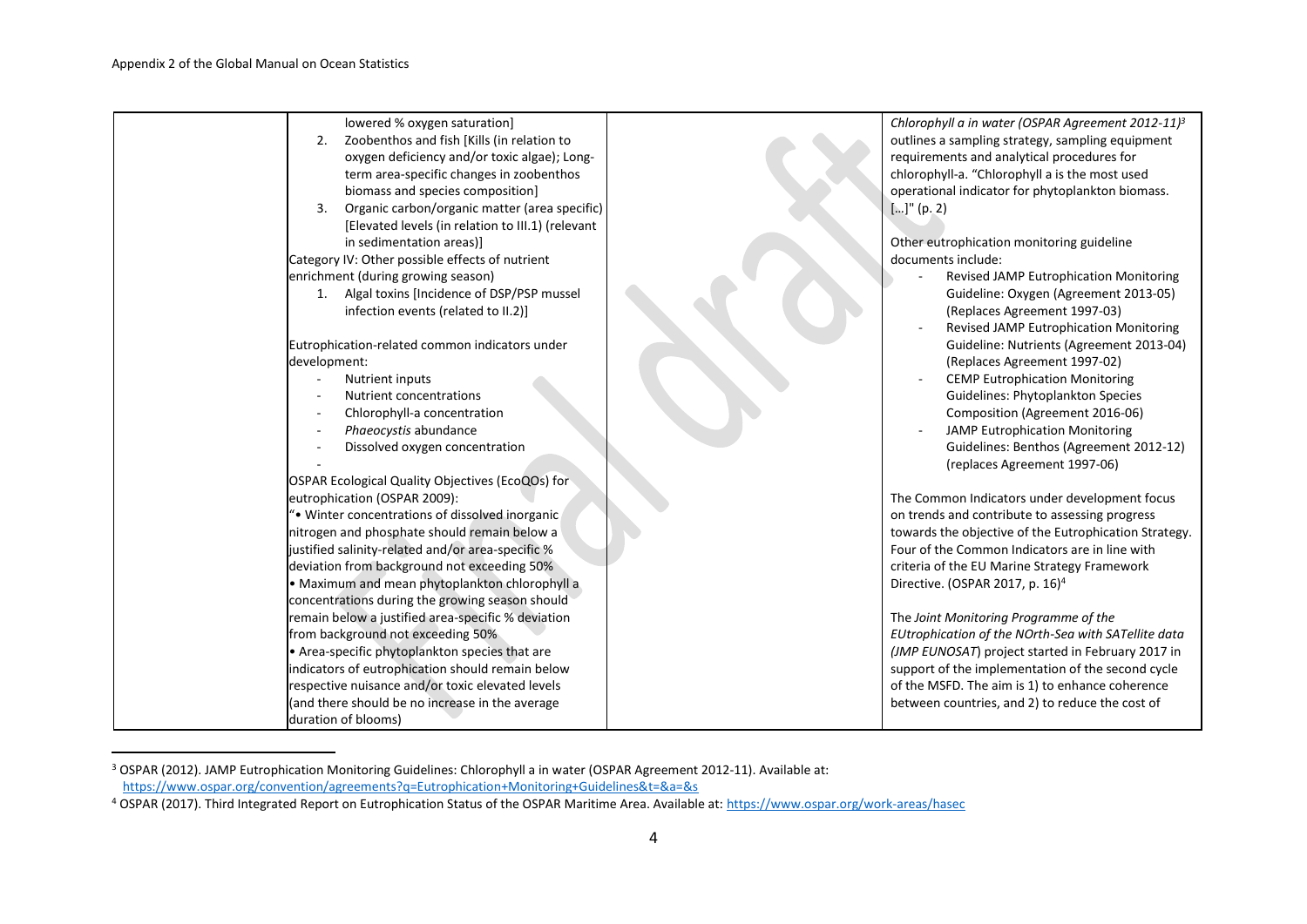|                                                             | Oxygen concentration, decreased as an indirect<br>effect of nutrient enrichment, should remain above<br>area-specific oxygen assessment levels, ranging<br>from $4-6$ mg oxygen per liter<br>There should be no kills in benthic animal species<br>as a result of oxygen deficiency and/or toxic<br>phytoplankton species."                                                                                             |                                                                                                                                                                              | monitoring for chlorophyll-a. <sup>5</sup>                                                                                                                                                                                                                                                                                                                                                                                                                                                                                                                                                                                                                                                                                                                                                                 |
|-------------------------------------------------------------|-------------------------------------------------------------------------------------------------------------------------------------------------------------------------------------------------------------------------------------------------------------------------------------------------------------------------------------------------------------------------------------------------------------------------|------------------------------------------------------------------------------------------------------------------------------------------------------------------------------|------------------------------------------------------------------------------------------------------------------------------------------------------------------------------------------------------------------------------------------------------------------------------------------------------------------------------------------------------------------------------------------------------------------------------------------------------------------------------------------------------------------------------------------------------------------------------------------------------------------------------------------------------------------------------------------------------------------------------------------------------------------------------------------------------------|
| <b>Helsinki Convention</b><br>(HELCOM)<br><b>Baltic Sea</b> | HELCOM Core Indicators for eutrophication <sup>6</sup> :<br>- Water clarity<br>- Nitrogen/DIN<br>- Total nitrogen (TN)<br>Chlorophyll-a [average chlorophyll-a concentration<br>in the surface water $(0 - 10 \text{ m})$ during summer (June<br>$-$ September)] <sup>7</sup><br>- Oxygen debt<br>- Inputs of nutrients to the subbasins<br>- Phosphorus/DIP<br>- Total phosphorus (TP)<br>- Cyanobacterial bloom index | Chlorophyll-a is measured in-situ and by<br>satellite remote sensing <sup>8</sup><br>See Guidelines for monitoring of chlorophyll-a <sup>9</sup><br>for in-situ measurements | The Core Indicator on chlorophyll-a is in line with<br>MSFD Descriptor 5 'Human-induced eutrophication',<br>Criterion 2 (D5C2) 'Chlorophyll a concentrations are<br>not at levels that indicate adverse effects of nutrient<br>enrichment'.<br>The Guidelines for monitoring of chlorophyll-a<br>provide monitoring strategies, sampling and analysis<br>methods for ship based and ship-of-opportunity<br>based monitoring. "Regardless of its shortcomings,<br>the ChI a method - being easy to sample and fast to<br>analyze - is the method of choice for environmental<br>studies." (p. 1)<br>See also HELCOM Eutrophication Assessment<br>Manual (2015) <sup>10</sup><br>*Chlorophyll-a is the indicator that is used across the<br>largest number of Contracting Parties<br>Chlorophyll-a factsheet |
|                                                             |                                                                                                                                                                                                                                                                                                                                                                                                                         |                                                                                                                                                                              | See also the Manual for Marine Monitoring in the                                                                                                                                                                                                                                                                                                                                                                                                                                                                                                                                                                                                                                                                                                                                                           |

<sup>5</sup> Presentation by Lisette Enserink Rijkswaterstaat at MEDCIS kick-off meeting, 5 April 2017, Rome: JMP EUNOSAT. Available at: [http://www.quietmed-project.eu/wp](http://www.quietmed-project.eu/wp-content/uploads/2017/06/MEDCIS-Kick-Off-Meeting-5_April_2017_JMP-EUNOSAT-project_Enserink-Lisette.pdf)[content/uploads/2017/06/MEDCIS-Kick-Off-Meeting-5\\_April\\_2017\\_JMP-EUNOSAT-project\\_Enserink-Lisette.pdf](http://www.quietmed-project.eu/wp-content/uploads/2017/06/MEDCIS-Kick-Off-Meeting-5_April_2017_JMP-EUNOSAT-project_Enserink-Lisette.pdf)

<sup>6</sup> HELCOM Core Indicators. Indicator List. Online[: http://helcom.fi/baltic-sea-trends/indicators/?View=%7b28c665bc-a13e-41ca-9586-](http://helcom.fi/baltic-sea-trends/indicators/?View=%7b28c665bc-a13e-41ca-9586-464072ae0fc9%7d&SortField=BSAP_x0020_Objectives&SortDir=Asc&FilterField1=MSFD%5Fx0020%5FDescriptor&FilterValue1=D5%20%2D%20Eutrophication) [464072ae0fc9%7d&SortField=BSAP\\_x0020\\_Objectives&SortDir=Asc&FilterField1=MSFD%5Fx0020%5FDescriptor&FilterValue1=D5%20%2D%20Eutrophication](http://helcom.fi/baltic-sea-trends/indicators/?View=%7b28c665bc-a13e-41ca-9586-464072ae0fc9%7d&SortField=BSAP_x0020_Objectives&SortDir=Asc&FilterField1=MSFD%5Fx0020%5FDescriptor&FilterValue1=D5%20%2D%20Eutrophication)

<sup>7</sup> HELCOM (2017). Chlorophyll a. HELCOM core indicator report. Online. [viewed 02/11/2017]<http://helcom.fi/baltic-sea-trends/indicators/chlorophyll-a>

<sup>8</sup> HELCOM (2017). Chlorophyll-a. HELCOM core indicator report (July 2017). Available at: [http://helcom.fi/Core%20Indicators/Chlorophyll%20a%20-](http://helcom.fi/Core%20Indicators/Chlorophyll%20a%20-%20updated%20core%20indicator%20report_HOLAS%20II%20component.pdf) [%20updated%20core%20indicator%20report\\_HOLAS%20II%20component.pdf](http://helcom.fi/Core%20Indicators/Chlorophyll%20a%20-%20updated%20core%20indicator%20report_HOLAS%20II%20component.pdf)

<sup>9</sup> HELCOM. Guidelines for monitoring of chlorophyll a. Available at:

<http://www.helcom.fi/Documents/Action%20areas/Monitoring%20and%20assessment/Manuals%20and%20Guidelines/Guidelines%20for%20measuring%20chlorophyll%20a.pdf>

<sup>10</sup> HELCOM (2015). HELCOM Eutrophication Assessment Manual. Available at[: http://helcom.fi/Documents/Eutrophication%20assessment%20manual.pdf](http://helcom.fi/Documents/Eutrophication%20assessment%20manual.pdf)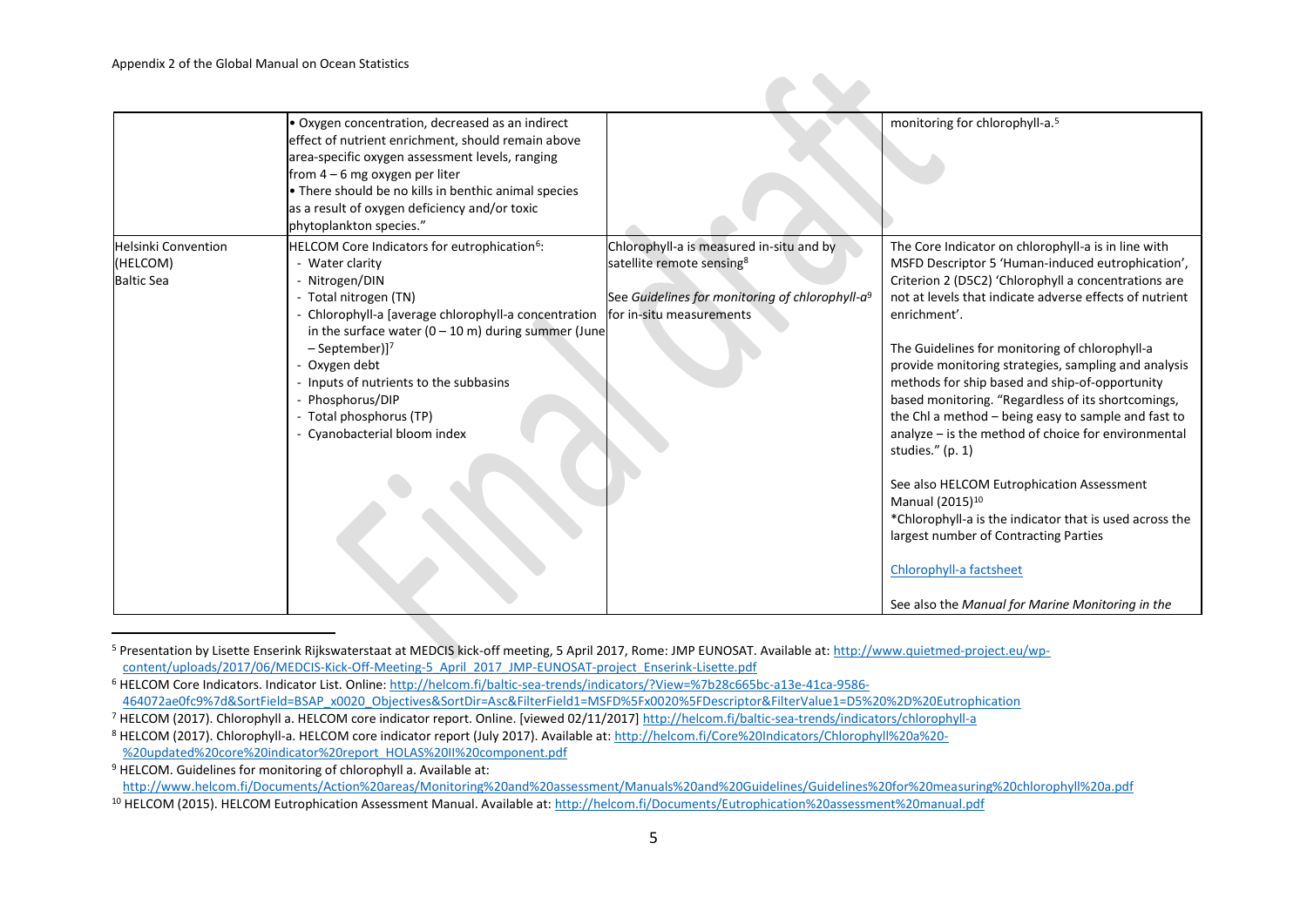|                                                            |                                                                                                                                                                                                                                                                   |                                                                                                                                                                                                                                                                                                                                                                                                                                                                                                                                                                                                                                                                                                                                                                                                                                                                                                                                                                                                                                                    | COMBINE Programme of HELCOM <sup>11</sup> and the HELCOM<br>Monitoring and Assessment Strategy <sup>12</sup> for a<br>comprehensive overview of monitoring under<br>HELCOM.                                                                                                                                                                                                                                                                                                                                                                                                                                                                                                                                                                                                                                                                                                                                                                                                                                                                                                                                                                                                                                                                                                                      |
|------------------------------------------------------------|-------------------------------------------------------------------------------------------------------------------------------------------------------------------------------------------------------------------------------------------------------------------|----------------------------------------------------------------------------------------------------------------------------------------------------------------------------------------------------------------------------------------------------------------------------------------------------------------------------------------------------------------------------------------------------------------------------------------------------------------------------------------------------------------------------------------------------------------------------------------------------------------------------------------------------------------------------------------------------------------------------------------------------------------------------------------------------------------------------------------------------------------------------------------------------------------------------------------------------------------------------------------------------------------------------------------------------|--------------------------------------------------------------------------------------------------------------------------------------------------------------------------------------------------------------------------------------------------------------------------------------------------------------------------------------------------------------------------------------------------------------------------------------------------------------------------------------------------------------------------------------------------------------------------------------------------------------------------------------------------------------------------------------------------------------------------------------------------------------------------------------------------------------------------------------------------------------------------------------------------------------------------------------------------------------------------------------------------------------------------------------------------------------------------------------------------------------------------------------------------------------------------------------------------------------------------------------------------------------------------------------------------|
| <b>Barcelona Convention</b><br>(UNEP/MAP)<br>Mediterranean | Integrated Monitoring and Assessment Programme<br>$(IMAP)^{13}$ :<br>Ecological Objective 5 Eutrophication (EO5)<br>- Common Indicator 13 Concentration of key<br>nutrients in water column<br>Common Indicator 14 Chlorophyll-a concentration<br>in water column | <b>Integrated Monitoring and Assessment</b><br>Guidance:<br>Monitoring methods for chlorophyll-a include:<br>- In situ measurements using e.g. thermo-<br>salinometer, dissolved oxygen sensors and<br>in vivo fluorometer and/or nephelometer<br>(from ships, ferry boxes or other<br>autonomous measuring devices)<br>- Modelling (requires ground truthing)<br>Remote sensing (requires ground truthing).<br>In-situ more suitable:<br>- In (sub) regions/areas/sites with an increasing<br>eutrophication problem,<br>When a sub-region/area/site is close to or<br>under GES for eutrophication<br>- When the status with respect to<br>eutrophication is still unclear<br>In sub-regions/areas/sites where for other<br>reasons accurate and reliable data are needed<br>(generally these are coastal sub-regions, in<br>particular close to rivers)<br>Modelling more suitable:<br>- In (sub) sub-regions with a stable, predictable<br>eutrophication status<br>In sub-regions in GES or where the<br>eutrophication problem is decreasing | The Integrated Monitoring and Assessment<br>Programme (IMAP) recommends that Contracting<br>Parties use the classification scheme on Chlorophyll-<br>a concentration $(\mu g/l)$ (including indicative<br>thresholds and reference values) developed by<br>MEDGIG as an easily applicable assessment method.<br>Appendix 2 presents water typologies for the<br>Mediterranean and assessment criteria for<br>eutrophication.<br>IMAP refers to water typology as an important<br>factor for the definition of sub-regional thresholds<br>for chlorophyll-a in the further development of<br>classification schemes.<br>IMAP also points out that different techniques for<br>monitoring eutrophication are needed in different<br>sub-regions and countries depending on the local<br>level of the eutrophication problem.<br>The geographical scale of monitoring to determine<br>good environmental status for eutrophication<br>depends on the hydrological and morphological<br>conditions of an area (incl. freshwater inputs,<br>salinity, general circulation, upwelling, stratification).<br>Spatial distribution and frequency of monitoring<br>stations should be determined based on the<br>anticipated extent of eutrophication and<br>hydrographic characteristics of a sub-region. |

<sup>11</sup> HELCOM (2017). Manual for Marine Monitoring in the COMBINE Programme of HELCOM. Available at:

[http://www.helcom.fi/Documents/Action%20areas/Monitoring%20and%20assessment/Manuals%20and%20Guidelines/Manual%20for%20Marine%20Monitoring%20in%20the%20COMBI](http://www.helcom.fi/Documents/Action%20areas/Monitoring%20and%20assessment/Manuals%20and%20Guidelines/Manual%20for%20Marine%20Monitoring%20in%20the%20COMBINE%20Programme%20of%20HELCOM.pdf) [NE%20Programme%20of%20HELCOM.pdf](http://www.helcom.fi/Documents/Action%20areas/Monitoring%20and%20assessment/Manuals%20and%20Guidelines/Manual%20for%20Marine%20Monitoring%20in%20the%20COMBINE%20Programme%20of%20HELCOM.pdf)

<sup>12</sup> HELCOM (2013). HELCOM Monitoring and Assessment Strategy. Part of the 2013 HELCOM Ministerial Declaration. Available at:

<http://helcom.fi/Documents/Action%20areas/Monitoring%20and%20assessment/Monitoring%20and%20assessment%20strategy/Monitoring%20and%20assessment%20strategy.pdf>

<sup>&</sup>lt;sup>13</sup> UNEP/MAP (2017). Integrated Monitoring and Assessment Programme of the Mediterranean Sea and Coast and Related Assessment Criteria. UN Environment/MAP Athens, Greece. Available at[: https://wedocs.unep.org/bitstream/handle/20.500.11822/17012/imap\\_2017\\_eng.pdf?sequence=5&isAllowed=y](https://wedocs.unep.org/bitstream/handle/20.500.11822/17012/imap_2017_eng.pdf?sequence=5&isAllowed=y)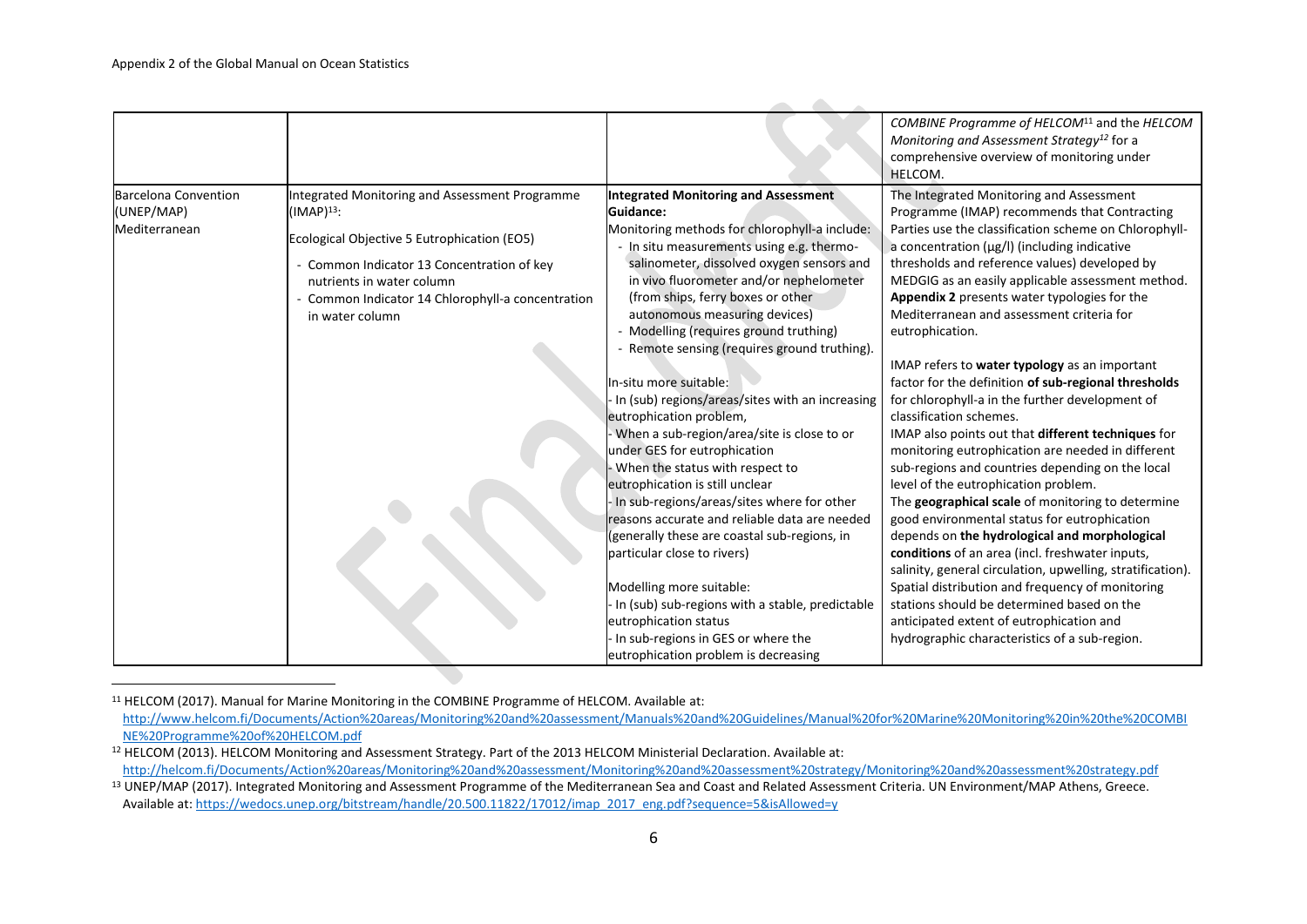| In offshore areas where taking in situ            | Eutrophication monitoring under IMAP builds on the         |
|---------------------------------------------------|------------------------------------------------------------|
| measurements is costly and where nutrient         | existing UN Environment/MAP MED POL Monitoring             |
| levels are correlated with levels in the coastal  | programme and Contracting Party national                   |
| zone (extrapolation)                              | programmes.                                                |
| In case satellite data are inaccurate or not      |                                                            |
| available                                         | The Integrated Monitoring and Assessment                   |
| Where there is a need for an average picture      | Guidance <sup>14</sup> provides information to Contracting |
| of the local eutrophication status; models are    | Parties on methodologies and quality control and           |
| very good at calculating this average picture     | assurance measures that they can use to update             |
| combining hydraulic models and in situ            | their national monitoring programmes. Section 3.1.         |
| measurements of standard sampling sites           | includes considerations about suitability of different     |
| (interpolation)                                   | methods in different contexts.                             |
|                                                   |                                                            |
| Satellite data more suitable:                     |                                                            |
| In (sub) sub-regions/areas/sites with a stable,   | *With adoption of IMAP in 2016, chlorophyll-a              |
| predictable eutrophication status                 | monitoring and reporting became mandatory for              |
| In sub-regions/areas/sites in GES or where the    | Contracting Parties. Contracting Parties submit data       |
| eutrophication problem is decreasing              | to the MEDPOL database on a yearly basis. Before           |
| In offshore sub-regions/areas/sites where         | IMAP, chlorophyll-a monitoring was not mandatory           |
| taking in situ measurements is costly and where   | but has been reported by the majorigy of countries.        |
| nutrient levels are correlated with levels in the | As a result, MEDPOL has over 3,000 records of              |
| coastal zone                                      | chlorophyll-a data from 2001 to the present from           |
| In case models are inaccurate or not available    | Croatia, Cyprus, Egypt, France, Greece, Israel,            |
| For comparisons of the eutrophication status      | Slovenia, Tunisia and Turkey. Based on this data           |
| over large sub-regions                            | trends analysis reports have been produced and data        |
| For validation and calibration of the             | has been used to calculate Background Values (BCs)         |
| information on spatial distribution               | and Good Environment Status (GES) values.                  |
| In sub-regions/areas where funds are limiting     |                                                            |
| In sub-regions/areas where for other reasons      |                                                            |
| the accuracy can be lower than provided by in     |                                                            |
| situ measurements (generally these are            |                                                            |
| offshore areas)                                   |                                                            |
| In addition to in situ measurements               |                                                            |
|                                                   |                                                            |
| Modelling and remote sensing provide data         |                                                            |
| with higher spatial and temporal resolution.      |                                                            |
| However, generally, modelling and remote          |                                                            |
| sensing data needs to be ground truthed with      |                                                            |

<sup>&</sup>lt;sup>14</sup> UNEP/MAP (2016). Integrated Monitoring and Assessment Guidance. Available at[: http://www.rac-spa.org/sites/default/files/ecap/ig22\\_inf7.pdf](http://www.rac-spa.org/sites/default/files/ecap/ig22_inf7.pdf)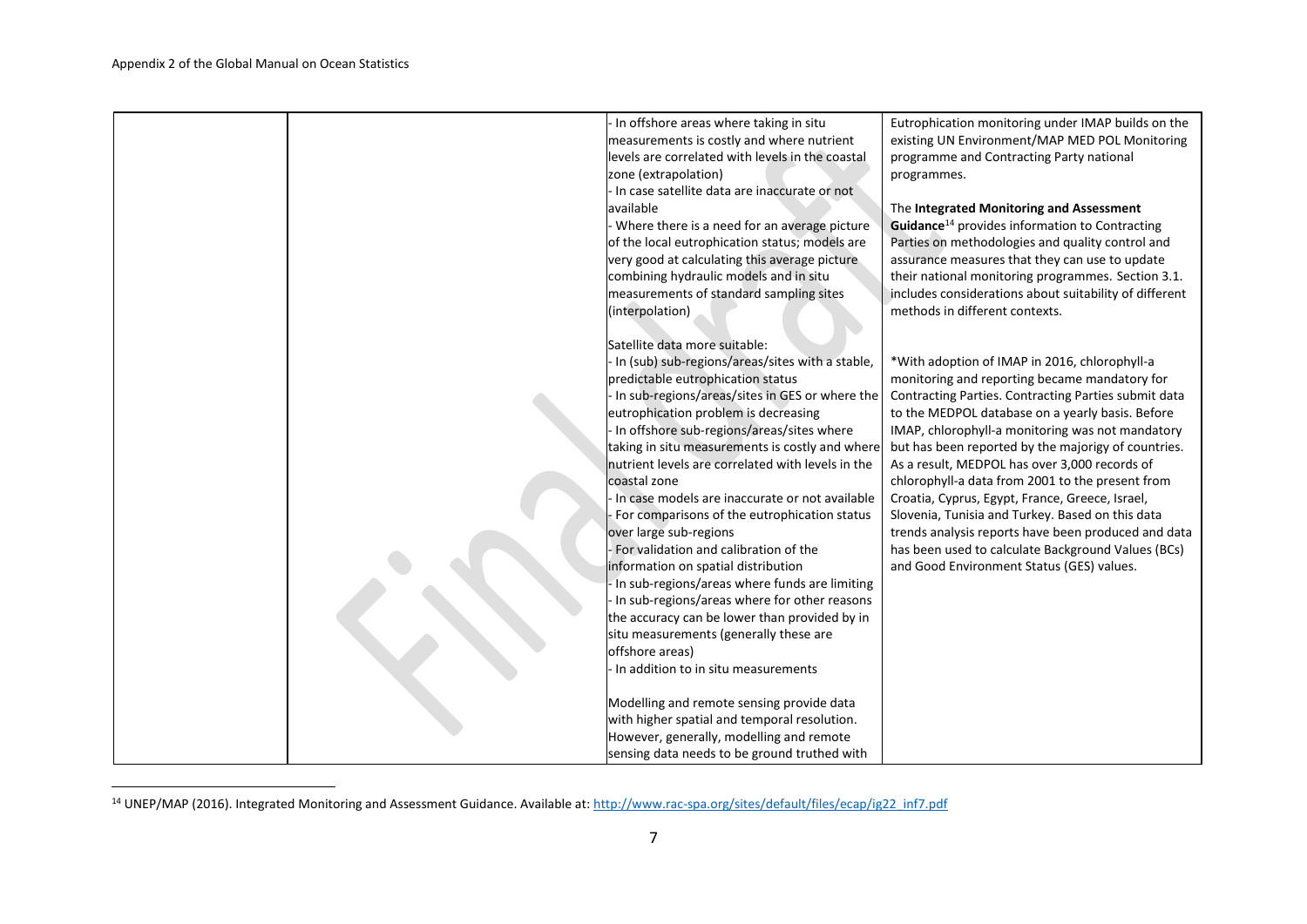|                                                                           |                                                                                                                                                                                                                                                                                | in-situ measurements.<br>The adopted UNEP/MAP MED POL short term<br>eutrophication monitoring strategy monitored<br>parameters to support the TRIX index. This<br>Index is widely used to synthesize key<br>eutrophication variables into a simple numeric<br>expression to make information comparable<br>over a wide range of trophic situations. (p.71) |                                                                                                                                                                                                                                                                                                                                              |
|---------------------------------------------------------------------------|--------------------------------------------------------------------------------------------------------------------------------------------------------------------------------------------------------------------------------------------------------------------------------|------------------------------------------------------------------------------------------------------------------------------------------------------------------------------------------------------------------------------------------------------------------------------------------------------------------------------------------------------------|----------------------------------------------------------------------------------------------------------------------------------------------------------------------------------------------------------------------------------------------------------------------------------------------------------------------------------------------|
| <b>Bucharest Convention</b><br><b>Black Sea</b>                           | Strategic Action Plan for the Environmental Protection<br>and Rehabilitation of the Black Sea 2009 <sup>15</sup> :<br>Long-term Ecosystem Quality Objective (EcoQO) 3<br>'Reduce eutrophication'<br>Only policy level indicators; no chemical parameters<br>used as indicators |                                                                                                                                                                                                                                                                                                                                                            | The Strategic Action Plan for the Environmental<br>Protection and Rehabilitation of the Black Sea 2009<br>includes a long-term Ecosystem Quality Objective<br>to reduce eutrophication (EcoQO 3) and has<br>provisions for monitoring and reducing the inputs<br>of nutrients (nitrogen and phosphorous).<br>Chlorophyll-a is not monitored. |
| Nairobi Convention<br>Eastern African/                                    | Chlorophyll-a concentration (mg m-3) is reported in<br>The Regional State of the Coast Report: Western Indian data (SeaWIFS)<br>Western Indian Ocean Region Ocean <sup>16</sup> in relation to phytoplankton primary<br>productivity.                                          | Method for measuring chlorophyll-a: Satellite                                                                                                                                                                                                                                                                                                              |                                                                                                                                                                                                                                                                                                                                              |
| Abidjan Convention<br>West, Central and Southern<br>Africa                | No evidence of a regional monitoring programme was<br>found.                                                                                                                                                                                                                   |                                                                                                                                                                                                                                                                                                                                                            | The COP12 Draft Decisions include plans to set up an<br>action plan regarding land-based sources of marine<br>and coastal pollution, under which a monitoring<br>programme might be set up in the future.                                                                                                                                    |
| East Asian Seas Action Plan<br>(COBSEA, PEMSEA)<br><b>East Asian Seas</b> | No information about a coordinated monitoring<br>programme for the East Asian Seas under the auspices<br>of COBSEA was found.                                                                                                                                                  |                                                                                                                                                                                                                                                                                                                                                            |                                                                                                                                                                                                                                                                                                                                              |
| (NOWPAP)<br>Northwest Pacific                                             | Northwest Pacific Action Plan NOWPAP Common Procedures for Eutrophication<br>Assessment:<br>Minimum required parameters :<br>1) Trend in chemical oxygen demand (DOD) or Total<br>Organic Carbon (TOC)                                                                         | Monitoring method for chlorophyll-a:<br>Remote sensing (satellite data)                                                                                                                                                                                                                                                                                    | The Common Procedures for Eutrophication<br>Assessment <sup>17</sup> present a detailed outline of the<br>approach and methods for assessing eutrophication<br>in the NOWPAP region.<br>Chlorophyll-a concentration (field data) [ug/L] is                                                                                                   |

<sup>&</sup>lt;sup>15</sup> Black Sea Commission (2009). Strategic Action Plan for the Environmental Protection and Rehabilitation of the Black Sea. Online[: http://www.blacksea](http://www.blacksea-commission.org/_bssap2009.asp#_Toc222222324)[commission.org/\\_bssap2009.asp#\\_Toc222222324](http://www.blacksea-commission.org/_bssap2009.asp#_Toc222222324)

<sup>&</sup>lt;sup>16</sup> Nairobi Convention: Regional State of the Coast Report: Western Indian Ocean. Online: [http://web.unep.org/nairobiconvention/regional-state-coast-report-western-indian-ocean-0//](http://web.unep.org/nairobiconvention/regional-state-coast-report-western-indian-ocean-0/); See chapter 16: [http://wedocs.unep.org/bitstream/handle/20.500.11822/11349/rsocr\\_printedition.compressed\\_Part16.pdf?sequence=17&isAllowed=y](http://wedocs.unep.org/bitstream/handle/20.500.11822/11349/rsocr_printedition.compressed_Part16.pdf?sequence=17&isAllowed=y)

<sup>&</sup>lt;sup>17</sup> NOWPAP CEARAC (2015). Procedures for assessment of eutrophication status including evaluation of land-based sources of nutrients for the NOWPAP region (Revision: 2015-Feb). UNEP/NOWPAP/CEARAC/FPM 13/13 Annex XIV. Available at[: http://cearac.nowpap.org/fpm/meeting\\_report/13/Annex14.pdf](http://cearac.nowpap.org/fpm/meeting_report/13/Annex14.pdf)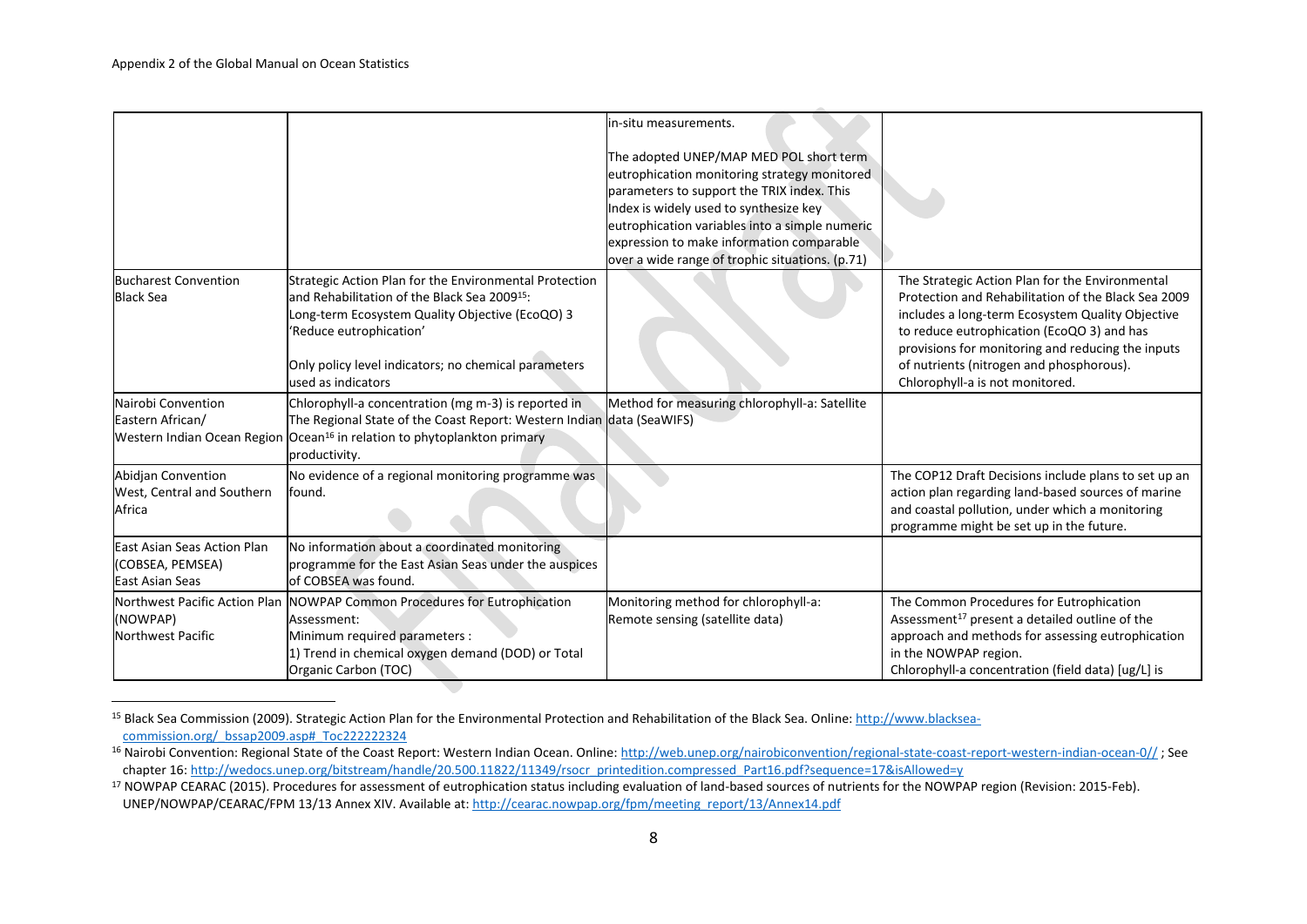| 2) Frequencies of red tide and hypoxia events         | included as assessment parameter for direct effects    |
|-------------------------------------------------------|--------------------------------------------------------|
| 3) Level and trend in satellite derived Chlorophyll-a | of nutrient enrichment. (see Table 2, p. 9)            |
|                                                       |                                                        |
| Ecological Quality Objectives agreed in 2014 inlcude: | 4 assessment categories by degree and effects of       |
| EcoQO 3: Eutrophication adverse effects (such as loss | nutrient enrichment :                                  |
| of biodiversity, ecosystem degradation, harmful algal | 1) Parameters that indicate degree of nutrient         |
| blooms, and oxygen deficiency in bottom waters) are   | enrichment                                             |
| absent [CEARAC to provide advice and facilitate data  | 2) Parameters that indicate direct effects of nutrient |
| collection]                                           | enrichment                                             |
|                                                       | 3) Parameters that indicate indirect effects of        |
| MTS 2018-2023 Objective for priority area "Prevent    | nutrient enrichment                                    |
| and reduce land- and sea-based pollution" is NOWPAP   | 4) Parameters that indicate other possible effects of  |
| countries develop and adopt effective measures for    | nutrient enrichment                                    |
| mutual support in marine pollution emergencies and    |                                                        |
| in the prevention and mitigation of coastal and       | 6 eutrophication categories by level of concentration  |
| marine pollution.                                     | or occurrence of an event and by trend :               |
| MTS 2018-2023 Outcomes/ Expected Accomplishments      | 1) High increase                                       |
| for this priority area are as follows:                | 2) High no trend                                       |
| - 3.1. NOWPAP member states have effective measures   | 3) High decrease                                       |
| in place against marine pollution emergencies through | 4) Low increase                                        |
| the NOWPAP Regional Oil and NHS Spill Contingency     | 5) Low no trend                                        |
| Plan (RCP);                                           | 6) Low decrease                                        |
| - 3.2. NOWPAP member states are provided with         |                                                        |
| reliable information, guidelines and best practices   | Table 2 (p. 9) presents the recommended                |
| addressing prevention and mitigation of coastal and   | assessment parameters for each of the 4 assessment     |
| marine pollution, including eutrophication;           | categories :                                           |
| - 3.3. NOWPAP member states effectively deal with     | Category 1:                                            |
| marine litter, including microplastics, through the   | - Riverine input : total nitrogen and phosphorous (T-  |
| effective implementation of the NOWPAP Regional       | N and T-P) [t/year]                                    |
| Action Plan on Marine Litter (RAP MALI).              | - Input from direct dischage : T-N and T-P [t/year]    |
|                                                       | - Total nitrogen/Total phosphorous [mg/L]              |
|                                                       | - Winter dissolved inorganic nitrogen (DIN) and        |
|                                                       | dissolved inorganic phosphorous (DIP)                  |
|                                                       | concentrations [mg/L]                                  |
|                                                       | - Winter N/P ration (DIN/DIP)                          |
|                                                       | Category 2:                                            |
|                                                       | - Chlorophyll-a concentration [ug/L]                   |
|                                                       | - Red-tide events (diatom species) [event/year]        |
|                                                       | - Red-tide events (flagellate species) [event/year]    |
|                                                       | Category 3:                                            |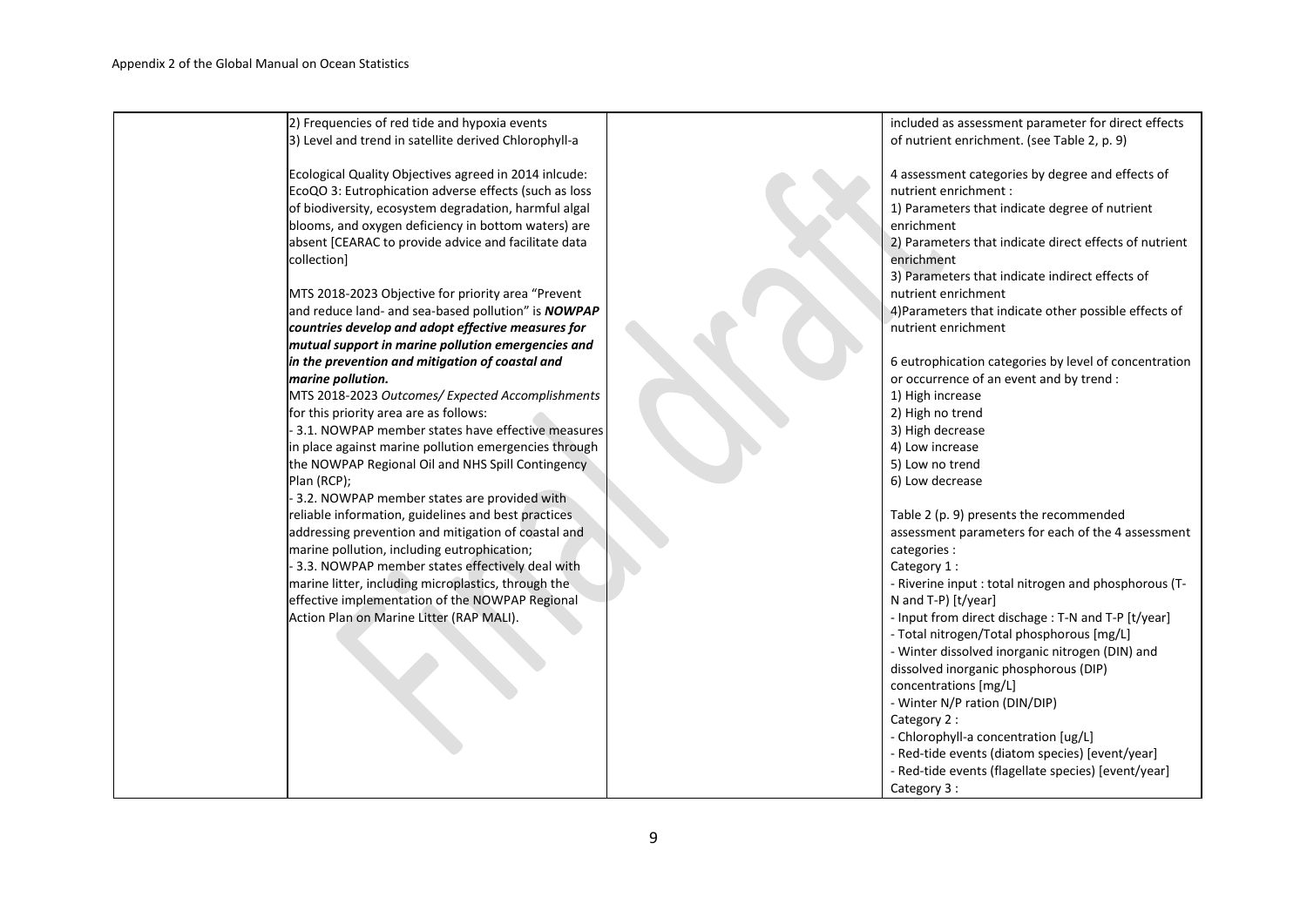

<sup>18</sup> NOWPAP CEARAC (2014). Application of the NOWPAP Common Procedure for Eutrophication Assessment in Selected Sea Areas in the NOWPAP Region. Available at[: http://www.cearac](http://www.cearac-project.org/cearac-project/integrated-report/eut_2013.pdf)[project.org/cearac-project/integrated-report/eut\\_2013.pdf](http://www.cearac-project.org/cearac-project/integrated-report/eut_2013.pdf)

<sup>19</sup> NOWPAP CEARAC (2011). Integrated Report on Eutrophication Assessment in Selected Sea Areas in the NOWPAP Region: Evaluation of the NOWPAP Common Procedure. Available at: [http://www.cearac-project.org/cearac-project/integrated-report/eut\\_2011.pdf](http://www.cearac-project.org/cearac-project/integrated-report/eut_2011.pdf)

<sup>&</sup>lt;sup>20</sup> NOWPAP CEARAC (2011). Integrated Report on Ocean Remote Sensing for the NOWPAP Region: Towards Assessment of the Marine and Coastal Environment. Available at[: www.cearac](http://www.cearac-project.org/cearac-project/integrated-report/rs_2011.pdf)[project.org/cearac-project/integrated-report/rs\\_2011.pdf](http://www.cearac-project.org/cearac-project/integrated-report/rs_2011.pdf)

<sup>21</sup> NOWPAP POMRAC (2014). State of the Marine Environment Report for the NOWPAP region (SOMER 2). Available at: <http://pomrac.nowpap.org/Pub/Report%20for%20the%20NOWPAP%20region%20SOMER%202.pdf>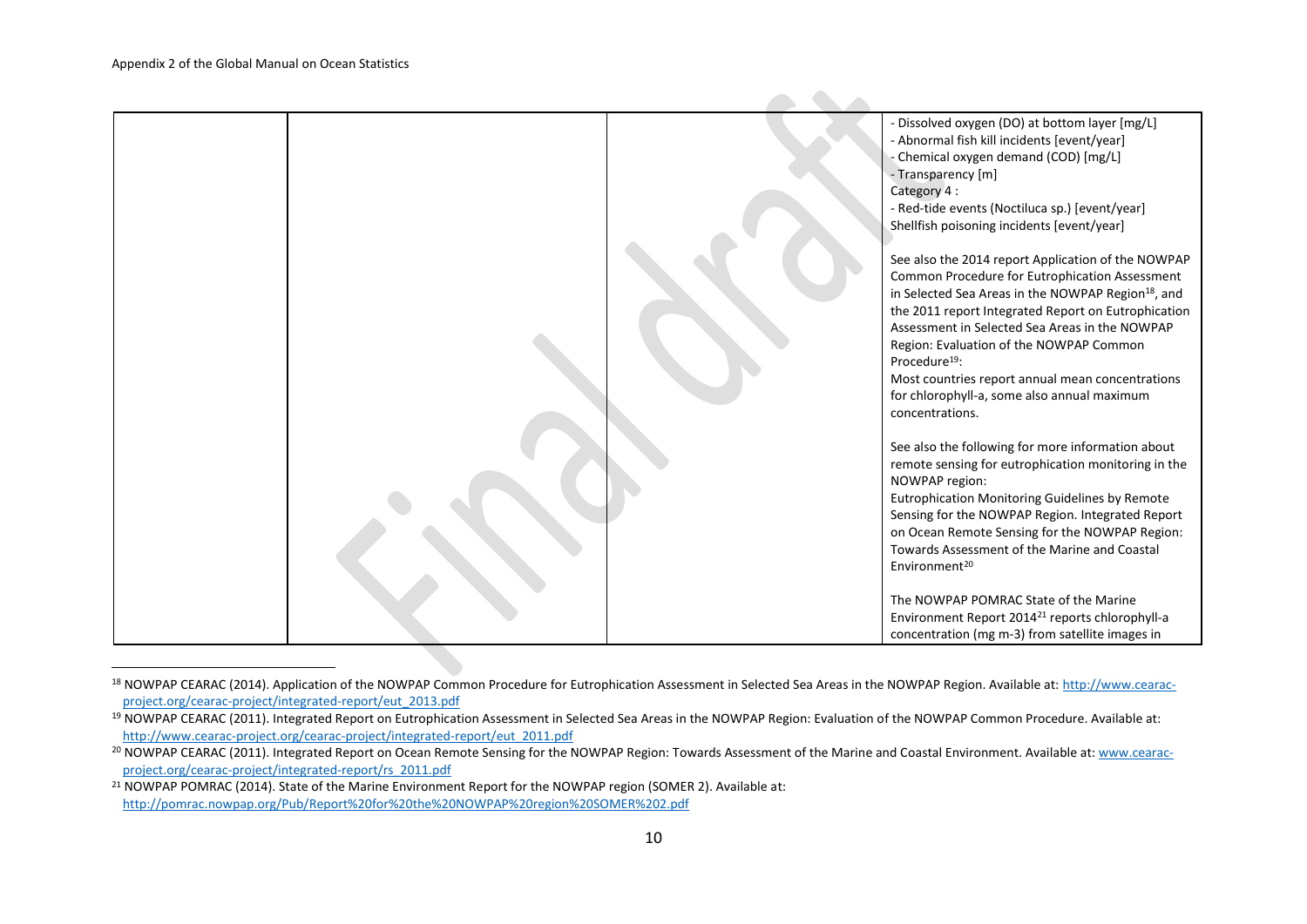|                                                                                           |                                                                                                                                                            |                                                                                                                                                                      | relation to primary productivity. Chlorophyll-a<br>satellite data reported in the NOWPAP POMRAC<br>State of the Marine Environment Report 2014 came<br>from SeaWiFS for 1997-2007 and MODIS/AQUA for<br>2002-2012.                                                                                                                                                                                                                                                                                                                                                                   |
|-------------------------------------------------------------------------------------------|------------------------------------------------------------------------------------------------------------------------------------------------------------|----------------------------------------------------------------------------------------------------------------------------------------------------------------------|--------------------------------------------------------------------------------------------------------------------------------------------------------------------------------------------------------------------------------------------------------------------------------------------------------------------------------------------------------------------------------------------------------------------------------------------------------------------------------------------------------------------------------------------------------------------------------------|
| Noumea Convention/ Pacific<br><b>Regional Environment</b><br>Programme (SPREP)<br>Pacific | No evidence of indicators for eutrophication was<br>lfound.                                                                                                |                                                                                                                                                                      | The Guidelines for environmental impact assessment<br>for Pacific Island countries <sup>22</sup> mentions dissolved<br>oxygen, total nitrogen and total phosphorus as<br>indicators for water quality, but not chlorophyll-a.                                                                                                                                                                                                                                                                                                                                                        |
| South Asian Seas Action Plan<br>South Asian Seas                                          | No agreed indicators for eutrophication could be<br>identified.                                                                                            |                                                                                                                                                                      | The evidence suggests that eutrophication is<br>monitored through nutrient loads. <sup>23</sup>                                                                                                                                                                                                                                                                                                                                                                                                                                                                                      |
| Kuwait Convention and its<br>Protocols<br>ROPME Sea Area                                  | No evidence for monitoring of/indicators for<br>eutrophication was found.<br>Chlorophyll-a concentration is used as indicator of<br>phytoplankton biomass. | Chlorophyll-a is regularly measured in situ<br>(oceanographic cruises) and through satellite<br>imagery in offshore marine areas of ROMPE Sea<br>Area. <sup>24</sup> |                                                                                                                                                                                                                                                                                                                                                                                                                                                                                                                                                                                      |
| Teheran Convention<br>Caspian Sea                                                         | No evidence for monitoring of/indicators for<br>eutrophication was found.                                                                                  |                                                                                                                                                                      | The Tehran Convention and associated Protocol for<br>the protection of the Caspian Sea against pollution<br>form land-based sources and activities do include<br>provisions for monitoring programmes. The results<br>of these were summarised in the 2011 State of the<br>Environment report. The report includes information<br>about nutrient input into the Caspian Sea (nitrogen<br>and phosphorous) but does not directly relate this to<br>eutrophication. Eutrophication appears to be a<br>recent problem in the Caspian Sea and currently not<br>systematically monitored. |
| Jeddah Convention (PERSGA)<br>Red Sea and Gulf of Aden                                    | No evidence for monitoring of/indicators for<br>eutrophication was found.                                                                                  | No information about methods used for<br>chlorophyll-a monitoring was found.                                                                                         | In the 2006 State of the Marine Environment                                                                                                                                                                                                                                                                                                                                                                                                                                                                                                                                          |

<sup>&</sup>lt;sup>22</sup> SPREP (2016). Strengthening environmental impact assessment: guidelines for Pacific Island countries and territories. Apia, Samoa. Available at: <https://wedocs.unep.org/bitstream/handle/20.500.11822/9963/strengthening-env-impact-assessment.pdf?sequence=1&isAllowed=y>

<sup>&</sup>lt;sup>23</sup> Presentation by Dr. Muhammad Khurshid at a Technical and Policy Workshop on Sustainalbe Nutrient Management, Vietnam, November 2015: South Asian Seas Programme (SASP). Avaialbe at: [http://eascongress.pemsea.org/sites/default/files/file\\_attach/PPT-TPW-03-MuhammadKhurshid.pdf;](http://eascongress.pemsea.org/sites/default/files/file_attach/PPT-TPW-03-MuhammadKhurshid.pdf) SACEP. A Scoping Study of Nutrient Pollution on the Coastal and Marine Systems of South Asia. Online: [http://www.sacep.org/?p=2414;](http://www.sacep.org/?p=2414) Nutrient loading and eutrophication of coastal waters of the South Asian Seas – a scoping study. Available at: [http://www.sacep.org/pdf/Reports-Technical/2014.05.21-22-Scoping-study-on-Nutrient-loading-in-SAS-Region.pdf;](http://www.sacep.org/pdf/Reports-Technical/2014.05.21-22-Scoping-study-on-Nutrient-loading-in-SAS-Region.pdf) SACEP (2017). Marine environment pollution: challenges and opportunities in South Asian Seas Region. Available at: [http://www.sacep.org/pdf/Reports-Technical/2017.05-Marine-Environment-Pollution-Challenges-and-Opportunities-in-South-Asian-](http://www.sacep.org/pdf/Reports-Technical/2017.05-Marine-Environment-Pollution-Challenges-and-Opportunities-in-South-Asian-Seas-Region.pdf)[Seas-Region.pdf](http://www.sacep.org/pdf/Reports-Technical/2017.05-Marine-Environment-Pollution-Challenges-and-Opportunities-in-South-Asian-Seas-Region.pdf)

<sup>&</sup>lt;sup>24</sup> ROMPE. Satellite-based Marine Environmental Monitoring. Online[: http://ropme.org/31\\_SAT\\_OBSERV\\_EN.clx;](http://ropme.org/31_SAT_OBSERV_EN.clx) and ROMPE Winter 2006 Cruise. Online: [http://ropme.org/355\\_Winter2006\\_EN.clx](http://ropme.org/355_Winter2006_EN.clx)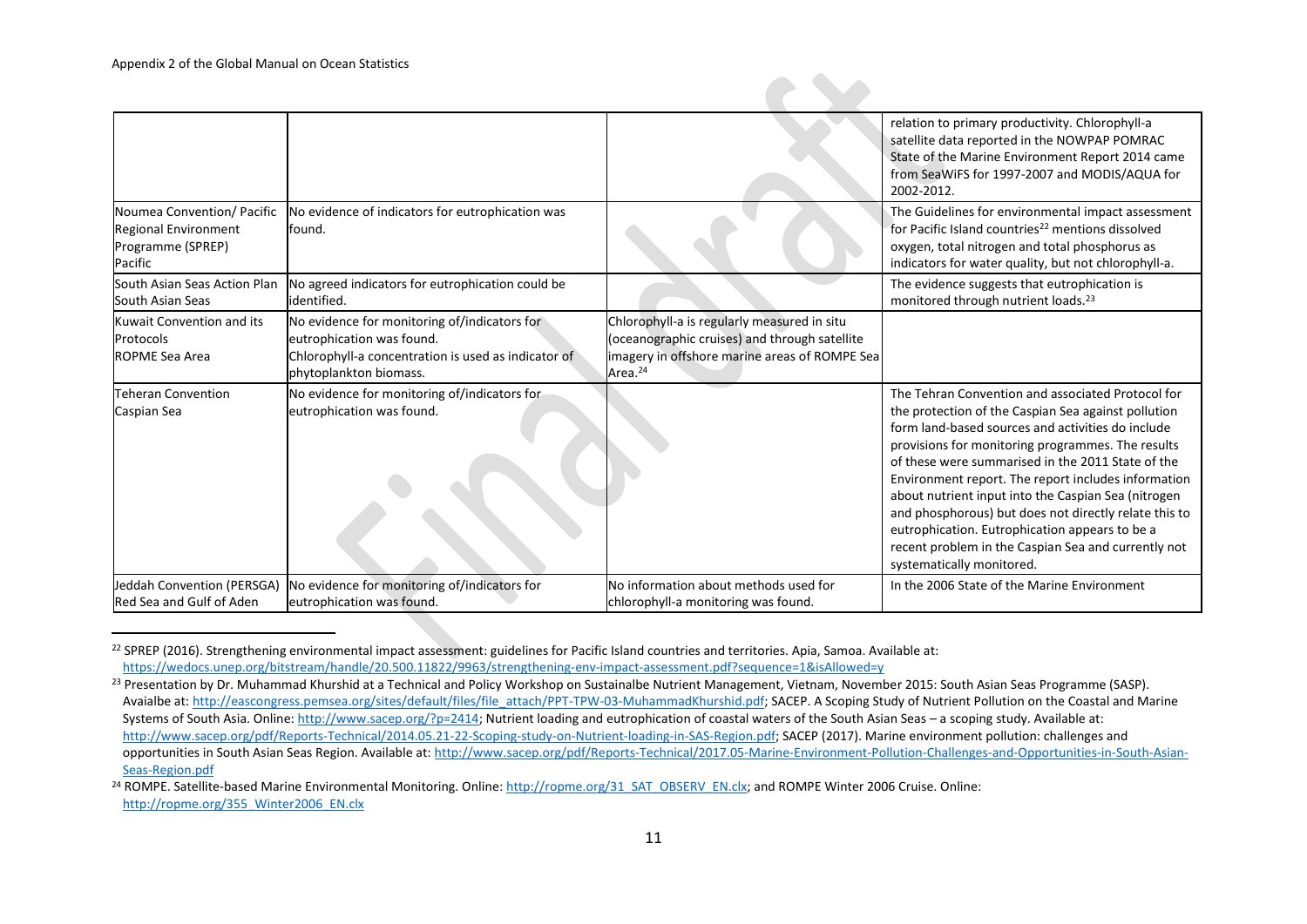| <b>Cartagena Convention Wider</b>                                                 | Nutrients (nitrogen and phosphorous), turbidity and<br>chlorophyll-a are core parameters in the Regional<br>Environmental Monitoring Programme (see Conceptual<br>Framework <sup>25</sup> ); however, the conceptual framework<br>does not specify what is monitored through these<br>parameters.<br>No evidence for monitoring of/indicators for |                           | report <sup>26</sup> , Chlorophyll-a concentrations are reported<br>in relation to primary productivity, but not in relation<br>to eutrophication.                                                                                                                                                                                                                                                             |
|-----------------------------------------------------------------------------------|---------------------------------------------------------------------------------------------------------------------------------------------------------------------------------------------------------------------------------------------------------------------------------------------------------------------------------------------------|---------------------------|----------------------------------------------------------------------------------------------------------------------------------------------------------------------------------------------------------------------------------------------------------------------------------------------------------------------------------------------------------------------------------------------------------------|
| Caribbean                                                                         | eutrophication was found.                                                                                                                                                                                                                                                                                                                         |                           |                                                                                                                                                                                                                                                                                                                                                                                                                |
| Antigua Convention<br><b>Northeast Pacific</b>                                    | No evidence for monitoring of/indicators for<br>eutrophication was found.                                                                                                                                                                                                                                                                         |                           | The Plan of Action for the Protection and Sustainable<br>Development of the Marine and Coastal Areas of the<br>North-East Pacific <sup>27</sup> includes a provision for the<br>formulation of strategies to promote the control of<br>anthropogenic nitrogen and phosphorous inputs into<br>coastal areas prone to eutrophication; it does not<br>include provisions for the monitoring of Chlorophyll-<br>a. |
| <b>Lima Convention Permanent</b>                                                  | SPINCAM <sup>28</sup> indicator 7: water quality index (WQI)                                                                                                                                                                                                                                                                                      | No information on methods | The SPINCAM project "Southeast Pacific data and                                                                                                                                                                                                                                                                                                                                                                |
| Commission of the South<br>Pacific (CPPS)                                         | Parameters include:<br>- phosphate,                                                                                                                                                                                                                                                                                                               |                           | information network in support to integrated coastal<br>area management" developed a set of seven                                                                                                                                                                                                                                                                                                              |
| Southeast Pacific                                                                 | - nitrate,<br>- dissolved oxygen,<br>- chlorophyll-a.                                                                                                                                                                                                                                                                                             |                           | indicators to support the evaluation of integrated<br>coastal area management in the South East Pacific<br>Region.                                                                                                                                                                                                                                                                                             |
| <b>Hamilton Declaration</b><br>Sargasso Sea                                       | No evidence for the monitoring of indicators related to<br>eutrophication was found.                                                                                                                                                                                                                                                              |                           |                                                                                                                                                                                                                                                                                                                                                                                                                |
| <b>Arctic Council</b><br>Arctic                                                   | No evidence for the monitoring of indicators related to<br>eutrophication was found.                                                                                                                                                                                                                                                              |                           |                                                                                                                                                                                                                                                                                                                                                                                                                |
| <b>Antarctic Treaty</b><br>(CCAMLR)<br>Southern Ocean (Southern<br>Ocean, CCAMLR) | No evidence for the monitoring of indicators related to<br>eutrophication was found.                                                                                                                                                                                                                                                              |                           |                                                                                                                                                                                                                                                                                                                                                                                                                |
| <b>Other policies</b>                                                             |                                                                                                                                                                                                                                                                                                                                                   |                           |                                                                                                                                                                                                                                                                                                                                                                                                                |

<sup>&</sup>lt;sup>25</sup> PERSGA. Conceptual framework for Regional Environmental Monitoring Programme for the Red Sea and Gulf of Aden. Online:<http://www.persga.org/inner.php?id=85>

<sup>&</sup>lt;sup>26</sup> PERSGA (2006). State of the Marine Environment, Report for the Red Sea and Gulf of Aden. PERSGA, Jeddah. Available at[: https://www.cbd.int/doc/meetings/mar/ebsaws-2015-](https://www.cbd.int/doc/meetings/mar/ebsaws-2015-02/other/ebsaws-2015-02-persga-submission1-en.pdf) [02/other/ebsaws-2015-02-persga-submission1-en.pdf](https://www.cbd.int/doc/meetings/mar/ebsaws-2015-02/other/ebsaws-2015-02-persga-submission1-en.pdf)

<sup>&</sup>lt;sup>27</sup> Antigua Convention. Plan of Action for the Protection and Sustainable Development of the Marine and Coastal Areas of the North-East Pacific. Available at: [http://wedocs.unep.org/bitstream/handle/20.500.11822/11137/nep\\_action\\_plan\\_en.pdf?sequence=1&isAllowed=y](http://wedocs.unep.org/bitstream/handle/20.500.11822/11137/nep_action_plan_en.pdf?sequence=1&isAllowed=y)

<sup>&</sup>lt;sup>28</sup> IOC/UNESCO and CPPC (2015). Coastal and marine indicators of the Southeast Pacific. IOC Technical Series 124, ICAM Dossier 9. Available at: <http://unesdoc.unesco.org/images/0024/002430/243002M.pdf>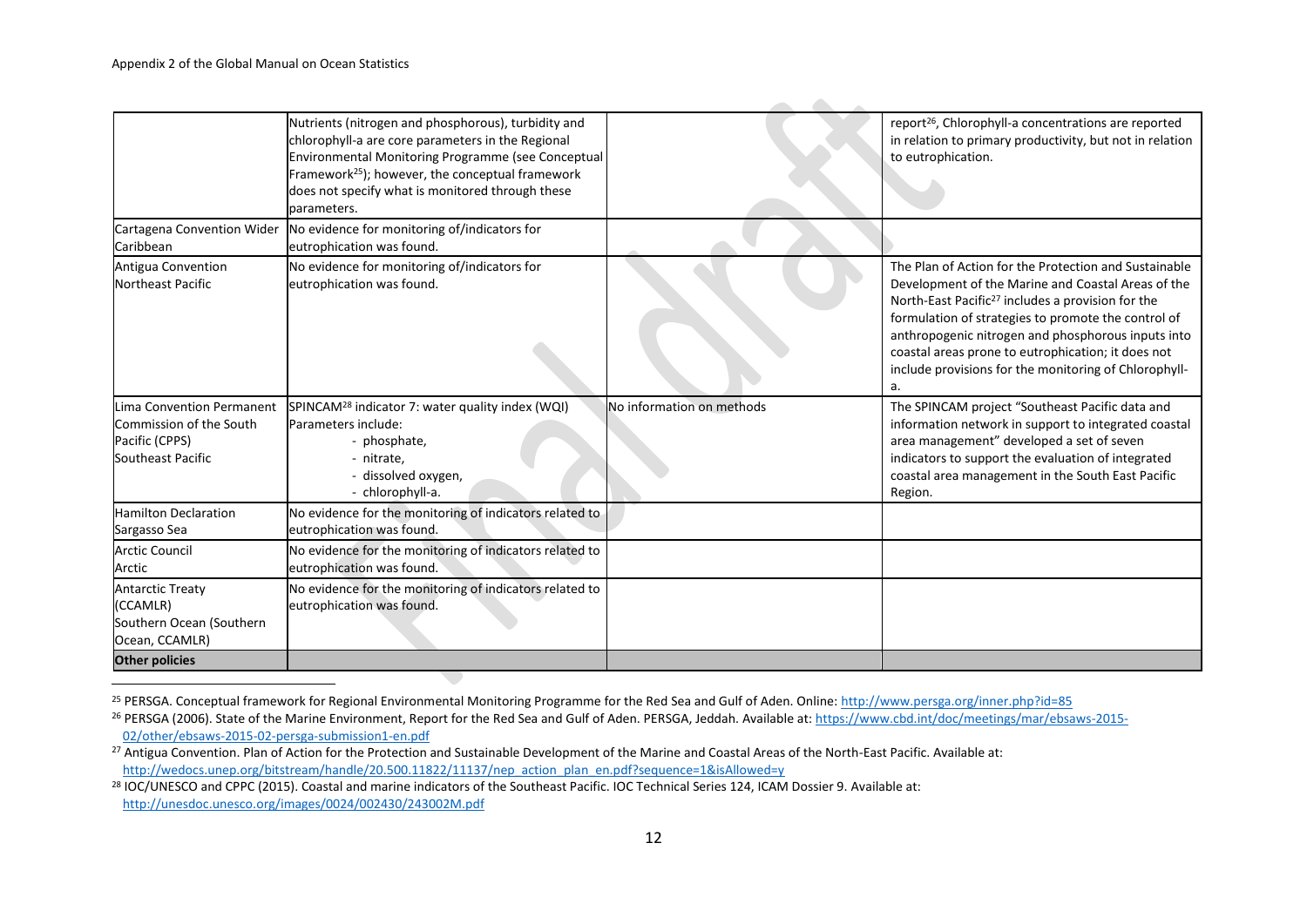| Convention on Biological<br>Diversity (CBD) | Aichi Target 8 "By 2020, pollution, including from<br>excess nutrients, has been brought to levels that are<br>not detrimental to ecosystem function and biodiversity"<br>Target element 8.4<br>Indicators for 'Trends in nutrient levels' include:<br>- Trends in Nitrogen deposition (International<br>Nitrogen Initiative)<br>- Trends in Loss of reactive nitrogen to the<br>environment (International Nitrogen Initiative)<br>- Trends in Global surplus of nitrogen (The<br>Netherlands Environmental Assessment Agency)<br>Proportion of bodies of water with good ambient<br>water quality (UNEP)<br>Proportion of wastewater safely treated (WHO, UN-<br>Habitat, UNSD) |                                                                                                                                                                                                                                                                                                                                                                                                                                                                                                                                                              |                                                                                                                                                                                                                                                                                                                                                                                                                                                                                                                                                                                                                                                                                                                                                                                                       |
|---------------------------------------------|-----------------------------------------------------------------------------------------------------------------------------------------------------------------------------------------------------------------------------------------------------------------------------------------------------------------------------------------------------------------------------------------------------------------------------------------------------------------------------------------------------------------------------------------------------------------------------------------------------------------------------------------------------------------------------------|--------------------------------------------------------------------------------------------------------------------------------------------------------------------------------------------------------------------------------------------------------------------------------------------------------------------------------------------------------------------------------------------------------------------------------------------------------------------------------------------------------------------------------------------------------------|-------------------------------------------------------------------------------------------------------------------------------------------------------------------------------------------------------------------------------------------------------------------------------------------------------------------------------------------------------------------------------------------------------------------------------------------------------------------------------------------------------------------------------------------------------------------------------------------------------------------------------------------------------------------------------------------------------------------------------------------------------------------------------------------------------|
| European Environmental<br>Agency (EEA)      | EEA core set of indicators <sup>29</sup> :<br>Indicator 23 'Chlorophyll in transition, coastal and<br>marine waters'                                                                                                                                                                                                                                                                                                                                                                                                                                                                                                                                                              | This indicator illustrates the levels and trends in<br>mean summer surface concentrations of<br>chlorophyll-a (microgram/l) in the regional seas<br>of Europe.<br>The concentration of chlorophyll-a is expressed<br>as microgramme per lire (mg/l) in the<br>uppermost 10m of the water column during<br>summer.<br>See EEA: Chlorophyll in transitional, coastal and<br>marine waters. Online:<br>https://www.eea.europa.eu/data-and-<br>maps/indicators/chlorophyll-in-transitional-<br>coastal-and-2/assessment for indicator<br>calculation methodology | Key policy question addressed by indicator 23: 'Is<br>eutrophication in European surface waters<br>decreasing?'<br>The EEA core set of indicators document identifies<br>data sets and sources for chlorophyll in transition.<br>Data sets:<br>Waterbase<br>Euromaps<br>Data sources:<br>EEA<br><b>ICES</b><br>$\blacksquare$<br><b>Black Sea Environmental Programme</b><br>(OceanBase Version 2.02 TU-BS)<br>Bartholomew Digital Data (Harper Collins<br>Publishers)<br>The document also identifies identical or similar<br>indicators by international organisations:<br>CSD1996 Algae index<br>CSD2001 Algae concentration in coastal<br>waters<br>Helcom indicator fact sheets (12): Chlorophyll<br>concentrations from satellite remote sensing<br>of ocean colour and temporal variations and |

<sup>&</sup>lt;sup>29</sup> EEA (2005). EEA core set of indicators – Guide. Technical report No 1/2005. Available at: <u>https://www.eea.europa.eu/publications/technical\_report\_2005\_1</u> (Annex 1, 4, 5)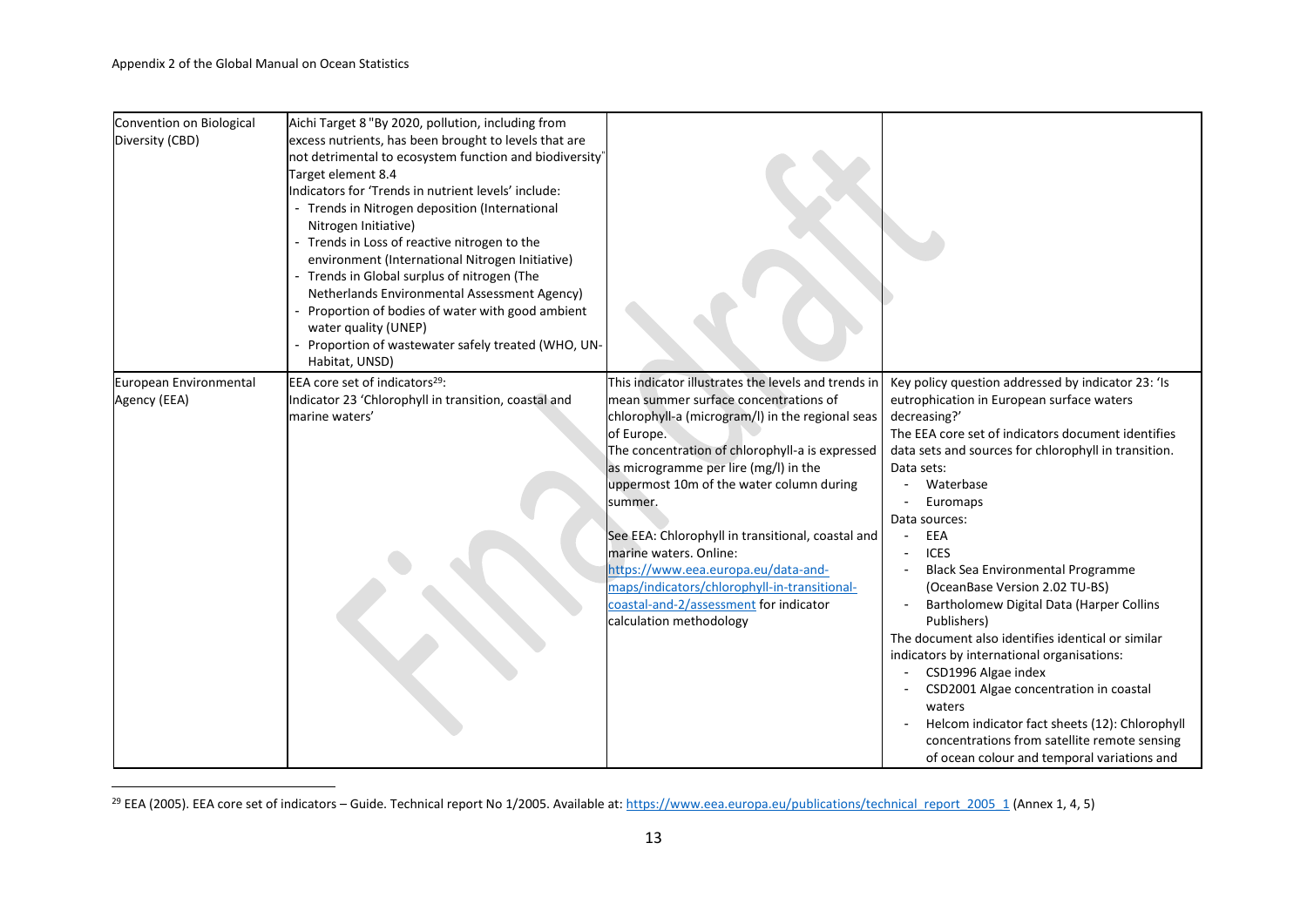|                                                                               |                                                                                                                                                                                                                                                                                                                                                                                                                                                                                                                                                                                                                                                                                                                                                                                                                                                                                                                                                                                                                                                                                                                                                                                                                                                                                                              |                                                                                                                                                                                                                                                                                                                                                                                                                                                                                                                                                                                                                                                                                                                                                                                                                             | regional differences in chlorophyll<br>concentrations from satellite remote sensing<br>of ocean colour            |
|-------------------------------------------------------------------------------|--------------------------------------------------------------------------------------------------------------------------------------------------------------------------------------------------------------------------------------------------------------------------------------------------------------------------------------------------------------------------------------------------------------------------------------------------------------------------------------------------------------------------------------------------------------------------------------------------------------------------------------------------------------------------------------------------------------------------------------------------------------------------------------------------------------------------------------------------------------------------------------------------------------------------------------------------------------------------------------------------------------------------------------------------------------------------------------------------------------------------------------------------------------------------------------------------------------------------------------------------------------------------------------------------------------|-----------------------------------------------------------------------------------------------------------------------------------------------------------------------------------------------------------------------------------------------------------------------------------------------------------------------------------------------------------------------------------------------------------------------------------------------------------------------------------------------------------------------------------------------------------------------------------------------------------------------------------------------------------------------------------------------------------------------------------------------------------------------------------------------------------------------------|-------------------------------------------------------------------------------------------------------------------|
| <b>European Union Marine</b><br><b>Strategy Framework Directive</b><br>(MSFD) | Good environmental status <sup>30</sup><br>Descriptor 5: Eutrophication<br>Human-induced eutrophication is minimised,<br>especially adverse effects thereof, such as losses in<br>biodiversity, ecosystem degradation, harmful algae<br>blooms and oxygen deficiency in bottom waters."<br>Criteria and indicators:<br>5.1. Nutrients levels<br>- Nutrients concentration in the water column (5.1.1)<br>- Nutrient ratios (silica, nitrogen and phosphorus),<br>where appropriate (5.1.2)<br>5.2. Direct effects of nutrient enrichment<br>Chlorophyll concentration in the water column<br>(5.2.1)<br>- Water transparency related to increase in<br>suspended algae, where relevant (5.2.2)<br>- Abundance of opportunistic macroalgae (5.2.3)<br>Species shift in floristic composition such as diatom<br>to flagellate ratio, benthic to pelagic shifts, as well as<br>bloom events of nuisance/toxic algal blooms (e.g.<br>cyanobacteria) caused by human activities (5.2.4)<br>5.3. Indirect effects of nutrient enrichment<br>- Abundance of perennial seaweeds and seagrasses<br>(e.g. fucoids, eelgrass and Neptune grass) adversely<br>impacted by decrease in water transparency (5.3.1)<br>Dissolved oxygen, i.e. changes due to increased<br>organic matter decomposition and size of the area | The European Commission's Joint Research<br>Centre (JRC) has published a report on<br>Monitoring for the Marine Strategy Framework<br>Directive <sup>31</sup> that includes suggested monitoring<br>methods for eutrophication<br>indicators/Chlorophyll:<br>Moorings and buoys<br>Ships of opportunity<br><b>Continuous Plankton Recorder (CPR)</b><br>Remote sensing<br>Autonomous Underwater Vehicles<br>(AUVs) and Gliders<br>The JRC has also published a report on<br>Technical guidance on monitoring for the<br>Marine Strategy Framework Directive <sup>32</sup> that<br>aims to provide guidance on minimum agreed<br>standards and concepts for monitoring for<br>MSFD. With regard to eutrophication, this<br>report covers:<br>In situ sampling/measurements<br>Modelling and remote sensing<br>$\blacksquare$ | Decision 2010/477/EU on criteria and<br>methodological standards on good environmental<br>status of marine waters |

<sup>&</sup>lt;sup>30</sup> European Commission Decision 2010/477/EU on criteria and methodological standards on good environmental status of marine waters. Available at: [http://eur](http://eur-lex.europa.eu/LexUriServ/LexUriServ.do?uri=OJ:L:2010:232:0014:0024:EN:PDF)[lex.europa.eu/LexUriServ/LexUriServ.do?uri=OJ:L:2010:232:0014:0024:EN:PDF](http://eur-lex.europa.eu/LexUriServ/LexUriServ.do?uri=OJ:L:2010:232:0014:0024:EN:PDF)

<sup>&</sup>lt;sup>31</sup> JRC (2012). Monitoring for the Marine Strategy Framework Directive: requirements and options. Available at:<http://mcc.jrc.ec.europa.eu/documents/201702065135.pdf> <sup>32</sup> JRC (2014). Technical guidance on monitoring for the Marine Strategy Framework Directive. JRC Scientific and Policy Reports. Available at:

<http://publications.jrc.ec.europa.eu/repository/bitstream/JRC88073/lb-na-26499-en-n.pdf.pdf>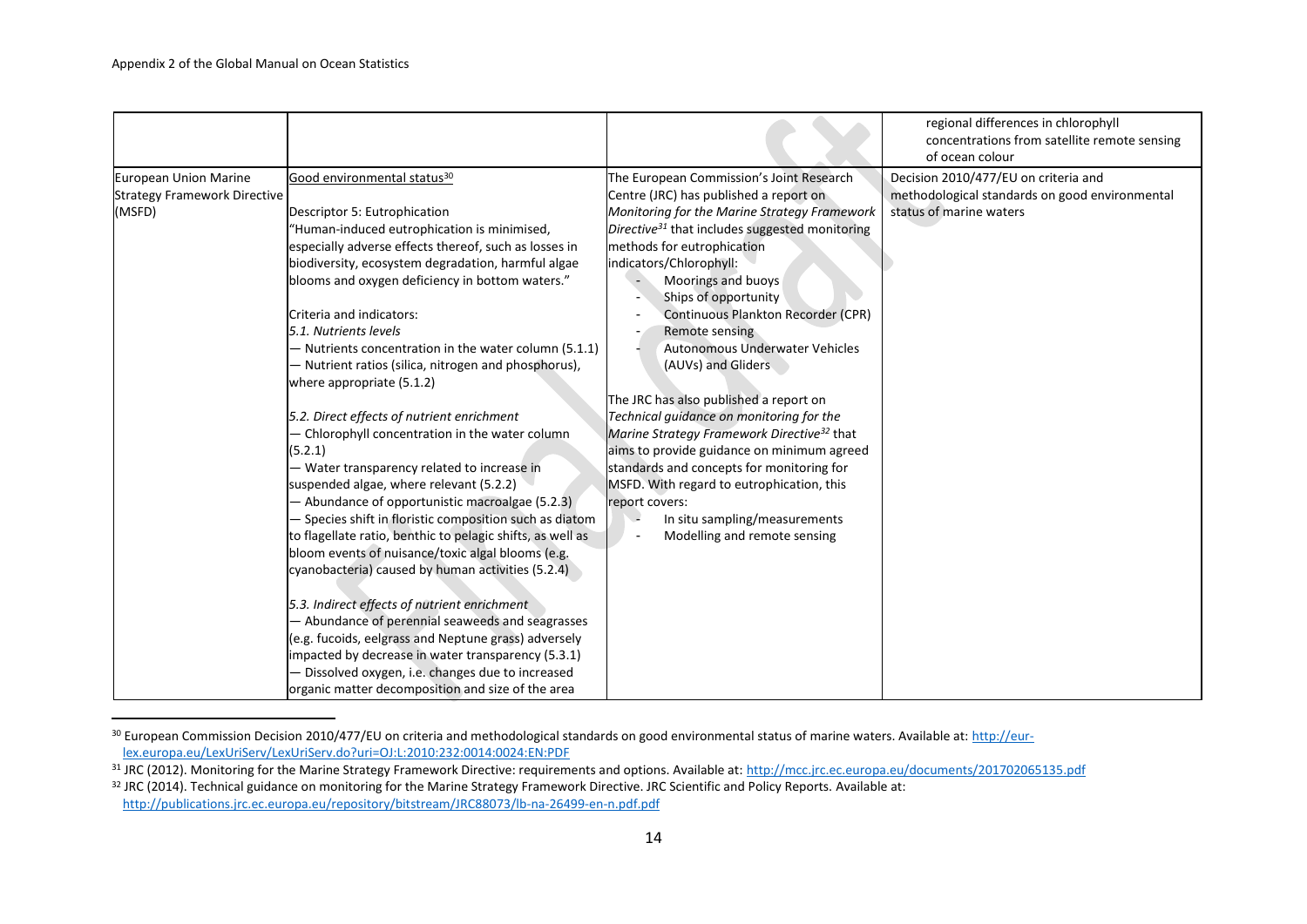|                                                                                       | concerned (5.3.2).                                                                                                                                                                                                                                                                               |                                                 |                                                                                                                                                                                                                                                                                                                                                                                                                                                                                                                                                                                                                                                                                     |
|---------------------------------------------------------------------------------------|--------------------------------------------------------------------------------------------------------------------------------------------------------------------------------------------------------------------------------------------------------------------------------------------------|-------------------------------------------------|-------------------------------------------------------------------------------------------------------------------------------------------------------------------------------------------------------------------------------------------------------------------------------------------------------------------------------------------------------------------------------------------------------------------------------------------------------------------------------------------------------------------------------------------------------------------------------------------------------------------------------------------------------------------------------------|
| <b>European Union Water</b><br>Framework Directive (WFD)                              | WFD <sup>33</sup> list of main pollutants includes:<br>- Substances which contribute to eutrophication (in<br>particular, nitrates and phosphates)<br>Decision (2008/915/EC)<br>Biological Quality Element: Phytoplankton<br>- Chlorophyll-a as phytoplankton parameter<br>indicative of biomass |                                                 | Target chlorophyll concentrations/ranges that<br>support the WFD biological quality elements at a<br>good status have been defined in the Commission<br>Decision (2008/915/EC) <sup>34</sup> . These are based on the<br>results of the intercalibration exercise carried out by<br>the geographical intercalibration groups in Baltic<br>Sea, North East Atlantic and Mediterranean. These<br>target chlorophyll concentrations/ranges are<br>determined locally for different water types and<br>water categories, including coastal and transitional<br>water bodies.<br>See also Common Implementation Strategy for the<br>Water Framework Directive (2000/60/EC) <sup>35</sup> |
| Transboundary Waters<br>Assessment Programme<br>(TWAP) for Large Marine<br>Ecosystems | Includes Chlorophyll-a concentrations and trends as<br>indicator for productivity                                                                                                                                                                                                                |                                                 | Transboundary Waters Assessment Programme<br>(TWAP) for Large Marine Ecosystems <sup>36</sup>                                                                                                                                                                                                                                                                                                                                                                                                                                                                                                                                                                                       |
| National Oceanic and<br>Atmospheric Administration<br>(NOAA)                          | Chlorophyll-a as an indicator of primary eutrophication<br>symptoms <sup>37</sup>                                                                                                                                                                                                                |                                                 |                                                                                                                                                                                                                                                                                                                                                                                                                                                                                                                                                                                                                                                                                     |
| ChloroGIN                                                                             |                                                                                                                                                                                                                                                                                                  | Ocean colour and related satellite observations | Data sources and Data portals for Chlorophyll<br>http://www.chlorogin.org/index.php                                                                                                                                                                                                                                                                                                                                                                                                                                                                                                                                                                                                 |

<sup>33</sup> European Commission (2000). Directive 2000/60/EC of the European Parliament and of the Council of 23 October 2000 establishing a framework for Community action in the field of water policy. Available at: [http://eur-lex.europa.eu/resource.html?uri=cellar:5c835afb-2ec6-4577-bdf8-756d3d694eeb.0004.02/DOC\\_1&format=PDF](http://eur-lex.europa.eu/resource.html?uri=cellar:5c835afb-2ec6-4577-bdf8-756d3d694eeb.0004.02/DOC_1&format=PDF)

<sup>&</sup>lt;sup>34</sup> European Commission (2008). Commission Decision of 30 October 2008 establishing, pursuant to Directive 2000/60/EC of the European Parliament and of the Council, the values of the Member State monitoring system classifications as a result of the intercalibration exercise. Available at[: http://eur](http://eur-lex.europa.eu/LexUriServ/LexUriServ.do?uri=OJ:L:2008:332:0020:0044:EN:PDF)[lex.europa.eu/LexUriServ/LexUriServ.do?uri=OJ:L:2008:332:0020:0044:EN:PDF](http://eur-lex.europa.eu/LexUriServ/LexUriServ.do?uri=OJ:L:2008:332:0020:0044:EN:PDF)

<sup>&</sup>lt;sup>35</sup> European Commission (2009). Common Implementation Strategy for the Water Framework Directive (2000/60/EC). Guidance Document No. 23. Guidance document on eutrophication assessment in the context of European water policies. Available at[: https://circabc.europa.eu/sd/a/9060bdb4-8b66-439e-a9b0-a5cfd8db2217/Guidance\\_document\\_23\\_Eutrophication.pdf](https://circabc.europa.eu/sd/a/9060bdb4-8b66-439e-a9b0-a5cfd8db2217/Guidance_document_23_Eutrophication.pdf)

<sup>36</sup> IOC-UNESCO and UNEP (2016). Large Marine Ecosystems: Status and Trends. United Nations Environment Programme (UNEP), Nairobi. Available at: <http://www.geftwap.org/publications/lmes-technical-report>

<sup>37</sup> NOAA. ASSETS. Assessment of Estuarine Trophic Status. Online[: http://www.eutro.org/state.aspx](http://www.eutro.org/state.aspx)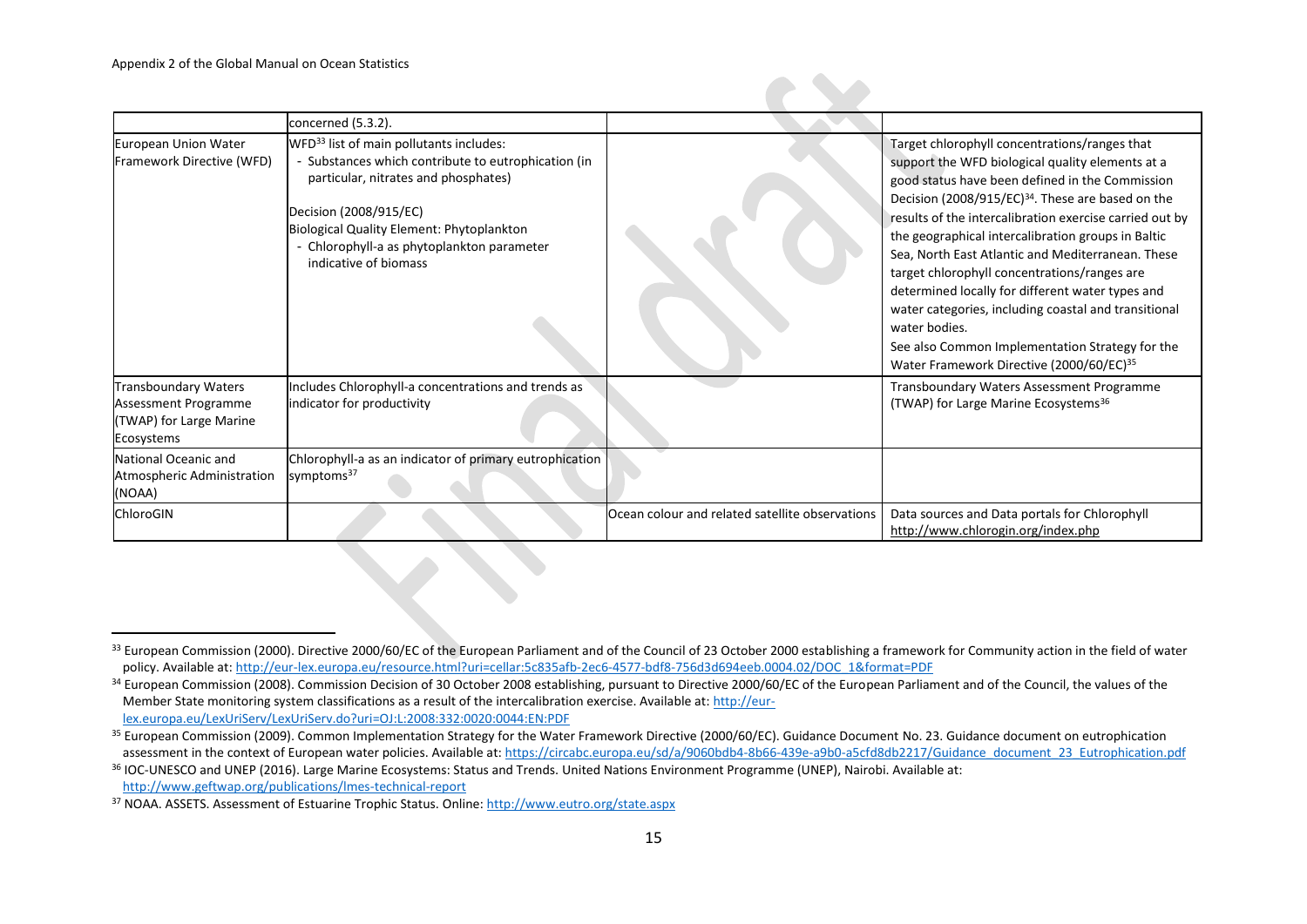## Indicator 14.1.1: […] Floating plastic debris density

Summary of existing indicators and methodologies for monitoring and assessing marine plastic litter used by Regional Seas Programmes and other key intergovernmental, international or *regional bodies*  $\sqrt{2}$ 

| Agency/Organisation/                                                     |                                                                                                                                                                                                                                                 |                                                                                                                                                                                                                                                                                                                                                                                                                                                                                                                                                                                                                                                                                                                                                                                                                                                                                                                                                                                                                                                                                                                                                                                                                                                                                                                            | <b>Comments/Explanations</b>                                                                                                                                                                                                                                                                                                                                                                                                                                               |
|--------------------------------------------------------------------------|-------------------------------------------------------------------------------------------------------------------------------------------------------------------------------------------------------------------------------------------------|----------------------------------------------------------------------------------------------------------------------------------------------------------------------------------------------------------------------------------------------------------------------------------------------------------------------------------------------------------------------------------------------------------------------------------------------------------------------------------------------------------------------------------------------------------------------------------------------------------------------------------------------------------------------------------------------------------------------------------------------------------------------------------------------------------------------------------------------------------------------------------------------------------------------------------------------------------------------------------------------------------------------------------------------------------------------------------------------------------------------------------------------------------------------------------------------------------------------------------------------------------------------------------------------------------------------------|----------------------------------------------------------------------------------------------------------------------------------------------------------------------------------------------------------------------------------------------------------------------------------------------------------------------------------------------------------------------------------------------------------------------------------------------------------------------------|
| <b>Convention</b>                                                        | Indicators for marine plastic litter                                                                                                                                                                                                            | <b>Monitoring methods</b>                                                                                                                                                                                                                                                                                                                                                                                                                                                                                                                                                                                                                                                                                                                                                                                                                                                                                                                                                                                                                                                                                                                                                                                                                                                                                                  | <b>Documents and resources</b>                                                                                                                                                                                                                                                                                                                                                                                                                                             |
| <b>Regional Seas</b><br><b>Programmes</b>                                |                                                                                                                                                                                                                                                 |                                                                                                                                                                                                                                                                                                                                                                                                                                                                                                                                                                                                                                                                                                                                                                                                                                                                                                                                                                                                                                                                                                                                                                                                                                                                                                                            |                                                                                                                                                                                                                                                                                                                                                                                                                                                                            |
| <b>OSPAR Commission,</b><br>Oslo-Paris Convention<br>North East Atlantic | Three indicators related to marine litter <sup>38</sup> :<br>1) Beach litter<br>Plastic particles in Fulmars' stomachs<br>3) Seabed litter<br>Indicators under development:<br>• Indicators using other biota<br>• Indicators for microplastics | Monitoring methods described on the OSPAR website:<br>1) Beach litter: Monitored using a standardised monitoring protocol;<br>Reference beaches are monitored 4 times a year against a list of over<br>100 commonly found items; Monitoring parameter: number of litter<br>items recorded per 100m of coastline.<br>The beach litter indicator assesses: Trends in the amount of litter<br>washed ashore and/or deposited on coastlines (including composition,<br>spatial distribution and source).<br>The monitoring data is assessed using the Litter Analyst 2 statistical<br>analysis tool: trends in beach litter at the beach, country, regional or<br>OSPAR wide scale for the most common items.<br>For standardised monitoring procedure, see: OSPAR (2010). Guidelines<br>for monitoring marine litter on the beaches in the OSPAR Maritime<br>Area<br>2) Plastic Particles in Fulmars' Stomachs: Samples of 50 to 100 beach-<br>washed fulmars from each of 4 to 5 areas of the North Sea over a<br>period of at least five years; Ecological quality objective: less than 10%<br>of northern fulmars having more than 0.1 g plastic particles in the<br>stomach.<br>The indicator assesses: abundance of marine litter, plastics in<br>particular, in surface waters; and estimated ecological harm caused by | • Guidelines for monitoring marine litter on the<br>beaches in the OSPAR Maritime Area (2010) <sup>39</sup><br>• Marine Litter Regional Action Plan (2014) <sup>40</sup><br>• Communication plan for OSPAR Marine Litter<br>Regional Action Plan <sup>41</sup><br>• OSPAR Pilot project on monitoring marine<br>beach litter (2007) <sup>42</sup><br>• Data viewer showing average number of litter<br>items <sup>43</sup><br>• Online beach litter database <sup>44</sup> |

<sup>38</sup> OSPAR (2017). Marine Litter Indicators. Website[: https://www.ospar.org/work-areas/eiha/marine-litter/marine-litter-indicators](https://www.ospar.org/work-areas/eiha/marine-litter/marine-litter-indicators)

<sup>&</sup>lt;sup>39</sup> OSPAR (2010). Guidelines for monitoring marine litter on the beaches in the OSPAR Maritime Area. Available at: [https://www.ospar.org/ospar-data/10-](https://www.ospar.org/ospar-data/10-02e_beachlitter%20guideline_english%20only.pdf) 02e beachlitter%20guideline\_english%20only.pdf

<sup>40</sup> OSPAR (2014). Marine Litter Regional Action Plan. Available from:<https://www.ospar.org/documents?v=34422>

<sup>&</sup>lt;sup>41</sup> OSPAR Marine Litter Regional Action Plan Communication Plan. Available from[: https://www.ospar.org/site/assets/files/2019/ml\\_rap\\_comms\\_plan-1.pdf](https://www.ospar.org/site/assets/files/2019/ml_rap_comms_plan-1.pdf)

<sup>42</sup> OSPAR Commission (2007). OSPAR Pilot project on monitoring marine beach litter. Monitoring of marine litter on beaches in the OSPAR Region. Biodiversity series.

<sup>43</sup> IA2017 – Beach Litter – Average Number of Litter Items. Online data viewer:<http://odims.ospar.org/maps/526>

<sup>44</sup> OSPAR Beach Litter Database[: https://www.mcsuk.org/ospar/](https://www.mcsuk.org/ospar/)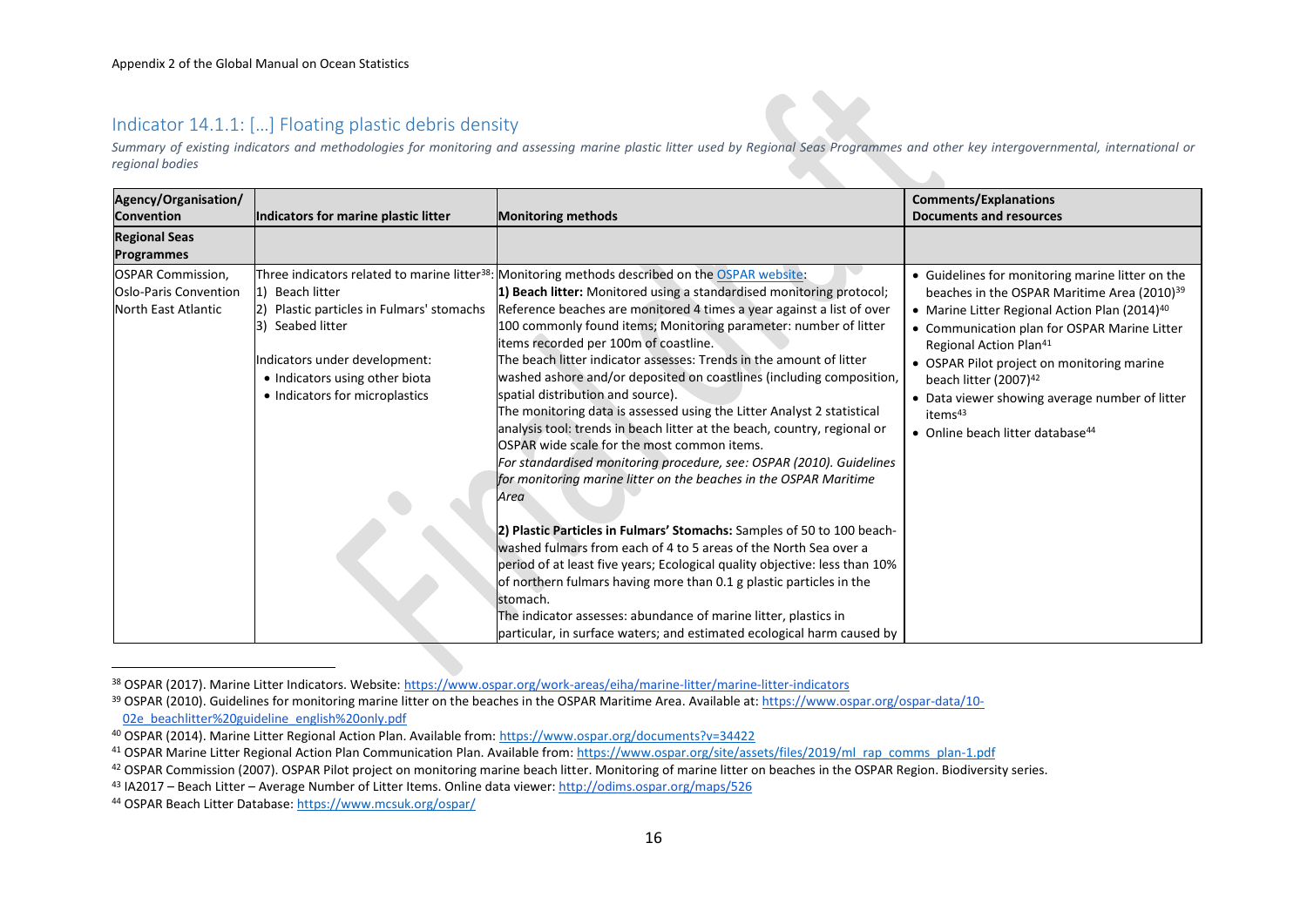|                            |                                                     | such litter.<br>Limitation: natural range of the species.                                                                                                                                                                                                                                         |                                                        |
|----------------------------|-----------------------------------------------------|---------------------------------------------------------------------------------------------------------------------------------------------------------------------------------------------------------------------------------------------------------------------------------------------------|--------------------------------------------------------|
|                            |                                                     | 3) Seabed litter: Monitored through International Bottom Trawl<br>Surveys (IBTS) for fisheries management, which have adopted a<br>protocol to monitor 39 commonly found litter items under 6 categories<br>(plastic, metal, rubber, glass/ceramics, natural products/clothes,<br>miscellaneous). |                                                        |
| <b>Helsinki Convention</b> | HELCOM indicators for marine litter <sup>45</sup> : | Monitoring methods for macrolitter <sup>46</sup> :                                                                                                                                                                                                                                                | The HELCOM indicators for marine litter were           |
| (HELCOM)                   | Indicator on beach litter                           | 1) Seafloor litter (quantity and type of litter items): Bottom trawl                                                                                                                                                                                                                              | identified to be in line with the SDG 14.1 target.     |
| <b>Baltic Sea</b>          | 2) Status of implementation of the                  | surveys used for fish; IBTS/BITS programmes (IBTS/BITS protocol <sup>47</sup> ;                                                                                                                                                                                                                   | Marine litter monitoring efforts in the HELCOM         |
|                            | <b>HELCOM Regional Action Plan on</b>               | 2 or 4 (seasonal) surveys per year)                                                                                                                                                                                                                                                               | region aim to align with implementation of the         |
|                            | <b>Marine Litter</b>                                | Beach litter (quantity and type of litter items):                                                                                                                                                                                                                                                 | EU Marine Strategy Framework Directive <sup>49</sup> . |
|                            |                                                     | EE: Litter items > 2,5 cm (in the longest dimension), 100-1000 m                                                                                                                                                                                                                                  | Currently no coordinated monitoring of marine          |
|                            | Indicators under development:                       | sampling units/assessment areas; 3 surveys per year (following:                                                                                                                                                                                                                                   | litter exists in the region. National monitoring       |
|                            | • Litter on the seafloor                            | UNEP/IOC (2009). Operational Guidelines for Comprehensive Beach                                                                                                                                                                                                                                   | programmes address macroscopic litter on               |
|                            | • Micro litter in the water column                  | Litter Assessment).                                                                                                                                                                                                                                                                               | beaches, water surface, seafloor and in biota,         |
|                            |                                                     | DE: OSPAR beach litter monitoring, 100 m long, x m wide; 4 surveys                                                                                                                                                                                                                                | and microlitter in surface water and sediments.        |
|                            |                                                     | per year (following: OSPAR Commission (2010). Guideline for                                                                                                                                                                                                                                       | • Measuring Progress for the same Targets in           |
|                            |                                                     | Monitoring Marine Litter on the Beaches in the OSPAR Maritime                                                                                                                                                                                                                                     | the Baltic Sea (2017)                                  |
|                            |                                                     | Area).                                                                                                                                                                                                                                                                                            | • Marine litter action plan (2015) <sup>50</sup>       |
|                            |                                                     | LT: Sieving 5 cm of surface sand of 50cmx50cm quadrat with 2 mm                                                                                                                                                                                                                                   | • HELCOM Monitoring and Assessment Strategy            |
|                            |                                                     | sieve; seasonal.                                                                                                                                                                                                                                                                                  | $(2013)^{51}$                                          |
|                            |                                                     | PL: coastline is divided into 10 areas of 50 km length; each area is                                                                                                                                                                                                                              |                                                        |
|                            |                                                     | further divided into segments of 5 km length; in each of the                                                                                                                                                                                                                                      |                                                        |
|                            |                                                     | segments (as far as possible) monitoring of litter [washed ashore                                                                                                                                                                                                                                 |                                                        |
|                            |                                                     | and left] will be conducted yearly. Litter will be counted, classified                                                                                                                                                                                                                            |                                                        |
|                            |                                                     | and characterized in terms of composition. Monitoring to take                                                                                                                                                                                                                                     |                                                        |
|                            |                                                     | place in close cooperation with local administrations non-                                                                                                                                                                                                                                        |                                                        |
|                            |                                                     | governmental organizations.                                                                                                                                                                                                                                                                       |                                                        |
|                            |                                                     | Litter in the water column and floating litter (quantity and type of                                                                                                                                                                                                                              |                                                        |

<sup>50</sup> HELCOM (2015). Marine litter action plan. Available at[: http://www.helcom.fi/action-areas/marine-litter-and-noise/marine-litter/marine-litter-action-plan](http://www.helcom.fi/action-areas/marine-litter-and-noise/marine-litter/marine-litter-action-plan)

<sup>45</sup> HELCOM (2017). Measuring Progress for the same Targets in the Baltic Sea. Available at:<http://www.helcom.fi/Lists/Publications/BSEP150.pdf>

<sup>46</sup> HELCOM (2017). Sub-Programme: Macrolitter Characteristics and Abundance/Volume. Website[: http://www.helcom.fi/action-areas/monitoring-and-assessment/monitoring](http://www.helcom.fi/action-areas/monitoring-and-assessment/monitoring-manual/litter/macrolitter-characteristics-and-abundance-volume)[manual/litter/macrolitter-characteristics-and-abundance-volume](http://www.helcom.fi/action-areas/monitoring-and-assessment/monitoring-manual/litter/macrolitter-characteristics-and-abundance-volume)

<sup>47</sup> ICES/CIEM. Datras: Survey descriptions: Trawl Survey Details. Website[: http://datras.ices.dk/Home/Descriptions.aspx#IBTS](http://datras.ices.dk/Home/Descriptions.aspx#IBTS)

<sup>49</sup> HELCOM (2017). Monitoring Manual. Online:<http://www.helcom.fi/action-areas/monitoring-and-assessment/monitoring-manual/introduction#Litter>

<sup>51</sup> HELCOM (2013). HELCOM Monitoring and Assessment Strategy. Available at: <http://www.helcom.fi/Documents/Action%20areas/Monitoring%20and%20assessment/Monitoring%20and%20assessment%20strategy/Monitoring%20and%20assessment%20strategy.pdf>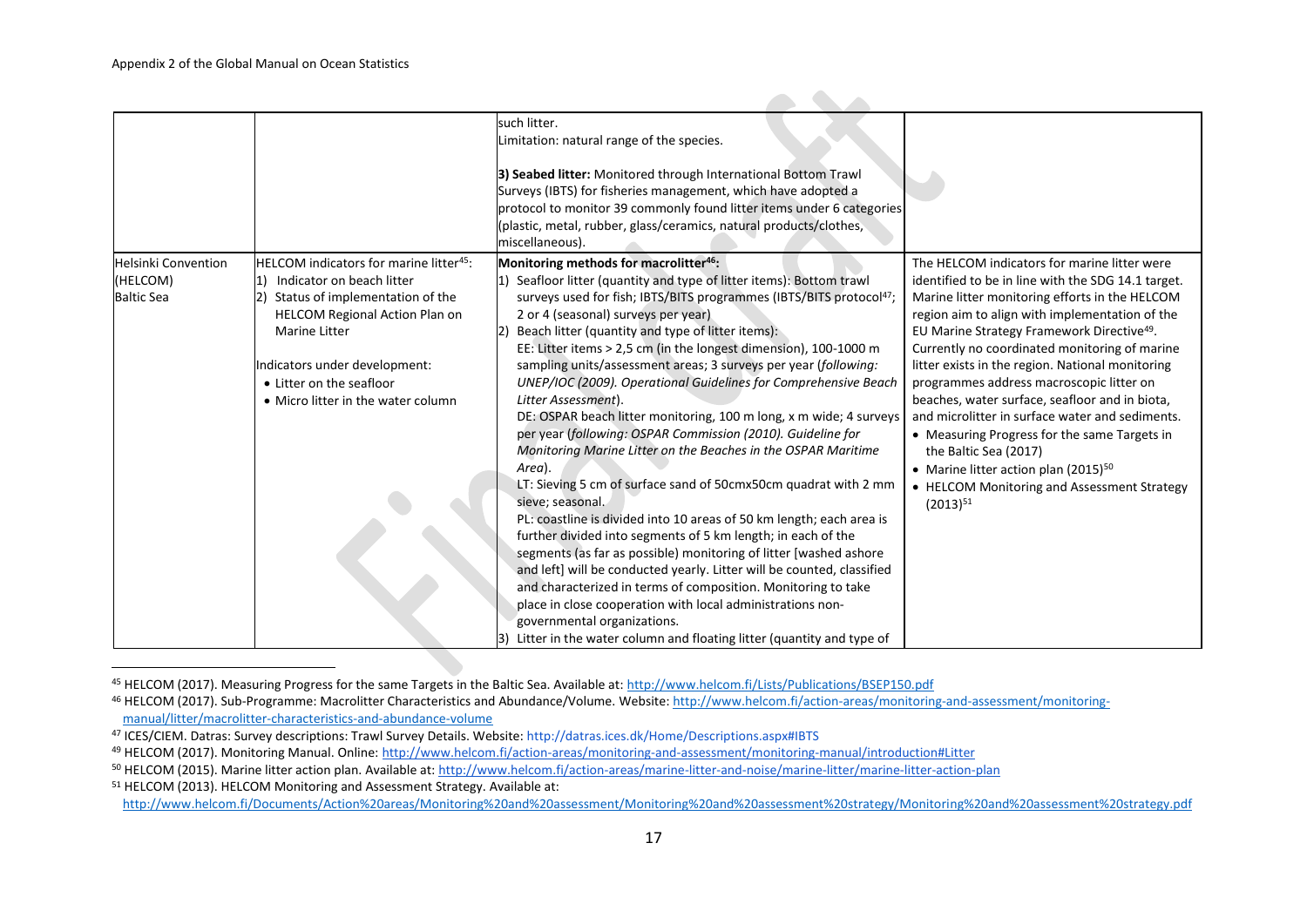|                                                            |                                                                                                                                                                                                                                                                                                                                                                                                                                                                | litter items):<br>• Monitoring to be carried out on monitoring cruises devoted to<br>other parameters (hydrochemistry and biology); yearly.<br>Methodology: visual ship-based observations of floating litter at<br>monitoring stations and at transects, and categorization of<br>material and size.<br>• Litter monitoring will be integrated with fish monitoring (trawling<br>for fish stock assessments). Also the results of projects focusing<br>on marine litter on seafloor, coordinated by non-governmental<br>organizations (eg. WWF Poland) will be used. Every 2 years.<br>Monitoring methods for microlitter <sup>48</sup> :                                                                                                                                                                                                                                                                             |                                                                                                                                                                                                                                                                                                                                                                                                                                                                                                                                                                                                                                                    |
|------------------------------------------------------------|----------------------------------------------------------------------------------------------------------------------------------------------------------------------------------------------------------------------------------------------------------------------------------------------------------------------------------------------------------------------------------------------------------------------------------------------------------------|------------------------------------------------------------------------------------------------------------------------------------------------------------------------------------------------------------------------------------------------------------------------------------------------------------------------------------------------------------------------------------------------------------------------------------------------------------------------------------------------------------------------------------------------------------------------------------------------------------------------------------------------------------------------------------------------------------------------------------------------------------------------------------------------------------------------------------------------------------------------------------------------------------------------|----------------------------------------------------------------------------------------------------------------------------------------------------------------------------------------------------------------------------------------------------------------------------------------------------------------------------------------------------------------------------------------------------------------------------------------------------------------------------------------------------------------------------------------------------------------------------------------------------------------------------------------------------|
|                                                            |                                                                                                                                                                                                                                                                                                                                                                                                                                                                | 1) Microlitter on water surface: Manta trawl survey (25 stations,<br>yearly)<br>2) Microlitter in water and sediments (amount and composition):<br>Sampling in the water column with plankton nets and bottom<br>sediments sampling with Nemisto corer or van Veen grab (6<br>stations, yearly)<br>Microlitter in sand: Sieving 5cm of surface sand of 50cmx50xm<br>B)<br>quadrat with 2mm sieve (seasonally)                                                                                                                                                                                                                                                                                                                                                                                                                                                                                                          |                                                                                                                                                                                                                                                                                                                                                                                                                                                                                                                                                                                                                                                    |
| <b>Barcelona Convention</b><br>(UNEP/MAP)<br>Mediterranean | Common Indicators under Ecological<br>Objective 10 (EQ10) Marine Litter:<br>Common Indicator 22: Trends in the<br>amount of litter washed ashore and/or<br>deposited on coastlines.<br>Common Indicator 23: Trends in the<br>amount of litter in the water column<br>including microplastics and on the<br>seafloor.<br>Candidate indicator 24: Trends in the<br>amount of litter ingested by or entangling $\vert_2$<br>marine organisms focusing on selected | <b>Common Indicator 22 Beach litter:</b> Counts of litter items minimum<br>lower limit 0.5 cm in the longest dimension on at least 1 section of<br>coastline of 100m on lightly to moderately littered beaches (optimum<br>2 sections) and 2 sections of 100m on heavily littered beaches<br>(exceptionally 50m section with a normalization factor of up to 100m<br>to ensure coherence); at least 2 surveys per year in spring and autumn<br>(ideally 4 surveys per year in spring, summer, autumn and winter).<br>Common Indicator 23 Litter in the water column and on the seafloor:<br>Litter in the water column: Items of floating litter, 2.5 to 50cm, per<br>km2: For floating litter visual ship-based monitoring of floating<br>litter 2.5cm to 50cm as items/km2;<br>Litter on the seafloor shallow coastal waters (0-20m): visually<br>surveyed litter items size above 2.5cm: For litter on the seafloor | The Common Indicators for EQ10 are in line with<br>'Descriptor 10' indicators of the EU Marine<br>Strategy Framework Directive (see below).<br>Currently no coordinated monitoring of marine<br>litter exists in the region.<br>• Integrated Monitoring and Assessment<br>Guidance (2016) <sup>52</sup> (from p. 93)<br>• Integrated Monitoring and Assessment<br>Programme of the Mediterranean Sea and<br><b>Coast and Related Assessment Criteria</b><br>(2017) <sup>53</sup> (builds on UNEP/IOC (2009)<br>Guidelines on Survey and Monitoring of<br>Marine Litter and JRC (2013) Guidance on<br>Monitoring of Marine Litter in European Seas) |

<sup>48</sup> HELCOM (2017). Sub-Programme: Microlitter Particle Abundance and Characteristics. Website: [http://www.helcom.fi/action-areas/monitoring-and-assessment/monitoring](http://www.helcom.fi/action-areas/monitoring-and-assessment/monitoring-manual/litter/litter-microparticle-abundance-volume#Requirements)[manual/litter/litter-microparticle-abundance-volume#Requirements](http://www.helcom.fi/action-areas/monitoring-and-assessment/monitoring-manual/litter/litter-microparticle-abundance-volume#Requirements)

<sup>52</sup> UNEP/MAP (2016). Integrated Monitoring and Assessment Guidance. Available at[: http://www.rac-spa.org/sites/default/files/ecap/ig22\\_inf7.pdf](http://www.rac-spa.org/sites/default/files/ecap/ig22_inf7.pdf) (from page 93)

<sup>53</sup> UNEP/MAP (2017). Integrated Monitoring and Assessment Programme of the Mediterranean Sea and Coast and Related Assessment Criteria. UN Environment/MAP Athens, Greece. Available at[: https://wedocs.unep.org/bitstream/handle/20.500.11822/17012/imap\\_2017\\_eng.pdf?sequence=5&isAllowed=y](https://wedocs.unep.org/bitstream/handle/20.500.11822/17012/imap_2017_eng.pdf?sequence=5&isAllowed=y) (pages 21-23)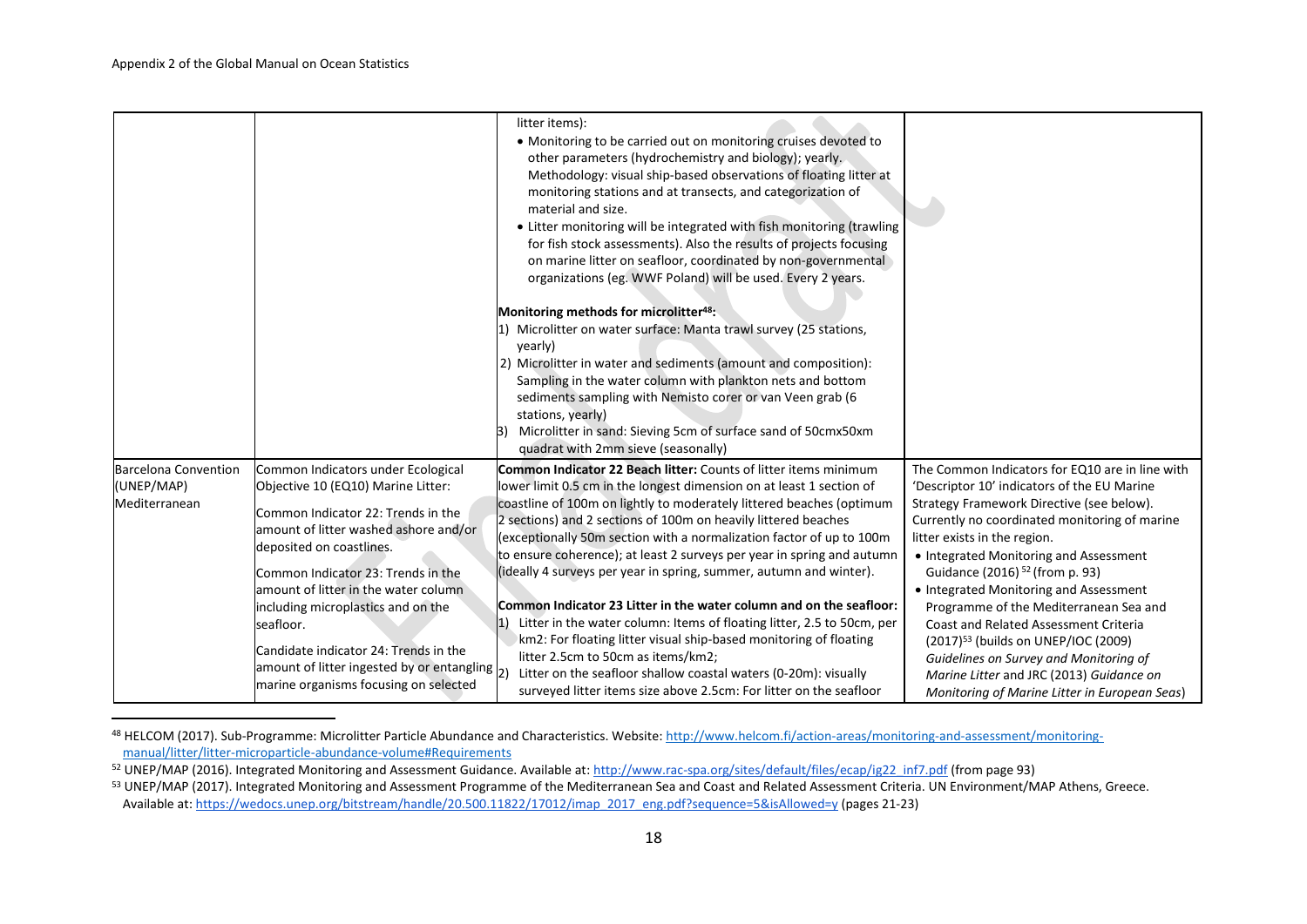|                                                                          | mammals, marine birds, and marine<br>turtles.   | shallow coastal waters (0-20m): minimum annual, maximum<br>quarterly underwater visual surveys with SCUBA/snorkelling based<br>on line transect surveys in use for evaluation of benthic fauna;<br>Litter on the seafloor 20-800m: items/ha or items/km2 of litter<br>collected in bottom trawl surveys: For seafloor 20-800m collection<br>of litter data through on-going and continuous bottom trawl fish<br>stock survey programmes (such as MEDITS). | • Regional Plan on Marine Litter Management in<br>the Mediterranean in the Framework of Article<br>15 of the Land Based Sources Protocol <sup>54</sup>                                                                                                                                                                                                                                                            |
|--------------------------------------------------------------------------|-------------------------------------------------|-----------------------------------------------------------------------------------------------------------------------------------------------------------------------------------------------------------------------------------------------------------------------------------------------------------------------------------------------------------------------------------------------------------------------------------------------------------|-------------------------------------------------------------------------------------------------------------------------------------------------------------------------------------------------------------------------------------------------------------------------------------------------------------------------------------------------------------------------------------------------------------------|
|                                                                          |                                                 | Common Indicator 24 Ingested litter: Quantities of ingested litter<br>(minimum size 1mm) by mass (weight in grams) in the stomach<br>contents of stranded Loggerhead sea turtles (Caretta caretta):<br>Continuous sampling of dead sea turtles collected from beaches or at<br>sea from accidental mortalities such as victims of long-line fishing (by-<br>catch) or of boat collisions.                                                                 |                                                                                                                                                                                                                                                                                                                                                                                                                   |
| <b>Bucharest Convention</b><br><b>Black Sea</b>                          | No indicator for marine plastic litter<br>found | No monitoring methodologies for marine plastic litter found                                                                                                                                                                                                                                                                                                                                                                                               | Strategic Action Plan for the Environmental<br>Protection and Rehabilitation of the Black Sea<br>$(2009)^{55}$ :<br>Ecological Quality Objective 2b Conserve coastal<br>and marine habitats and landscapes; Policy 19:<br>Develop regional and national marine litter<br>monitoring and assessment methodologies on<br>the basis of common research approaches,<br>evaluation criteria and reporting requirements |
| Nairobi Convention<br>Eastern African/<br>Western Indian Ocean<br>Region | No indicator for marine plastic litter<br>found | No monitoring methodologies for marine plastic litter found                                                                                                                                                                                                                                                                                                                                                                                               | A Regional Overview and Assessment of Marine<br>Litter Related Activities in the West Indian Ocean<br>Region (2007) <sup>56</sup> found that "monitoring of<br>marine based and land based sources of litter is<br>inadequate at present" (p. 29).                                                                                                                                                                |

<sup>54</sup> UNEP(DEPI)/MED. Decision IG.21/7. Regional Plan on Marine Litter Management in the Mediterranean in the Framework of Article 15 of the Land Based Sources Protocol. Available at: <https://wedocs.unep.org/rest/bitstreams/8222/retrieve>

<sup>55</sup> Black Sea Convention (2009). Strategic Action Plan for the Environmental Protection and Rehabilitation of the Black Sea. Online: [http://www.blacksea](http://www.blacksea-commission.org/_bssap2009.asp#_Toc222222324)[commission.org/\\_bssap2009.asp#\\_Toc222222324](http://www.blacksea-commission.org/_bssap2009.asp#_Toc222222324)

<sup>&</sup>lt;sup>56</sup> Lane, SB et al. (2007). Regional Overview and Assessment of Marine Litter Related Activities in the West Indian Ocean Region. Report to the United Nations Environment Programme. Available at[: http://www.unep.org/nairobiconvention/sites/unep.org.nairobiconvention/files/regional\\_assessment\\_of\\_marine\\_litter\\_wio\\_region\\_0.pdf](http://www.unep.org/nairobiconvention/sites/unep.org.nairobiconvention/files/regional_assessment_of_marine_litter_wio_region_0.pdf)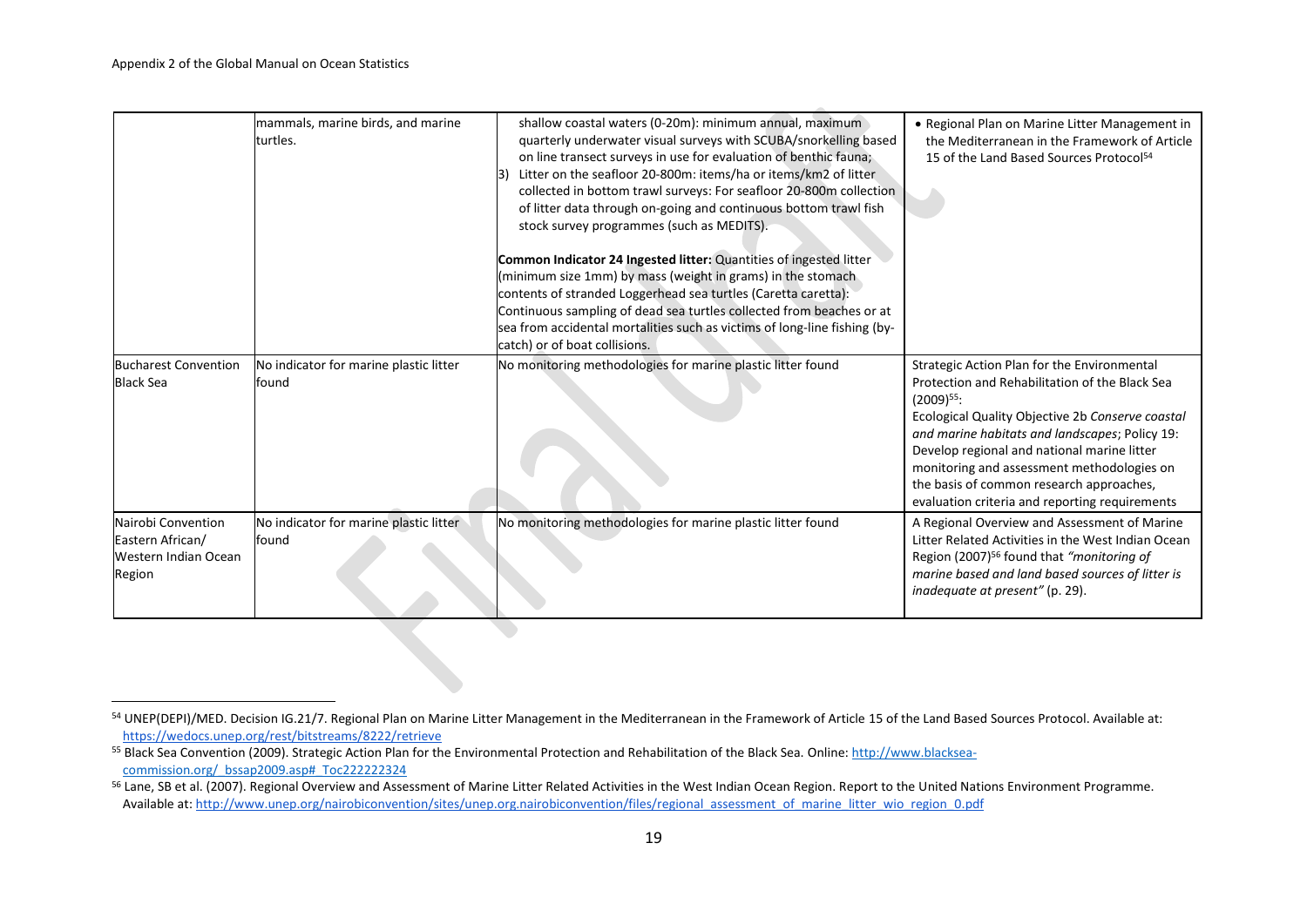|                                                                              |                                                                                                                                                                                            |                                                                                                                                                                                                                                                                                                                                                                                                                                                                                                                                                                                                                                                                                                                                                            | Regional State of the Coast Report: Western<br>Indian Ocean (2015) <sup>57</sup> : marine litter is not<br>considered to be a major issue in the region.                                                                                                                                                                                                                                                                                                                                                                          |
|------------------------------------------------------------------------------|--------------------------------------------------------------------------------------------------------------------------------------------------------------------------------------------|------------------------------------------------------------------------------------------------------------------------------------------------------------------------------------------------------------------------------------------------------------------------------------------------------------------------------------------------------------------------------------------------------------------------------------------------------------------------------------------------------------------------------------------------------------------------------------------------------------------------------------------------------------------------------------------------------------------------------------------------------------|-----------------------------------------------------------------------------------------------------------------------------------------------------------------------------------------------------------------------------------------------------------------------------------------------------------------------------------------------------------------------------------------------------------------------------------------------------------------------------------------------------------------------------------|
| Abidjan Convention<br>West, Central and<br>Southern Africa                   | No indicator for marine plastic litter<br>found                                                                                                                                            | No monitoring methodologies for marine plastic litter found                                                                                                                                                                                                                                                                                                                                                                                                                                                                                                                                                                                                                                                                                                | 12 <sup>th</sup> Conference of the Contracting Parties,<br>March 2017, Draft decisions <sup>58</sup> : Intention to<br>monitor marine litter across the region.                                                                                                                                                                                                                                                                                                                                                                   |
| <b>East Asian Seas Action</b><br>Plan<br>(COBSEA, PEMSEA)<br>East Asian Seas | No indicator for marine plastic litter<br>found                                                                                                                                            | No monitoring methodologies for marine plastic litter found (likely to<br>follow UNEP/IOC methodology)                                                                                                                                                                                                                                                                                                                                                                                                                                                                                                                                                                                                                                                     | COBSEA Regional Action Plan on Marine Litter<br>(RAP-MALI) (2008) <sup>59</sup> : Action 6 Monitoring and<br>assessment: "COBSEA will seek to work closely<br>with UNEP and the IOC, which are jointly<br>developing global standards for marine litter<br>surveys and monitoring."<br>Clean Up East Asian Seas Campaign 2008:<br>COBSEA member countries are being encouraged<br>to register their local cleanup activities to the<br>campaign and to report their data                                                          |
| Northwest Pacific<br><b>Action Plan</b><br>(NOWPAP)<br>Northwest Pacific     | Ecological Quality Objective (EcoQO) 560:<br>Marine litter does not adversely affect<br>coastal and marine environments<br>Indicator for marine plastic litter<br>(EcoQO5) to be developed | Monitoring methodology for (macro) marine litter on beaches and<br>shorelines:<br>Collection and categorization of marine litter to identify type, amount<br>and source; Annual monitoring surveys, in conjunction with existing<br>monitoring surveys and cleanup events; Selection of suitable survey<br>sites (NOT within 1km or river mouths, harbours, ports and swimming<br>beaches; NOT rocky beaches and breakwaters);<br>. Record name, size and position of the survey site;<br>. Collect litter and record it onto a form;<br>. Sort litter into categories and weigh by category.<br>(see e.g. Results of monitoring surveys in 2007-2008 <sup>61</sup> : 10 x 10m grids<br>were set up on the surveyed beaches and all beached marine litters | NOWPAP EcoQO 5 is in line with SDG14.2.<br>EcoQO5 is addressed by Medium-Term Strategy<br>(2018-2023) Priority Area 3: Prevent and reduce<br>land-and sea-based pollution.<br>MTS 2018-2023 Outcomes/ Expected<br>Accomplishments for this priority area include:<br>3.3. NOWPAP member states effectively deal<br>with marine litter, including microplastics,<br>through the effective implementation of the<br>NOWPAP Regional Action Plan on Marine Litter<br>(RAP MALI).<br>• Guidelines for Monitoring Marine Litter on the |

**A** 

<sup>57</sup> UNEP-Nairobi Convention and WIOMSA (2015). The Regional State of the Coast Report: WEstenr Indian Ocean: UNEP and WIOMSA, Nairobi, Kenya. Available at: [http://www.unep.org/nairobiconvention/sites/unep.org.nairobiconvention/files/rsocr\\_printedition.compressed.pdf](http://www.unep.org/nairobiconvention/sites/unep.org.nairobiconvention/files/rsocr_printedition.compressed.pdf)

<sup>58</sup> UN Environment/ABS-WACAF/COP.12/6. Draft Decisions. Avaialbe at: [http://cop12.abidjanconvention.org/images/Fichiers/Working%20Documents/ABC%20-%20WACAF%20-](http://cop12.abidjanconvention.org/images/Fichiers/Working%20Documents/ABC%20-%20WACAF%20-%20COP12%20-%206%20Eng%2025%20March.pdf) [%20COP12%20-%206%20Eng%2025%20March.pdf](http://cop12.abidjanconvention.org/images/Fichiers/Working%20Documents/ABC%20-%20WACAF%20-%20COP12%20-%206%20Eng%2025%20March.pdf)

<sup>59</sup> UNEP (2008). Marine Litter in the East Asian Region. COBSEA Secretariat, United Nations Environment Programme. Available at: [http://www.cobsea.org/documents/Meeting\\_Documents/Marine%20Litter/Marine%20Litter%20Report%202008.pdf](http://www.cobsea.org/documents/Meeting_Documents/Marine%20Litter/Marine%20Litter%20Report%202008.pdf)

<sup>60</sup> Draft NOWPAP Medium-term Strategy (MTS) 2018-2023

<sup>61</sup> NOWPAP CEARAC. Monitoring survey results 2007-2008. Online: [http://www.cearac](http://www.cearac-project.org/RAP_MALI/Current_Situation_of_Marine_Litter/The_results_of_the_monitoring_surveys_in_2007.htm)[project.org/RAP\\_MALI/Current\\_Situation\\_of\\_Marine\\_Litter/The\\_results\\_of\\_the\\_monitoring\\_surveys\\_in\\_2007.htm](http://www.cearac-project.org/RAP_MALI/Current_Situation_of_Marine_Litter/The_results_of_the_monitoring_surveys_in_2007.htm)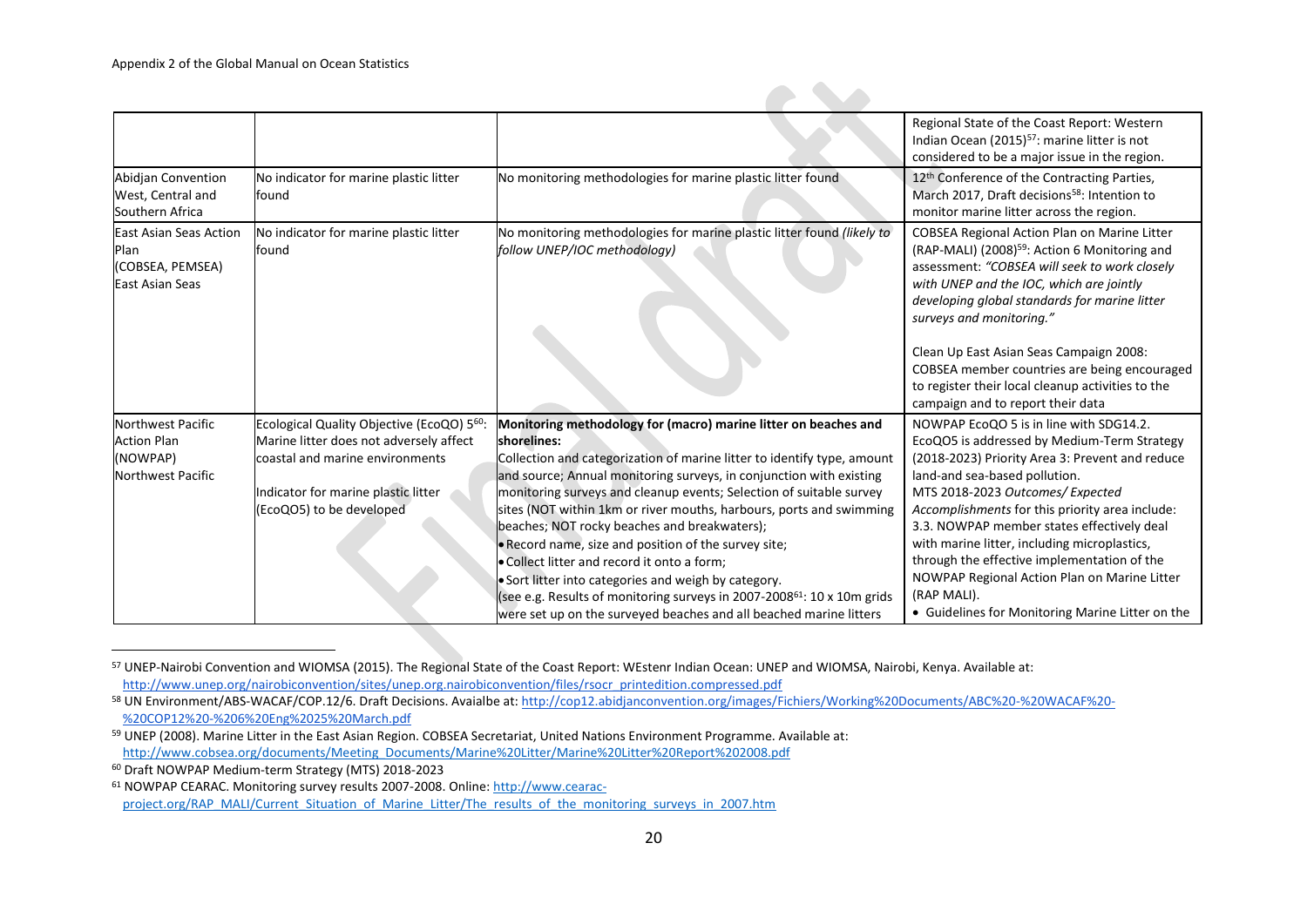|                                                                                       |                                                                         | within the grids were collected and sorted into 8 different litter<br>categories (e.g. plastic, glass, etc.). The number and weight of marine<br>litter in each category were then counted and measured.)<br>In addition, International Coastal Cleanup (ICC) data cards <sup>62</sup> produced<br>by Ocean Conservancy are being used by all four member states<br>(China, Japan, Korea and Russia).                                                                                                                                                                                                                                                                                                                                                                                                                                                                                                                                                                                                                                           | Beaches and Shorelines of the Northwest<br>Pacific Region (2007) <sup>63</sup><br>. Regional Action Plan on Marine Litter, one aim<br>of which is to monitor the quantities and<br>distribution of marine litter (year?)<br>• Overview of Marine Litter activities in<br>NOWPAP:<br>http://cearac.nowpap.org/marinelitter/index.<br>html                                                          |
|---------------------------------------------------------------------------------------|-------------------------------------------------------------------------|-------------------------------------------------------------------------------------------------------------------------------------------------------------------------------------------------------------------------------------------------------------------------------------------------------------------------------------------------------------------------------------------------------------------------------------------------------------------------------------------------------------------------------------------------------------------------------------------------------------------------------------------------------------------------------------------------------------------------------------------------------------------------------------------------------------------------------------------------------------------------------------------------------------------------------------------------------------------------------------------------------------------------------------------------|---------------------------------------------------------------------------------------------------------------------------------------------------------------------------------------------------------------------------------------------------------------------------------------------------------------------------------------------------------------------------------------------------|
| Noumea Convention/<br>Pacific Regional<br>Environment<br>Programme (SPREP)<br>Pacific | No indicator for marine plastic litter<br>found                         | No monitoring methodologies for marine plastic litter found                                                                                                                                                                                                                                                                                                                                                                                                                                                                                                                                                                                                                                                                                                                                                                                                                                                                                                                                                                                     |                                                                                                                                                                                                                                                                                                                                                                                                   |
| Plan<br>South Asian Seas                                                              | South Asian Seas Action No indicator for marine plastic litter<br>found | Likely to follow UNEP/IOC methodology<br>Methodologies currently followed in some of the countries:<br>Coastline surveys:<br>. The coastline of each country to be divided into a number of zones<br>based on available information on the logistics, the prevailing wind<br>conditions, tidal amplitude, currents, and types of marine debris<br>found.<br>. In each zone, a number of sites covering 500-metre each should be<br>surveyed every month. The potential sites to be selected based on<br>specific criteria advocated by other marine debris monitoring studies<br>elsewhere and by a geographically stratified random selection<br>process.<br>. For assessing more accurately the floating debris, Remote Sensing<br>data and for sea-bed data, side scan sonar and other<br>acoustic/underwater instruments, need to be used.<br>• A minimum of 30 indicator items should be surveyed every month, on<br>the same day at all the sites within a zone. This approach would<br>facilitate zonal as well as national comparisons. | Marine litter in the South Asian Seas Region<br>(2007) <sup>64</sup> : "A National Marine Litter Monitoring<br>Programme, to support an expanded<br>understanding of the problem in each of the five<br>countries of the SAS Region, needs to be<br>initiated." (p. 70)<br>Methodologies for this are likely to follow<br>UNEP/IOC (2009) Guidelines on Survey and<br>Monitoring of Marine Litter |

<sup>62</sup> Ocean Conservancy. International Coastal Cleanup Data Card. Available at: [http://act.oceanconservancy.org/site/DocServer/ICC\\_Eng\\_DataCardFINAL.pdf?docID=4221](http://act.oceanconservancy.org/site/DocServer/ICC_Eng_DataCardFINAL.pdf?docID=4221) ; Ocean Conservancy International Coastal Cleanup website[: https://oceanconservancy.org/trash-free-seas/international-coastal-cleanup/](https://oceanconservancy.org/trash-free-seas/international-coastal-cleanup/)

<sup>&</sup>lt;sup>63</sup> NOWPAP CEARAC (2007). Guidelines for Monitoring Marine Litter on the Beaches and Shorelines of the Northwest Pacific Region. Available at: [http://www.cearac](http://www.cearac-project.org/RAP_MALI/monitoring%20guidelines.pdf)[project.org/RAP\\_MALI/monitoring%20guidelines.pdf](http://www.cearac-project.org/RAP_MALI/monitoring%20guidelines.pdf)

<sup>64</sup> South Asia Co-operative Environment Programme (2007). Marine Litter in the South Asian Seas Region. Available at: [http://apps.unep.org/redirect.php?file=/publications/pmtdocuments/-](http://apps.unep.org/redirect.php?file=/publications/pmtdocuments/-Marine%20Litter%20in%20the%20South%20Asian%20Seas%20Region-2007Marine_Litter_in_the_SAS_Region.pdf) [Marine%20Litter%20in%20the%20South%20Asian%20Seas%20Region-2007Marine\\_Litter\\_in\\_the\\_SAS\\_Region.pdf](http://apps.unep.org/redirect.php?file=/publications/pmtdocuments/-Marine%20Litter%20in%20the%20South%20Asian%20Seas%20Region-2007Marine_Litter_in_the_SAS_Region.pdf)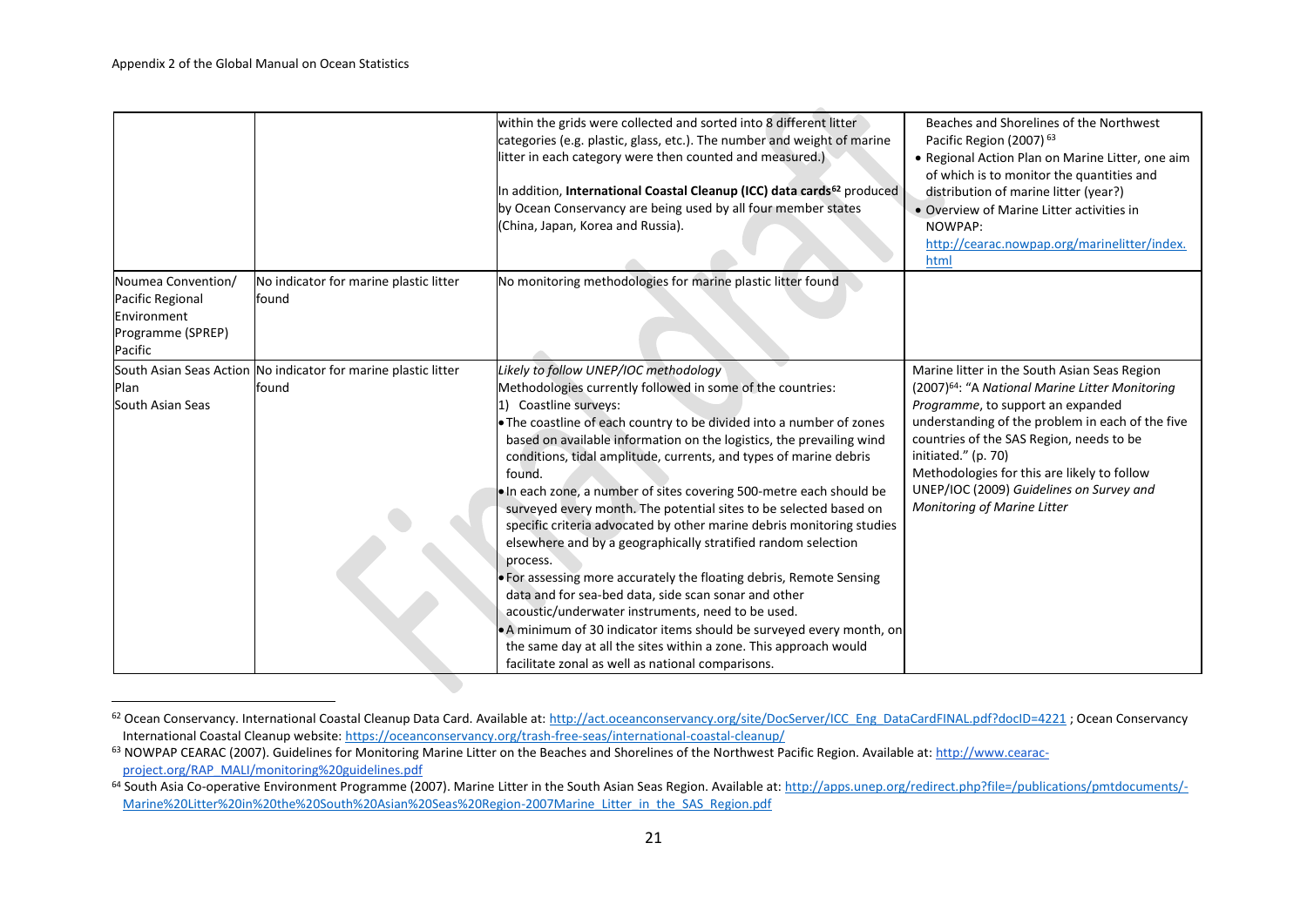| Kuwait Convention and<br>its Protocols<br>ROPME Sea Area     | No indicator for marine plastic litter<br>found | • The programme should adhere to all scientific protocol, and quality<br>assurance procedures to ensure quality at all levels.<br>• The change in the frequency of indicator items, its percentage of<br>change, etc., over a long period of 3 to 5 years should be assessed<br>and the data collected should be statistically analysed.<br>• Monitoring to be conducted by trained and certified personnel, who<br>could be guided and checked by a survey coordinator/leader, who in<br>turn is to be supervised by a Project Team.<br>Remote sensing for floating debris<br>Side scan sonar and other acoustic/underwater instruments for<br>debris on the seabed<br>No monitoring methodologies for marine plastic litter found |                                                                                                                                                                                                                                                                                                                                                                                                                                                                                                                                                                               |
|--------------------------------------------------------------|-------------------------------------------------|-------------------------------------------------------------------------------------------------------------------------------------------------------------------------------------------------------------------------------------------------------------------------------------------------------------------------------------------------------------------------------------------------------------------------------------------------------------------------------------------------------------------------------------------------------------------------------------------------------------------------------------------------------------------------------------------------------------------------------------|-------------------------------------------------------------------------------------------------------------------------------------------------------------------------------------------------------------------------------------------------------------------------------------------------------------------------------------------------------------------------------------------------------------------------------------------------------------------------------------------------------------------------------------------------------------------------------|
| <b>Teheran Convention</b><br>Caspian Sea                     | No indicator for marine plastic litter<br>found | No monitoring methodologies for marine plastic litter found                                                                                                                                                                                                                                                                                                                                                                                                                                                                                                                                                                                                                                                                         | Marine litter included as substance category in<br>the Protocol for the protection of the Caspian Sea<br>against pollution from land based sources and<br>activities (2012) <sup>65</sup>                                                                                                                                                                                                                                                                                                                                                                                     |
| Jeddah Convention<br>(PERSGA)<br>Red Sea and Gulf of<br>Aden | No indicator for marine plastic litter<br>found | Methodology used in Jordan: Beach litter<br>Beach transects where litter is counted, weighed and classified                                                                                                                                                                                                                                                                                                                                                                                                                                                                                                                                                                                                                         | Marine Litter in the PERSGA Region (2008) <sup>66</sup> : "A<br>monitoring programme for coastal and marine<br>litter exists in Jordan. In contrast, the other<br>member countries lack such a programme." (p.<br>12)<br>The report includes the Regional Action Plan:<br>Research and Monitoring Objective 5: To<br>monitor litter accumulation in the marine<br>environment of the region; Actions include: 1)<br>develop and adopt a regional monitoring<br>programme; 2) adopt the upcoming monitoring<br>methodologies of UNEP; 3) develop regional<br>standard methods. |

<sup>&</sup>lt;sup>65</sup> Teheran Convention (2012). Protocol for the protection of the Caspian Sea against pollution from land based sources and activities. Available from: [http://www.tehranconvention.org/IMG/pdf/Protocol\\_on\\_Pollution\\_from\\_Land\\_Based\\_Sources\\_and\\_Activities.pdf](http://www.tehranconvention.org/IMG/pdf/Protocol_on_Pollution_from_Land_Based_Sources_and_Activities.pdf)

<sup>66</sup> PERSGA/UNEP (2008). Marine Litter in the PERSGA Region. PERSGA, Jeddah. Available at:

[http://www.persga.org/Files/Common/Flipping\\_Books\\_Downloads/Marine\\_Litter\\_in\\_the\\_PERSGA\\_Region.pdf](http://www.persga.org/Files/Common/Flipping_Books_Downloads/Marine_Litter_in_the_PERSGA_Region.pdf)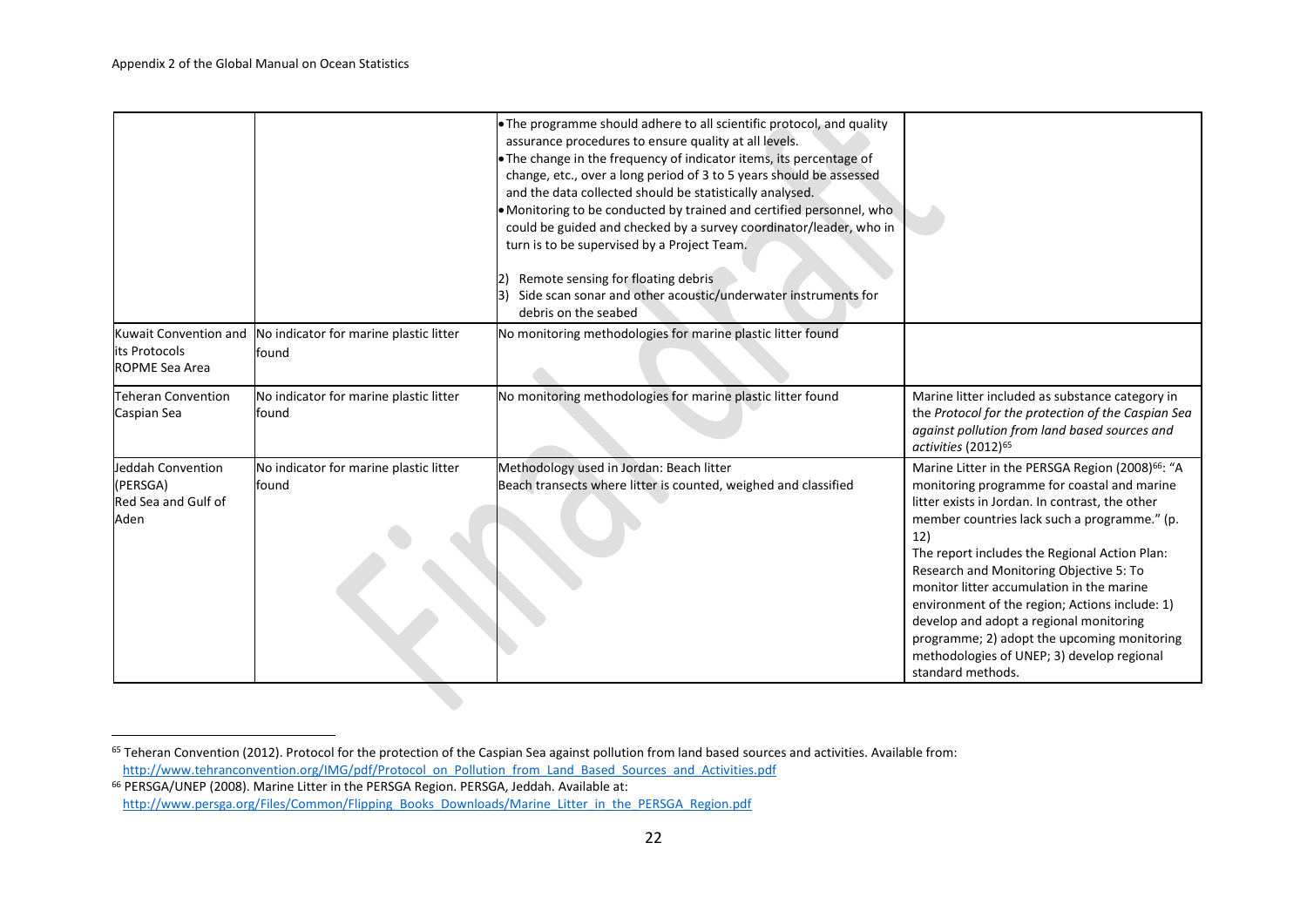| Cartagena Convention<br>Wider Caribbean                                                              | No indicator for marine plastic litter<br>lfound | International Coastal Cleanup (ICC) data cards <sup>67</sup> produced by the<br>Ocean Conservancy are being used by some countries in the region. | Regional Action Plan on Marine Litter<br>Management for the Wider Caribbean Region<br>(2014) <sup>68</sup> : Ocean Conservancy's International<br>Coastal Cleanup is used as monitoring<br>programme but not consistently in all countries,<br>and few data is collected.                                                     |
|------------------------------------------------------------------------------------------------------|--------------------------------------------------|---------------------------------------------------------------------------------------------------------------------------------------------------|-------------------------------------------------------------------------------------------------------------------------------------------------------------------------------------------------------------------------------------------------------------------------------------------------------------------------------|
| Antigua Convention<br>Northeast Pacific                                                              | No indicator for marine plastic litter<br>lfound | No monitoring methodologies for marine plastic litter found                                                                                       | Yet to enter into force                                                                                                                                                                                                                                                                                                       |
| Lima Convention<br>Permanent Commission found<br>of the South Pacific<br>(CPPS)<br>Southeast Pacific | No indicator for marine plastic litter           | No monitoring methodologies for marine plastic litter found                                                                                       | Does not appear to have a Regional Action Plan<br>on Marine Litter.                                                                                                                                                                                                                                                           |
| <b>Hamilton Declaration</b><br>Sargasso Sea                                                          | No indicator for marine plastic litter<br>found  | No monitoring methodologies for marine plastic litter found                                                                                       | Work Programme Priorities (2016-2018) <sup>69</sup><br>include:<br>"Consider the issue of plastics as an important<br>negative impact on the ecosystem and how<br>Commission can contribute and consider<br>involvement in UN consultative process on<br>marine debris and the global partnership for<br>marine litter" (p.2) |
| <b>Arctic Council</b><br>Arctic                                                                      | No indicator for marine plastic litter<br>found  | No monitoring methodologies for marine plastic litter found                                                                                       | Arctic Marine Strategic Plan 2015-2015 <sup>70</sup> :<br>Strategic action 7.1.3 "Improve the<br>understanding of cumulative impacts on marine<br>ecosystems from multiple human activity-<br>induced stressors such as marine litter"                                                                                        |
| <b>Antarctic Treaty</b><br>(CCAMLR)<br>Southern Ocean                                                | No indicator for marine plastic litter<br>found  | Standard data forms and instructions for:<br>Beach survey data collection<br>Marine mammal entanglement<br>Seabird colony debris data collection  | Members annually submit information on marine<br>debris from 1) beach surveys, 2) seabird colony<br>debris, and 3) marine mammal entanglement,<br>using standard forms and instructions <sup>71</sup> for data                                                                                                                |

<sup>&</sup>lt;sup>67</sup> Ocean Conservancy. International Coastal Cleanup Data Card. Available at: [http://act.oceanconservancy.org/site/DocServer/ICC\\_Eng\\_DataCardFINAL.pdf?docID=4221](http://act.oceanconservancy.org/site/DocServer/ICC_Eng_DataCardFINAL.pdf?docID=4221) ; <https://oceanconservancy.org/trash-free-seas/international-coastal-cleanup/>

<sup>68</sup> UNEP-CAR/RCU (2014). Regional Action Plan on Marine Litter Management (RAPMaLi) For the Wider Caribbean Region 2014. CEP Technical Report 72. UNEP and Caribbean Environment Programme. Available at[: http://www.cep.unep.org/cep-documents/rapmali\\_web.pdf](http://www.cep.unep.org/cep-documents/rapmali_web.pdf)

<sup>69</sup> Sargasso Sea Commission (2016). Work Programme Priorities (2016-2018). Available at: [http://www.sargassoseacommission.org/storage/documents/MOS\\_SSC\\_2016\\_2\\_Doc.1\\_Work\\_Programme\\_2016-2018\\_revised\\_1.pdf](http://www.sargassoseacommission.org/storage/documents/MOS_SSC_2016_2_Doc.1_Work_Programme_2016-2018_revised_1.pdf)

<sup>70</sup> Arctic Council (2015). Arctic Marine Strategic Plan 2015-2025. Available at[: https://oaarchive.arctic-council.org/handle/11374/413](https://oaarchive.arctic-council.org/handle/11374/413)

<sup>71</sup> CCAMLR Data forms. Available at[: https://www.ccamlr.org/en/data/data-forms](https://www.ccamlr.org/en/data/data-forms)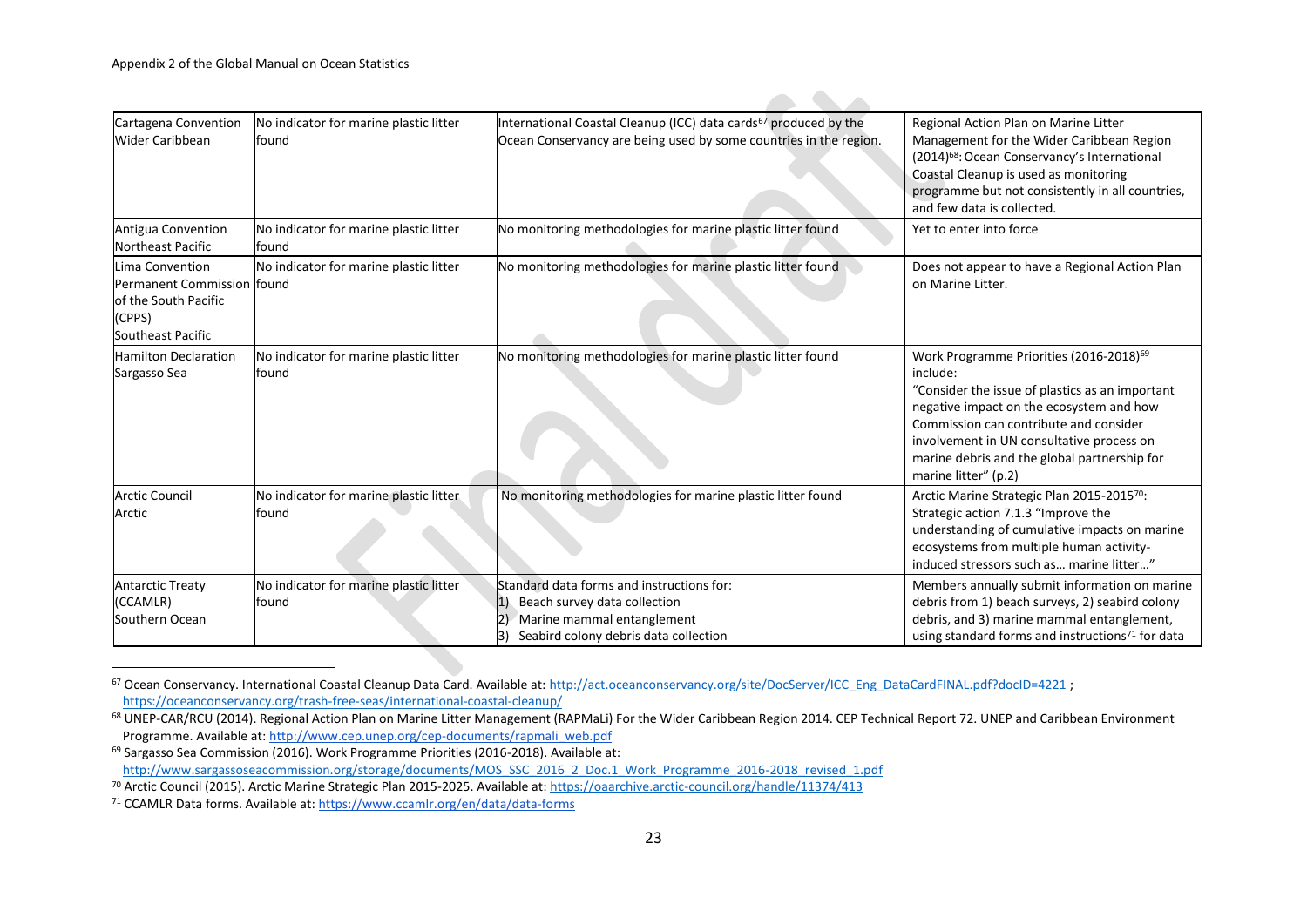|                           |                                                                                 |                                                                                                                                                                                                                                                                                                                                             | collection/submission.                                                                |
|---------------------------|---------------------------------------------------------------------------------|---------------------------------------------------------------------------------------------------------------------------------------------------------------------------------------------------------------------------------------------------------------------------------------------------------------------------------------------|---------------------------------------------------------------------------------------|
|                           |                                                                                 |                                                                                                                                                                                                                                                                                                                                             | • Marine Debris Database containing data from<br>13 sites $72$                        |
| <b>Other policies</b>     |                                                                                 |                                                                                                                                                                                                                                                                                                                                             |                                                                                       |
| <b>UN Environment</b>     | Beach litter as a proxy indicator for<br>floating plastic density <sup>73</sup> | Beach litter surveys;<br>Benthic litter surveys, which include:<br>I2<br>a) Observations made by divers, submersibles or camera tows;<br>b) Collection of litter via benthic trawls;<br>Floating litter surveys, which include:<br>a) Observations made from ship or aerial based platforms;<br>b) Collection of litter via surface trawls. | UNEP/IOC Guidelines on Survey and Monitoring<br>of Marine Litter (2009) <sup>74</sup> |
|                           | European Union Marine MSFD Descriptor 10 Properties and                         | Beach - visual                                                                                                                                                                                                                                                                                                                              | <b>European Commission Joint Research Centre</b>                                      |
| <b>Strategy Framework</b> | quantities of marine litter do not cause                                        | Floating - visual                                                                                                                                                                                                                                                                                                                           | (JRC) Guidance on Monitoring of Marine Litter in                                      |
| Directive (MSFD)          | harm to the coastal and marine                                                  | Floating - manta trawl                                                                                                                                                                                                                                                                                                                      | European Seas (2013) <sup>76</sup> :                                                  |
|                           | environment                                                                     | Seafloor IBTS                                                                                                                                                                                                                                                                                                                               | Protocols are provided for the monitoring of                                          |
|                           |                                                                                 | Seafloor video deep sea                                                                                                                                                                                                                                                                                                                     | beach litter, floating litter, seafloor litter, litter in                             |
|                           | Descriptor 10 indicators <sup>75</sup> :                                        | Seafloor - divers                                                                                                                                                                                                                                                                                                                           | biota and microlitter. Further consideration is                                       |
|                           |                                                                                 | Seafloor - video shallow waters                                                                                                                                                                                                                                                                                                             | being given to monitoring strategies in general                                       |
|                           | Criteria 10.1 Characteristics of litter in the 8)                               | Micro particles – beach samples                                                                                                                                                                                                                                                                                                             | and associated costs. The guidance document is                                        |
|                           | marine and coastal environment:                                                 | 9) Biota - ingestion by birds                                                                                                                                                                                                                                                                                                               | designed to support EU member states in                                               |
|                           | Trends in the amount of litter washed                                           | 10) Biota - ingestion by turtles                                                                                                                                                                                                                                                                                                            | implementing harmonized monitoring                                                    |
|                           | ashore and/or deposited on                                                      | 11) Biota - ingestion by fish                                                                                                                                                                                                                                                                                                               | programmes for marine litter.                                                         |
|                           | coastlines, including analysis of its                                           | 12) Biota - plastic litter in nests and entanglement                                                                                                                                                                                                                                                                                        |                                                                                       |
|                           | composition, spatial distribution and,                                          | $13)$ Biota – entanglement                                                                                                                                                                                                                                                                                                                  |                                                                                       |
|                           | where possible, source (EC 10.1.1).                                             |                                                                                                                                                                                                                                                                                                                                             |                                                                                       |
|                           | Trends in the amount of litter in the                                           |                                                                                                                                                                                                                                                                                                                                             |                                                                                       |
|                           | water column (including floating at the                                         |                                                                                                                                                                                                                                                                                                                                             |                                                                                       |
|                           | surface) and deposited on the                                                   |                                                                                                                                                                                                                                                                                                                                             |                                                                                       |
|                           | seafloor, including analysis of its                                             |                                                                                                                                                                                                                                                                                                                                             |                                                                                       |
|                           | composition, spatial distribution and,                                          |                                                                                                                                                                                                                                                                                                                                             |                                                                                       |

<sup>72</sup> CCAMLR. Marine Debris. Website[: https://www.ccamlr.org/en/science/marine-debris](https://www.ccamlr.org/en/science/marine-debris)

<sup>&</sup>lt;sup>73</sup> Presentation given by Elisabetta Bonotto on the margin of the Ocean Conference (New York, 2017).

<sup>74</sup> Cheshire, A.C., Adler, E., et al. (2009). UNEP/IOC Guidelines on Survey and Monitoring of Marine Litter. UNEP Regional Seas Reports and Studies, No. 186; IOC Technical Series No. 83: xii + 120 pp. Available at[: http://staging.unep.org/gpa/Documents/Publications/MarineLitterSurveyandMonitoringGuidelines.pdf](http://staging.unep.org/gpa/Documents/Publications/MarineLitterSurveyandMonitoringGuidelines.pdf)

<sup>&</sup>lt;sup>75</sup> European Commission Decision 2010/477/EU on criteria and methodological standards on good environmental status of marine waters. Available at[: http://eur](http://eur-lex.europa.eu/LexUriServ/LexUriServ.do?uri=OJ:L:2010:232:0014:0024:EN:PDF)[lex.europa.eu/LexUriServ/LexUriServ.do?uri=OJ:L:2010:232:0014:0024:EN:PDF](http://eur-lex.europa.eu/LexUriServ/LexUriServ.do?uri=OJ:L:2010:232:0014:0024:EN:PDF)

<sup>&</sup>lt;sup>76</sup> European Commission. (2013). Guidance on Monitoring of Marine Litter in Europeans Seas. Luxembourg: MSFD Technical Subgroup on Marine Litter. Available at: <https://ec.europa.eu/jrc/sites/jrcsh/files/lb-na-26113-en-n.pdf>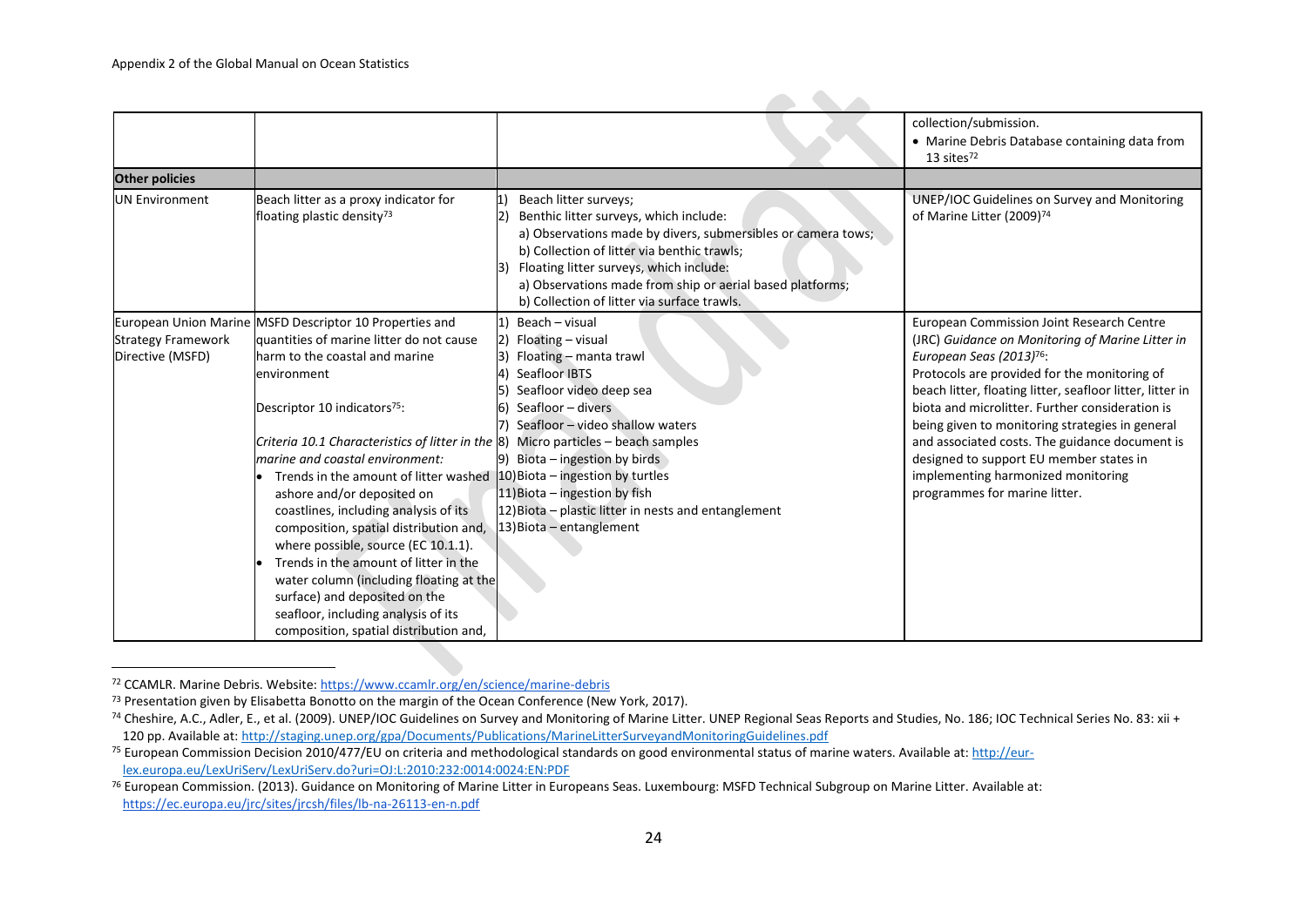|                                                                                                                                                                                                                                 | where possible, source (10.1.2).<br>Trends in the amount, distribution<br>and, where possible, composition of<br>microparticles (in particular<br>microplastics) (10.1.3).<br>Criteria 10.2 Impacts of litter on marine<br>life:<br>Trends in the amount and composition<br>of litter ingested by marine animals<br>(e.g. stomach analysis) (10.2.1). |                                                                                                                                                                                                                                  |                                                                                                                                                                                                                                                                                                                                                         |
|---------------------------------------------------------------------------------------------------------------------------------------------------------------------------------------------------------------------------------|-------------------------------------------------------------------------------------------------------------------------------------------------------------------------------------------------------------------------------------------------------------------------------------------------------------------------------------------------------|----------------------------------------------------------------------------------------------------------------------------------------------------------------------------------------------------------------------------------|---------------------------------------------------------------------------------------------------------------------------------------------------------------------------------------------------------------------------------------------------------------------------------------------------------------------------------------------------------|
| European<br><b>Environmental Agency</b><br>(EEA)                                                                                                                                                                                | No indicator for marine plastic litter<br>found                                                                                                                                                                                                                                                                                                       | Marine LitterWatch: Citizen science based app that aims to help fill<br>data gaps in beach litter monitoring                                                                                                                     | Marine Litter Watch data viewer <sup>77</sup> : provides a<br>map of beach litter data collection events<br>organised by MLW communities. It also provides<br>overview graphs and tables of both the data<br>collected and community engagement.                                                                                                        |
| Convention on<br><b>Biological Diversity</b><br>(CBD)                                                                                                                                                                           | "Index of Coastal Eutrophication (ICEP)<br>and Floating Plastic debris Density"                                                                                                                                                                                                                                                                       | No monitoring methodologies for marine plastic litter found                                                                                                                                                                      | Updated list of indicators for the Strategic Plan<br>for Biodiversity 2011-2020 <sup>78</sup><br>Marine debris: understanding and mitigating the<br>significant adverse impacts on marine and<br>coastal biodiversity (2016) <sup>79</sup>                                                                                                              |
| <b>UNEP Global</b><br>Partnership on Marine<br>Litter (GPML) <sup>80</sup> , under<br>the Global Programme<br>of Action for the<br>Protection of the<br><b>Marine Environment</b><br>from Land-based<br><b>Activities (GPA)</b> | No indicator for marine plastic litter<br>found                                                                                                                                                                                                                                                                                                       | Monitoring methods for:<br>Shoreline macroplastics<br> 1)<br>Shoreline microplastics<br> 2 <br>Watercolumn macroplastics<br>l3'<br>Watercolumn microplastics<br>Seabed macropastics<br>15<br>Sampling biota<br>Automated systems | UNEP (2016). Marine Plastic Debris and<br>Microplastics: Global Lessons and Research to<br>Inspire Action and Guide Policy Change <sup>81</sup> :<br>- Monitoring methods (p.168-170)<br>- Guidance on what makes a good indicator<br>(p.171)<br>Definition of criteria used in developing<br>indicators for marine litter in European seas<br>(p. 172) |

**Contract Contract Contract Contract** 

<sup>77</sup> European Environment Agency. Marine Litter Watch data viewer. Online[: https://www.eea.europa.eu/themes/coast\\_sea/marine-litterwatch/data-and-results/marine-litterwatch-data](https://www.eea.europa.eu/themes/coast_sea/marine-litterwatch/data-and-results/marine-litterwatch-data-viewer-1)[viewer-1](https://www.eea.europa.eu/themes/coast_sea/marine-litterwatch/data-and-results/marine-litterwatch-data-viewer-1)

78 CBD (2016). Indicators for the Strategic Plan for Biodiversity 2011-2020 and the Aichi Biodiversity Targets. Available at:<https://www.cbd.int/doc/decisions/cop-13/cop-13-dec-28-en.doc>

<sup>79</sup> CBD (2016). Marine Debris: Understanding, Preventing and Mitigating the Significant Adverse Impacts on Marine and Coastal Biodiversity. Technical Series No.83. Secretariat of the Convention on Biological Diversity, Montreal, 78 pages. Available at[: https://www.cbd.int/doc/publications/cbd-ts-83-en.pdf](https://www.cbd.int/doc/publications/cbd-ts-83-en.pdf) ; in particular see sections 3 and 4 <sup>80</sup> <http://web.unep.org/gpa/what-we-do/global-partnership-marine-litter>

81 UNEP (2016). Marine plastic debris and microplastics – Global lessons and research to inspire action and guide policy change. United Nations Environment Programme, Nairobi. Available at: <https://wedocs.unep.org/rest/bitstreams/11700/retrieve>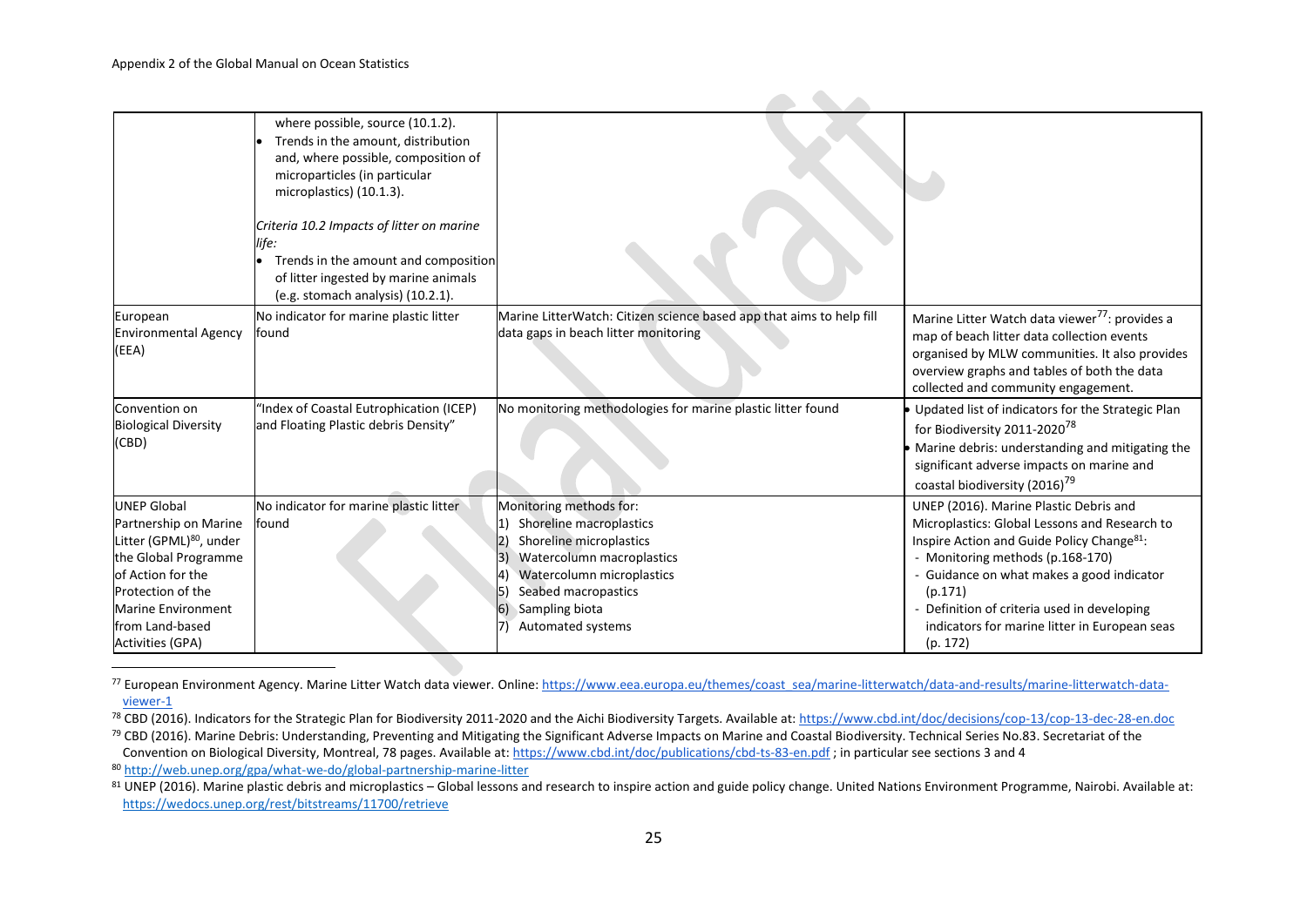| Joint Group of Experts<br>on the Scientific Aspects found<br>of Marine<br>Environmental<br>Protection (GESAMP) | No indicator for marine plastic litter                                                                                                                              | No monitoring methodologies for marine plastic litter found  | Global assessment of "Sources, fate and effects<br>of microplastics in the marine environment"<br>(2016) <sup>82</sup> : Includes a chapter on method<br>development and harmonization.                                                                                                                                                                                                                                                                                                                                                                                                                                                                                                                                                                                                                                                                                                      |
|----------------------------------------------------------------------------------------------------------------|---------------------------------------------------------------------------------------------------------------------------------------------------------------------|--------------------------------------------------------------|----------------------------------------------------------------------------------------------------------------------------------------------------------------------------------------------------------------------------------------------------------------------------------------------------------------------------------------------------------------------------------------------------------------------------------------------------------------------------------------------------------------------------------------------------------------------------------------------------------------------------------------------------------------------------------------------------------------------------------------------------------------------------------------------------------------------------------------------------------------------------------------------|
| Global Environment<br>Facility Transboundary<br><b>Waters Assessment</b><br>Programme<br>(GEF/TWAP)            | No indicator for marine plastic litter<br>found                                                                                                                     | No monitoring methodologies for marine plastic litter found  | In Large Marine Ecosystems <sup>83</sup> (LMEs): reliable<br>and consistent observational monitoring data on<br>floating plastics in LMEs are lacking; models<br>simulating the movements of floating pieces of<br>plastic in the ocean can help estimate plastic<br>concentrations.<br>In the Open Oceans <sup>84</sup> : general lack of reliable<br>and consistent observational monitoring data on<br>floating plastics, preventing quantitative<br>estimates of abundance in space and time, even<br>when good time-series exist due to data<br>heterogeneity. Data collection is expensive and<br>difficult, compared to shoreline litter. Cites two<br>Programmes that have produced the most<br>comprehensive monitoring datasets on floating<br>plastic debris: NOAA's Marine Debris Programme<br>(see below), and the Sea Education Association<br>(http://www.sea.edu/plastics/). |
| Ocean Conservancy                                                                                              | Ocean Trash Index <sup>85</sup> : presence of litter<br>items in five 'activity categories':<br>Shoreline and recreational<br>Ocean and waterway<br>Smoking related | International Coastal Cleanup (ICC) data cards <sup>86</sup> | International Coastal Cleanup initiative<br>https://oceanconservancy.org/trash-free-<br>seas/international-coastal-cleanup/                                                                                                                                                                                                                                                                                                                                                                                                                                                                                                                                                                                                                                                                                                                                                                  |

82 GESAMP (2016). "Sources, fate and effects of microplastics in the marine environment: part two of a global assessment" (Kershaw, P.J., and Rochman, C.M., eds). (IMO/FAO/UNESCO-IOC/UNIDO/WMO/IAEA/UN/UNEP/UNDP Joint Group of Experts on the Scientific Aspects of Marine Environmental Protection). Rep.

Stud. GESAMP No. 93, 220 p[. http://unesdoc.unesco.org/images/0024/002475/247517e.pdf](http://unesdoc.unesco.org/images/0024/002475/247517e.pdf)

83 IOC-UNESCO and UNEP (2016). Large Marine Ecosystems: Status and Trends. United Nations Environment Programme

(UNEP), Nairobi. Available at[: http://www.geftwap.org/publications/lmes-technical-report/view,](http://www.geftwap.org/publications/lmes-technical-report/view) chapter 7.1

<sup>84</sup> UNESCO IOC and UNEP (2016). The Open Ocean: Status and Trends. United Nations Environment Programme (UNEP), Nairobi. Available at: [http://www.geftwap.org/publications/copy\\_of\\_TWAPVolume5OpenOcean.pdf/view,](http://www.geftwap.org/publications/copy_of_TWAPVolume5OpenOcean.pdf/view) chapter 7.2

<sup>85</sup> Ocean Conservancy (2017). International Coastal Cleanup 2017 Report. Available at: https://oceanconservancy.org/wp-content/uploads/2017/06/International-Coastal-Cleanup 2017-[Report.pdf](https://oceanconservancy.org/wp-content/uploads/2017/06/International-Coastal-Cleanup_2017-Report.pdf)

<sup>86</sup> Ocean Conservancy. International Coastal Cleanup Data Cards. Available at[: http://act.oceanconservancy.org/site/DocServer/ICC\\_Eng\\_DataCardFINAL.pdf?docID=4221](http://act.oceanconservancy.org/site/DocServer/ICC_Eng_DataCardFINAL.pdf?docID=4221)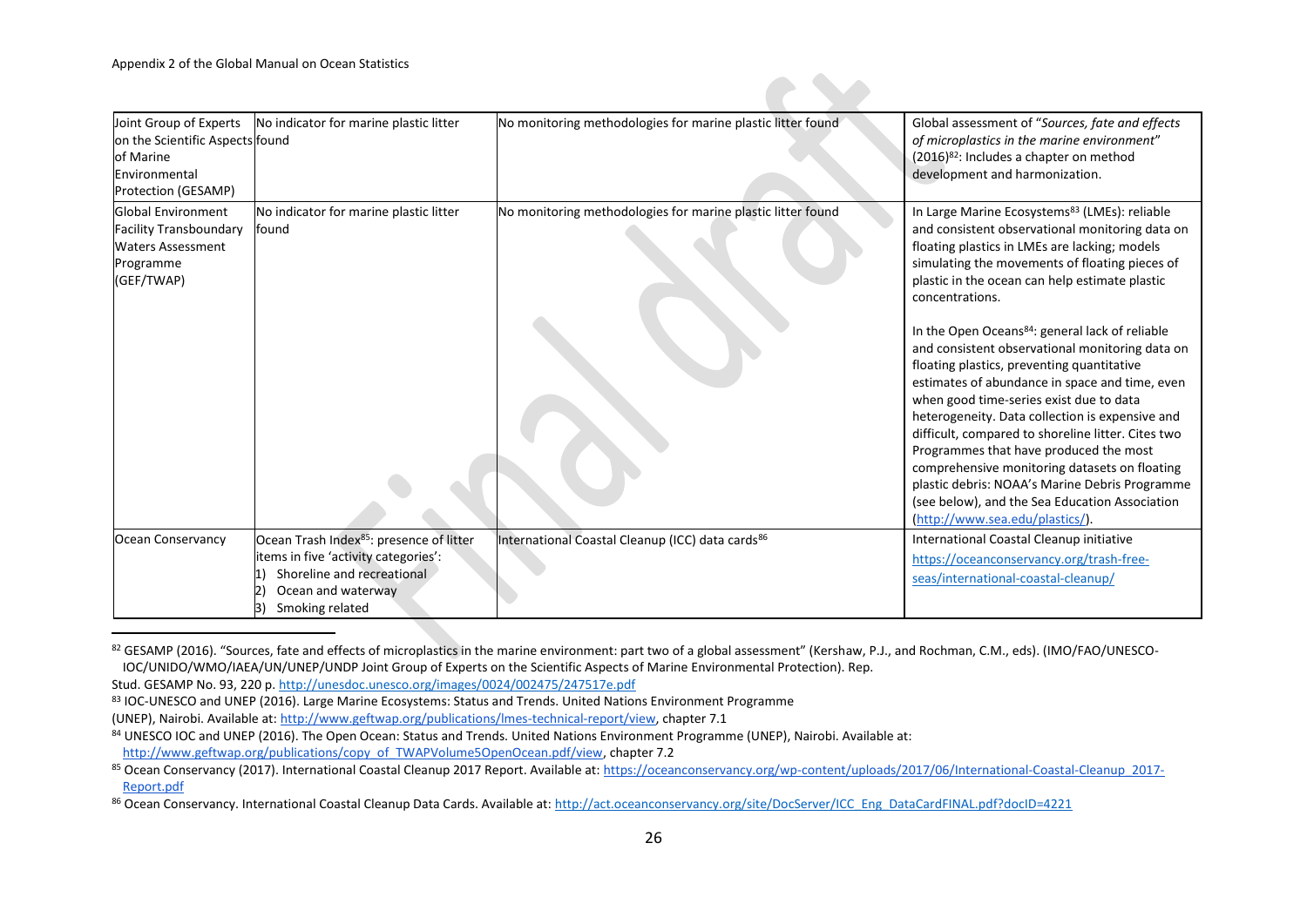|                                                                                  | Dumping<br>Medical or personal hygiene                 |                                                                                           |                                                                                                                                                                                                                                                                                                                                                                                                                                                                                                                 |
|----------------------------------------------------------------------------------|--------------------------------------------------------|-------------------------------------------------------------------------------------------|-----------------------------------------------------------------------------------------------------------------------------------------------------------------------------------------------------------------------------------------------------------------------------------------------------------------------------------------------------------------------------------------------------------------------------------------------------------------------------------------------------------------|
| National Oceanic and<br>Atmospheric<br><b>Administration (NOAA)</b>              | No indicator for marine plastic litter<br>lfound       | Monitoring methods for:<br>• Shoreline<br>• Surface water<br>• At sea visual<br>• Benthic | Marine Debris Programme<br>(http://marinedebris.noaa.gov/, for waters<br>around the USA), including:<br>• Marine Debris Monitoring and Assessment<br>Project: citizen science initiative<br>• Monitoring toolbox: includes Protocol<br>documents and Field datasheets <sup>87</sup><br>• "Marine Debris Shoreline Survey Field Guide"88<br>and "Marine Debris Monitoring and<br>Assessment: Recommendations for Monitoring<br>Debris Trends in the Marine Environment"89<br>$\bullet$ Data viewer <sup>90</sup> |
| Alfred Wegener<br>Institute Helmholtz<br>Centre for Polar and<br>Marine Research | No indicator for marine plastic litter<br><b>found</b> | No monitoring methodologies for marine plastic litter found                               | Litterbase <sup>91</sup> : Online viewer showing litter<br>quantities taken from 600+ publications. Most<br>commonly used units are items/km <sup>2</sup> , items/km<br>and items/m <sup>3</sup> .                                                                                                                                                                                                                                                                                                              |
| <b>Plastic Adrift</b>                                                            | No indicator for marine plastic litter<br><b>found</b> | No monitoring methodologies for marine plastic litter found                               | Plastic Adrift <sup>92</sup> : Online interface that visually<br>show where marine plastic ends up and when<br>(up to 10 years after release), based on ocean<br>circulation models.                                                                                                                                                                                                                                                                                                                            |

**CAN** 

<sup>87</sup> NOAA. Marine Debris Program. MDMAP Protocol Documents and Field Datasheets. Available at[: https://marinedebris.noaa.gov/mdmap-protocol-documents-and-field-datasheets](https://marinedebris.noaa.gov/mdmap-protocol-documents-and-field-datasheets)

<sup>88</sup> Opfer, S, Arthur, C, and Lippiatt, S (2012). NOAA Marine Debris Shoreline Survey Field Guide. NOAA Marine Debris Program. Available at: <https://marinedebris.noaa.gov/sites/default/files/ShorelineFieldGuide2012.pdf> (Opfer et al, 2012)

<sup>89</sup> Lippiatt, S, Opfer, S, and Arthur, C (2013). Marine Debris Monitoring and Assessment. NOAA Technical Memorandum NOS-OR&R-46. Available at: <https://marinedebris.noaa.gov/sites/default/files/Lippiatt%20et%20al%202013.pdf>

<sup>90</sup> NOAA Marine Debris Monitoring and Assessment Project. MDMAP Database User Guide. Available at:<https://marinedebris.noaa.gov/mdmap-database-user-guide>

<sup>91</sup> Litterbase. Online[: http://litterbase.awi.de/litter](http://litterbase.awi.de/litter)

<sup>92</sup> Plastic Adrift. Online[: http://plasticadrift.org/](http://plasticadrift.org/)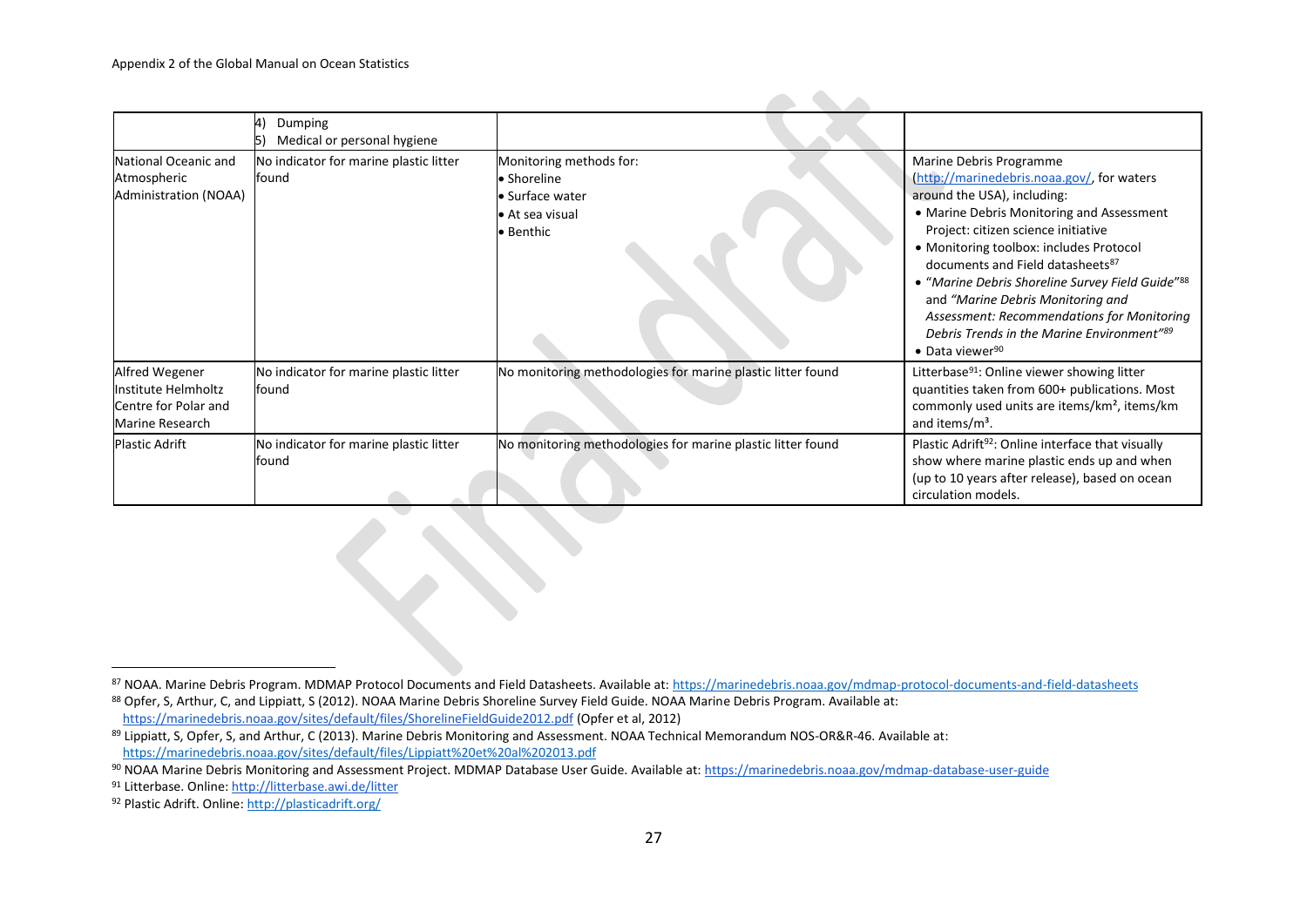#### Indicator 14.2.1: Proportion of national exclusive economic zones managed using ecosystem-based approaches

*Summary of existing indicators and methodologies for monitoring and assessing the implementation of ecosystem-based approaches used by Regional Seas Programmes and other key intergovernmental, international or regional bodies*

| <b>Convention</b>                               | Agency/Organisation/ Indicators for implementation of ecosystem-based<br>approaches                                                                                                                | <b>Comments/Explanations</b>                                                                                                                                                                                                                                                                                                                                                                                                                                                                                                                                                                                                                                                                                                                                                                                                                                                                                                                                                                                                                                                                                                                                                                                                                                                                                                                                                                                             |
|-------------------------------------------------|----------------------------------------------------------------------------------------------------------------------------------------------------------------------------------------------------|--------------------------------------------------------------------------------------------------------------------------------------------------------------------------------------------------------------------------------------------------------------------------------------------------------------------------------------------------------------------------------------------------------------------------------------------------------------------------------------------------------------------------------------------------------------------------------------------------------------------------------------------------------------------------------------------------------------------------------------------------------------------------------------------------------------------------------------------------------------------------------------------------------------------------------------------------------------------------------------------------------------------------------------------------------------------------------------------------------------------------------------------------------------------------------------------------------------------------------------------------------------------------------------------------------------------------------------------------------------------------------------------------------------------------|
| <b>Regional Seas</b><br><b>Programmes</b>       |                                                                                                                                                                                                    |                                                                                                                                                                                                                                                                                                                                                                                                                                                                                                                                                                                                                                                                                                                                                                                                                                                                                                                                                                                                                                                                                                                                                                                                                                                                                                                                                                                                                          |
| <b>OSPAR Commission,</b><br>North East Atlantic | Implementation of the ecosystem approach is<br>Oslo-Paris Convention monitored and assessed using ecological indicators*<br>that are in line with MSDF Descriptors of good<br>environmental status | *The Intermediate Assessment 2017 encompassed 21 indicators to assess human pressures and resulting impacts in<br>the OSPAR Maritime Area. https://oap.ospar.org/en/ospar-assessments/intermediate-assessment-<br>2017/introduction/what-assessed/<br>OSPAR is committed to implementing the ecosystem approach <sup>93</sup> and regards marine spatial planning as a tool for<br>delivering ecosystem based management <sup>94</sup> .<br>The North-East Atlantic Environment Strategy 2010-2020 <sup>95</sup> states that "[the] OSPAR Commission will implement the<br>Ecosystem Approach through a continuous cycle of steps of (i) setting and coordinating ecological objectives and<br>associated targets and indicators, (ii) ongoing management, and (iii) regular update of ecosystem knowledge,<br>research and advice." (p. 5). The Strategy sets out strategic objectives to deliver ecosystem based management that<br>are closely related to the good environmental status objectives of the EU Marine Strategy Framework Directive.<br>The Strategy also includes strategic directions that the OSPAR Commission will take to support the implementation<br>of the ecosystem approach. These include the development and application of regionally coordinated tools for the<br>implementation of integrated management of human activities and ecosystems, such as marine spatial planning or<br>ICZM. |

<sup>93</sup> Ministerial Declaration of the Fifth International Conference on the Protection of the North Sea (Bergen Declaration) 2002 in Bergen (Norway). Available at: [https://www.ospar.org/site/assets/files/1232/jmm\\_annex05\\_ecosystem\\_approach\\_statement.pdf](https://www.ospar.org/site/assets/files/1232/jmm_annex05_ecosystem_approach_statement.pdf) ; Statement towards an Ecosystem Approach to the Management of Human Activities, adopted at the First Joint Ministerial Meeting of the Helsinki and OSPAR Commissions in 2003, Bremen (Germany). Available at: [https://www.ospar.org/site/assets/files/1239/5nsc-](https://www.ospar.org/site/assets/files/1239/5nsc-2002_bergen_declaration_english.pdf)2002 bergen declaration english.pdf

<sup>94</sup> Ministerial Meeting of the OSPAR Commission (Bergen Statement) in 2010, Bergen (Norway). Available at: [https://www.ospar.org/site/assets/files/1498/ospar\\_2010\\_bergen\\_statement.pdf](https://www.ospar.org/site/assets/files/1498/ospar_2010_bergen_statement.pdf)

<sup>95</sup> OSPAR Commission (2010). The North-East Atlantic Environment Strategy. Strategy of the OSPAR Commission for the Protection of the Marine Environment of the North-East Atlantic 2010– 2020. OSPAR Agreement 2010-3. Available at[: https://www.ospar.org/site/assets/files/1200/ospar\\_strategy.pdf](https://www.ospar.org/site/assets/files/1200/ospar_strategy.pdf)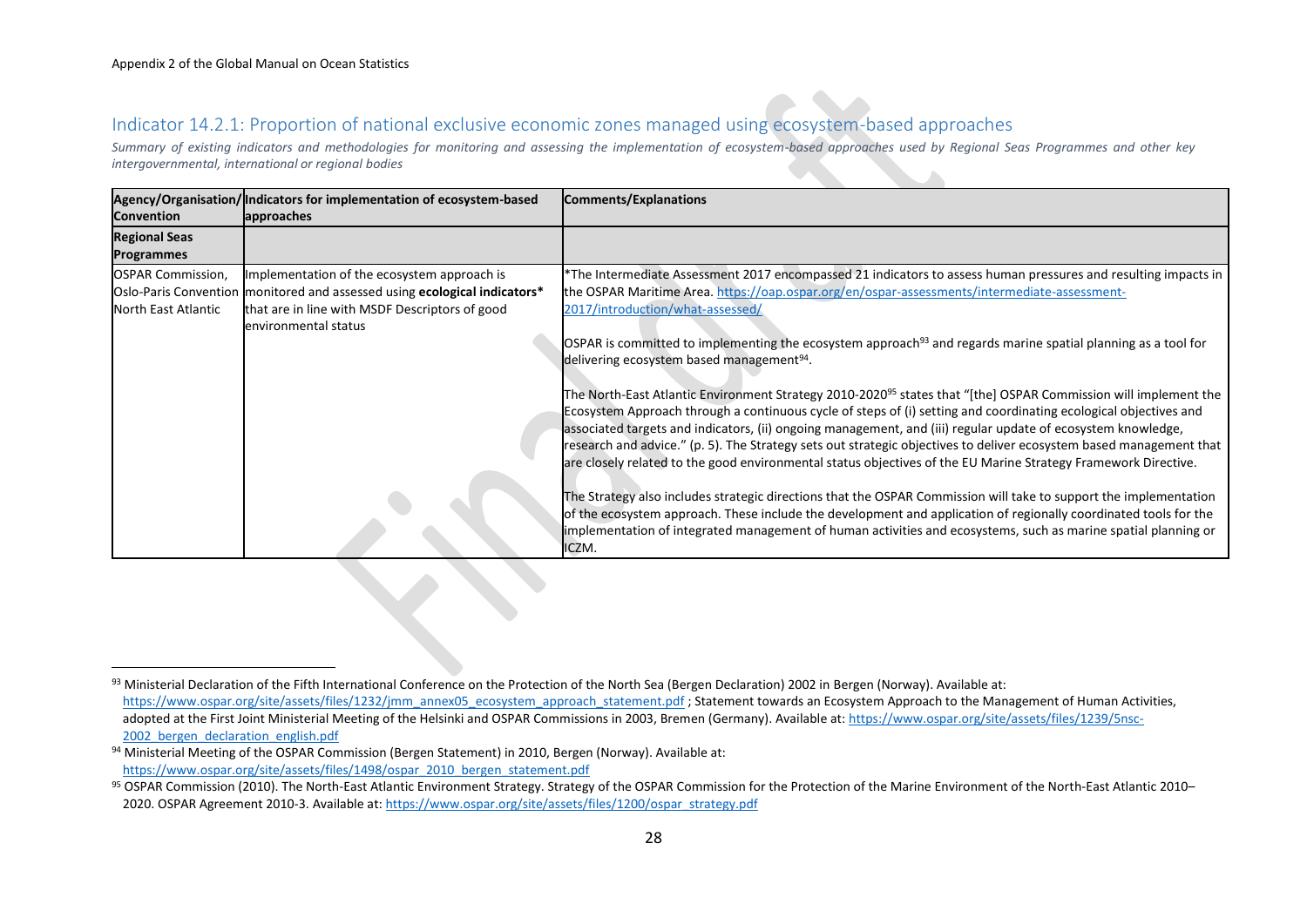| <b>Helsinki Convention</b><br>(HELCOM) | Implementation of the ecosystem approach is<br>monitored and assessed using the HELCOM indicator     | HELCOM is committed to implementing the ecosystem approach <sup>96</sup> and regards marine spatial planning as a tool for<br>delivering ecosystem based management <sup>97</sup> . The ecosystem approach is one of the Baltic Sea Broad-scale Maritime      |
|----------------------------------------|------------------------------------------------------------------------------------------------------|---------------------------------------------------------------------------------------------------------------------------------------------------------------------------------------------------------------------------------------------------------------|
| <b>Baltic Sea</b>                      | for maritime spatial planning: 'Number of countries<br>having maritime spatial plans coherent across | Spatial Planning Principles <sup>98</sup> that were adopted by HELCOM in 2010.                                                                                                                                                                                |
|                                        | boarders and applying the ecosystem approach'                                                        | The HELCOM indicator for maritime spatial planning was identified to be in line with the SDG 14.2 target <sup>99</sup> . Other<br>HELCOM indicators with relevance for SDG 14.2 are:                                                                          |
|                                        |                                                                                                      | Proportion of sea areas in a good environmental status (based on the integrated assessment of status of open<br>sea and coastal areas with regard to eutrophication, hazardous substances and biodiversity, utilizing HELCOM<br>quantitative core indicators) |
|                                        |                                                                                                      | Status of biodiversity (assessed using e.g. key coastal fish species and waterbirds in the breeding and wintering<br>season, seal abundance and distribution)                                                                                                 |
|                                        |                                                                                                      | Number of threatened species, habitats and biotopes in the Baltic Sea as baseline, the evaluation will be based<br>on the outcome of the next HELCOM Red list assessments                                                                                     |
|                                        |                                                                                                      | Indicator on harbour porpoise distribution and abundance is under development                                                                                                                                                                                 |
|                                        |                                                                                                      | Status of implementation of individual commitments in the HELCOM Baltic Sea Action Plan (HELCOM Explorer)<br>Underwater noise: Indicators on anthropogenic continuous and impulsive sounds are under development                                              |
|                                        | Barcelona Convention Implementation of the ecosystem approach is                                     | Mediterranean Strategy for Sustainable Development 2016-2025:                                                                                                                                                                                                 |
| (UNEP/MAP)                             | monitored and assessed using UN Environment/MAP                                                      | Strategic direction 1 'Ensuring sustainable development in marine and coastal areas'                                                                                                                                                                          |
| Mediterranean                          | Common Indicators (ecological indicators)*                                                           | Action 1.1.2: Implement the Ecosystem Approach Roadmap to achieve healthy marine ecosystems and<br>conserve marine biodiversity                                                                                                                               |
|                                        |                                                                                                      | Indicator: UNEP/MAP ecosystem approach indicators (p. 28) $100$                                                                                                                                                                                               |
|                                        |                                                                                                      | The Common Indicators are described in the UN Environment/MAP Integrated Monitoring and Assessment<br>Programme <sup>101</sup> . The list includes 23 established and four candidate indicators.                                                              |

<sup>96</sup> Statement towards an Ecosystem Approach to the Management of Human Activities, adopted at the First Joint Ministerial Meeting of the Helsinki and OSPAR Commissions in 2003, Bremen (Germany). Available at[: https://www.ospar.org/site/assets/files/1239/5nsc-2002\\_bergen\\_declaration\\_english.pdf](https://www.ospar.org/site/assets/files/1239/5nsc-2002_bergen_declaration_english.pdf)

<sup>97</sup> HELCOM/VASAB, OSPAR and ICES. 2012. Report of the Joint HELCOM/VASAB, OSPAR and ICES Workshop on Multi-Disciplinary Case Studies of MSP (WKMCMSP), 2-4 November 2011, Lisbon, Portugal. Administrator. 41 pp. Available at[: https://www.ospar.org/about/publications?q=maritime+spatial+planning&a=&y=&s=](https://www.ospar.org/about/publications?q=maritime+spatial+planning&a=&y=&s)

<sup>98</sup> HELCOM-VASAB (2010). Baltic Sea Broad-scale Maritime Spatial (MSP) Planning Principles. Adopted by HELCOM HOD 34-2010 and the 54th Meeting of VASAB CSPD/BSR. Available at: <http://www.helcom.fi/Documents/HELCOM%20at%20work/Groups/MSP/HELCOM-VASAB%20MSP%20Principles.pdf> ; also available at[: http://www.helcom.fi/action-areas/maritime](http://www.helcom.fi/action-areas/maritime-spatial-planning/msp-principles/)[spatial-planning/msp-principles/](http://www.helcom.fi/action-areas/maritime-spatial-planning/msp-principles/)

<sup>99</sup> HELCOM (2017). HELCOM and Sustainable Development Goals. Measuring progress for the same targets in the Baltic Sea. Available at: <http://www.helcom.fi/Lists/Publications/BSEP150.pdf>

<sup>100</sup> UNEP/MAP (2016). Mediterranean Strategy for Sustainable Development 2016-2025. Valbonne. Plan Bleu, Regional Activity

Centre. Available at: [https://wedocs.unep.org/bitstream/handle/20.500.11822/17012/imap\\_2017\\_eng.pdf?sequence=5&isAllowed=y](https://wedocs.unep.org/bitstream/handle/20.500.11822/17012/imap_2017_eng.pdf?sequence=5&isAllowed=y)

<sup>101</sup> UN Environment/MAP (2017). Integrated Monitoring and Assessment Programme of the Mediterranean Sea and Coast and Related Assessment Criteria. Available at: [https://wedocs.unep.org/bitstream/handle/20.500.11822/17012/imap\\_2017\\_eng.pdf?sequence=5&isAllowed=y](https://wedocs.unep.org/bitstream/handle/20.500.11822/17012/imap_2017_eng.pdf?sequence=5&isAllowed=y)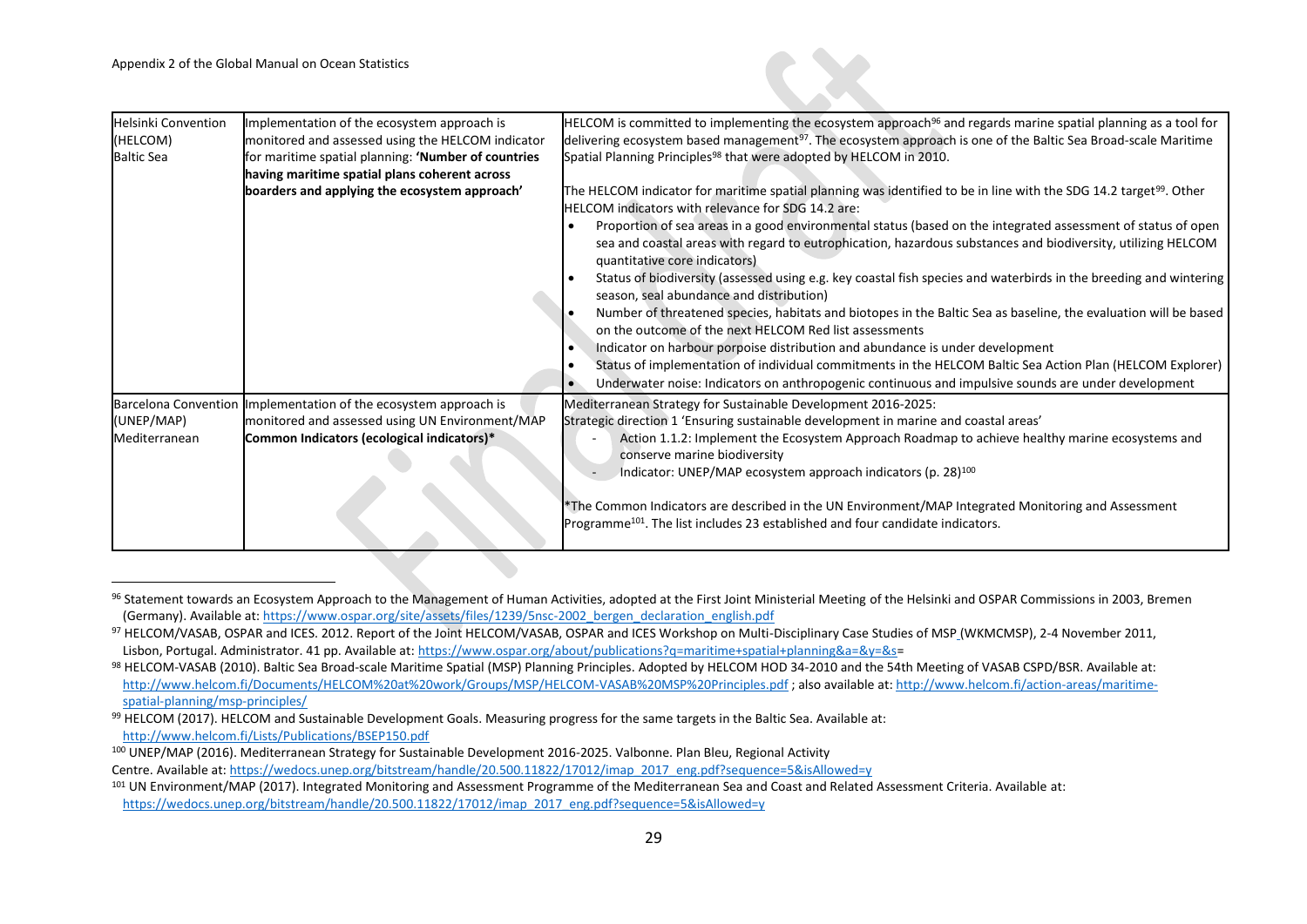| <b>Black Sea</b>                                 | Bucharest Convention No indicator for the implementation of ecosystem-                                                                                                                                  | UNEP/MAP adopted the ecosystem approach as guiding principle for the MAP Programme of Work and all policy<br>implementation and development under the UNEP/MAP Barcelona Convention.<br>http://www.unep.org/unepmap/who-we-are/ecosystem-approach<br>The Action Plan for the Implementation of the ICZM Protocol for the Mediterranean <sup>102</sup> recognises ICZM as a key tool<br>to deliver the ecosystem approach in coastal areas.                                                                                                                                                                                                                                                                                                                                                                                                                                                                                                                                                                                                                                                                                                                                                                                                                                                                                                                                                                                                                                                                                                                                                                                                                                                                                                                                                         |
|--------------------------------------------------|---------------------------------------------------------------------------------------------------------------------------------------------------------------------------------------------------------|----------------------------------------------------------------------------------------------------------------------------------------------------------------------------------------------------------------------------------------------------------------------------------------------------------------------------------------------------------------------------------------------------------------------------------------------------------------------------------------------------------------------------------------------------------------------------------------------------------------------------------------------------------------------------------------------------------------------------------------------------------------------------------------------------------------------------------------------------------------------------------------------------------------------------------------------------------------------------------------------------------------------------------------------------------------------------------------------------------------------------------------------------------------------------------------------------------------------------------------------------------------------------------------------------------------------------------------------------------------------------------------------------------------------------------------------------------------------------------------------------------------------------------------------------------------------------------------------------------------------------------------------------------------------------------------------------------------------------------------------------------------------------------------------------|
| Nairobi Convention<br>Eastern African/<br>Region | based approaches found<br>Target for ecosystem approach to fisheries and other<br>resource extraction but no related indicator for the<br>Western Indian Ocean implementation of the ecosystem approach | Strategic Action Plan <sup>103</sup> : Management Target 3 'Critical habitat management strategies in place in all countries and<br>contributing to ecologically sustainable ecosystem services and regional protection' (p. 34)<br>medium-term target 'ecosystem approach to fisheries and other resource extraction implemented' (p. 35);<br>associated strategic action: 'develop and introduce ecosystem approaches to fishing and other extractive-<br>use activities associated with critical habitats' (p. 37)<br>Strategic Action Plan Annex 5: Result-based indicator framework<br>5a.A 'Critical coastal habitats protected, restored and managed for sustainable use'; indicators include: 'ICZM<br>policies, plans and/or legislation in place in all countries' (p. 95)<br>Related target: ICZM legislation in place<br>Baseline: ICZM fully implemented in South Africa; ICZM policy development and strategic planning ongoing<br>in Comoros, Kenya, Madagascar, Mauritius and Tanzania<br>Short-term results (2015): ICZM status in region assessed; Technical support to develop and/or update<br>ICZM legislation in selected countries provided; ICZM Protocol for the Nairobi Convention developed and<br>adopted<br>Medium-term results (2025): Government development and enactment of ICZM policy and legislation in at<br>least 5 countries; ICZM Protocol for the Nairobi Convention ratified by all countries<br>Long-term outcomes (2035): Coastal zones are sustainably managed in line with environmental and socio-<br>economic objectives; All countries have ICZM legally in place<br>Risks and assumptions: Capacity to implement ICZM; Political will to implement ICZM; Adequate<br>cooperation between Government institutions and other national stakeholders |

<sup>&</sup>lt;sup>102</sup> UNEP/MAP (2011). Action Plan for the Implementation of the ICZM Protocol for the Mediterranean. Draft 2011, PAP/NFP/2011/2. Available at[: http://www.pap](http://www.pap-thecoastcentre.org/razno/action_plan_iczm_protocol_29_april_11_final.pdf)[thecoastcentre.org/razno/action\\_plan\\_iczm\\_protocol\\_29\\_april\\_11\\_final.pdf](http://www.pap-thecoastcentre.org/razno/action_plan_iczm_protocol_29_april_11_final.pdf)

<sup>103</sup> UNEP/Nairobi Convention Secretariat, 2009. Strategic Action Programme for the Protection of the Coastal and Marine Environment of the Western Indian Ocean from Land-based Sources and Activities, Nairobi, Kenya, 140 pp. Available at: [http://www.unep.org/nairobiconvention/sites/unep.org.nairobiconvention/files/strategic\\_action\\_programme\\_wio\\_region1.pdf](http://www.unep.org/nairobiconvention/sites/unep.org.nairobiconvention/files/strategic_action_programme_wio_region1.pdf)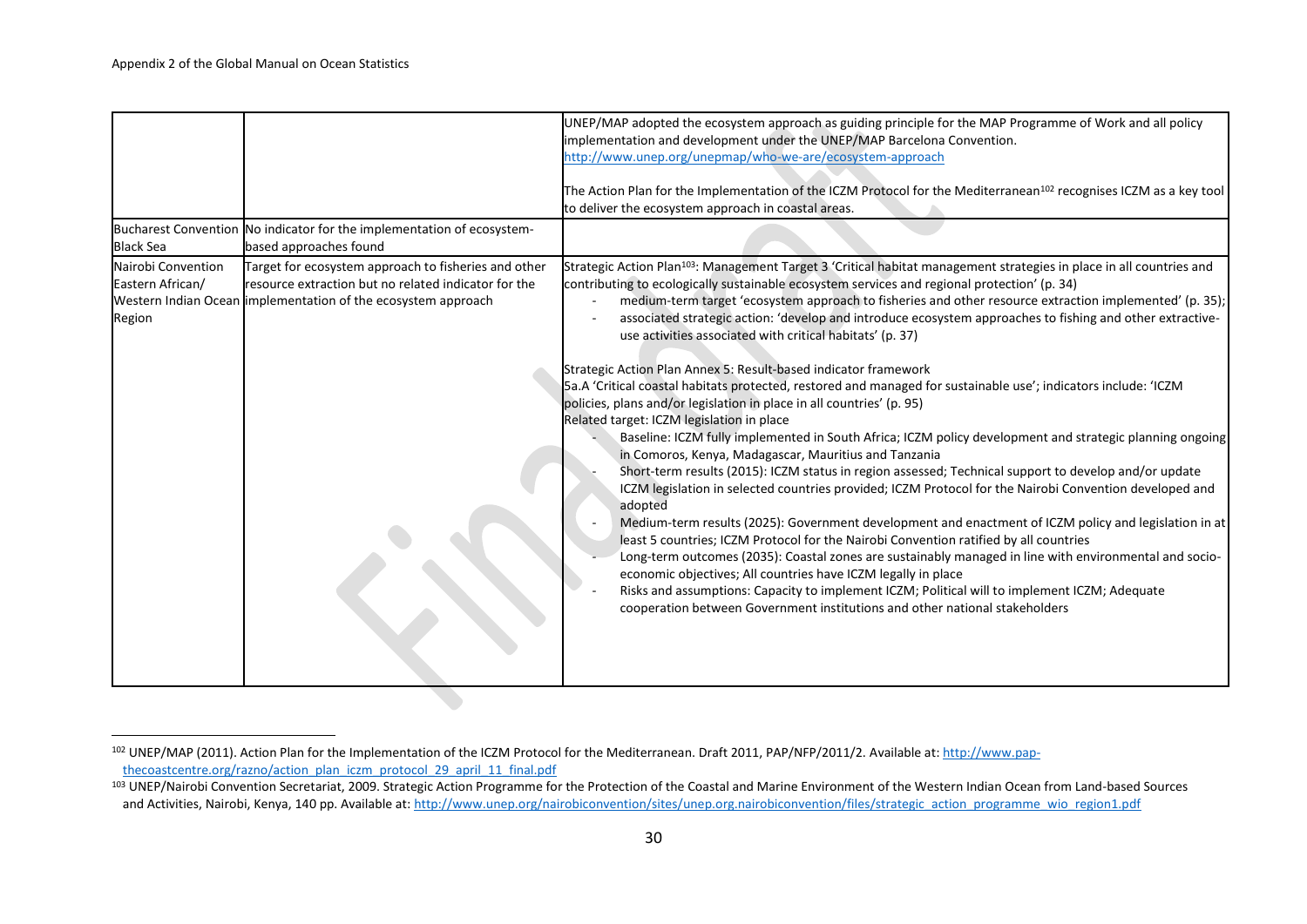| Abidjan Convention<br>West, Central and<br>Southern Africa                            | No indicator for the implementation of ecosystem-<br>based approaches found                                                                                                                                                                                                                                                                                                                                                                                                                                                                                                                                                                                                                                                                                                                                                                                                                                                                                                                                                 |                      |
|---------------------------------------------------------------------------------------|-----------------------------------------------------------------------------------------------------------------------------------------------------------------------------------------------------------------------------------------------------------------------------------------------------------------------------------------------------------------------------------------------------------------------------------------------------------------------------------------------------------------------------------------------------------------------------------------------------------------------------------------------------------------------------------------------------------------------------------------------------------------------------------------------------------------------------------------------------------------------------------------------------------------------------------------------------------------------------------------------------------------------------|----------------------|
| Plan<br>(COBSEA, PEMSEA)<br><b>East Asian Seas</b>                                    | East Asian Seas Action No indicator for the implementation of ecosystem-<br>based approaches found                                                                                                                                                                                                                                                                                                                                                                                                                                                                                                                                                                                                                                                                                                                                                                                                                                                                                                                          |                      |
| Northwest Pacific<br><b>Action Plan</b><br>(NOWPAP)<br>Northwest Pacific              | MTS 2018-2023 Objective for priority area "Support<br>integrated coastal and river basin planning and<br>management" is NOWPAP countries increasingly apply<br>ecosystem-based approach to planning and<br>management as a basis to achieve healthy and<br>productive coastal and marine ecosystems.<br>MTS 2018-2023 Outcomes/ Expected Accomplishments<br>for this priority area are as follows:<br>- 1.1. NOWPAP member states are developing and<br>applying ecosystem-based management policies, tools<br>and practices to support sustainable development of<br>coastal zones and the marine environment;<br>- 1.2. Planning and decision-making processes for ICZM<br>and MSP by NOWPAP member states recognize inter-<br>connectedness between the land and the sea and<br>promote cross-sectoral cooperation;<br>- 1.3. Planning mechanisms, including integrated water<br>resources management, ICZM and MSP in NOWPAP<br>member states contribute to reduced pressures on the<br>coastal and marine environment. | In line with SDG14.2 |
| Noumea Convention/<br>Pacific Regional<br>Environment<br>Programme (SPREP)<br>Pacific | No indicator for the implementation of ecosystem-<br>based approaches found                                                                                                                                                                                                                                                                                                                                                                                                                                                                                                                                                                                                                                                                                                                                                                                                                                                                                                                                                 |                      |
| South Asian Seas<br><b>Action Plan</b><br>South Asian Seas                            | No indicator for the implementation of ecosystem-<br>based approaches found                                                                                                                                                                                                                                                                                                                                                                                                                                                                                                                                                                                                                                                                                                                                                                                                                                                                                                                                                 |                      |
| <b>Kuwait Convention</b><br>and its Protocols<br><b>ROPME Sea Area</b>                | No indicator for the implementation of ecosystem-<br>based approaches found                                                                                                                                                                                                                                                                                                                                                                                                                                                                                                                                                                                                                                                                                                                                                                                                                                                                                                                                                 |                      |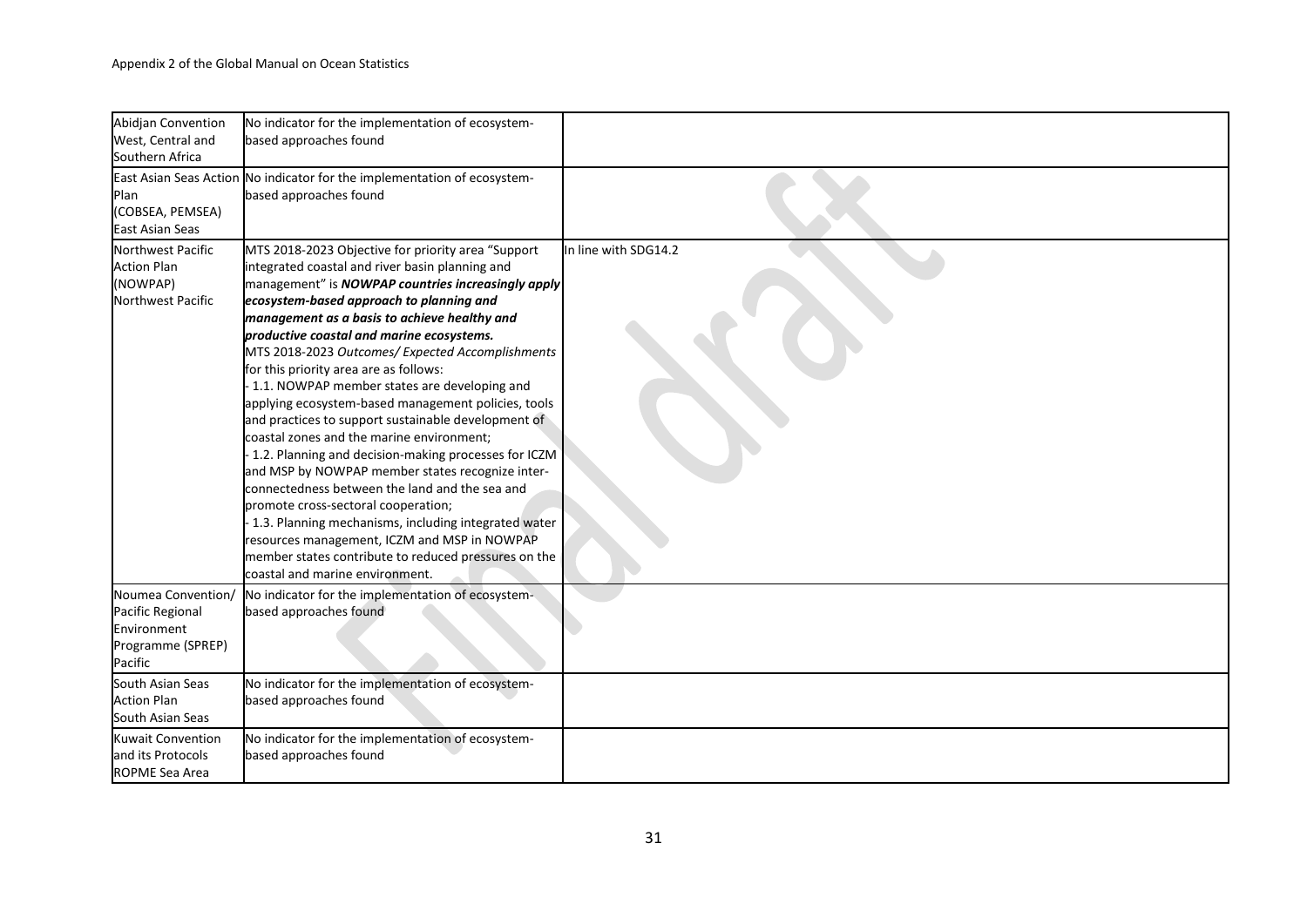| <b>Teheran Convention</b><br>Caspian Sea                                                       | No indicator for the implementation of ecosystem-<br>based approaches found                                                                        |                                                                                                                                                                                                                                                                                                                                                                                                                                                                                 |
|------------------------------------------------------------------------------------------------|----------------------------------------------------------------------------------------------------------------------------------------------------|---------------------------------------------------------------------------------------------------------------------------------------------------------------------------------------------------------------------------------------------------------------------------------------------------------------------------------------------------------------------------------------------------------------------------------------------------------------------------------|
| Jeddah Convention<br>(PERSGA)<br>Red Sea and Gulf of<br>Aden                                   | No indicator for the implementation of ecosystem-<br>based approaches found                                                                        |                                                                                                                                                                                                                                                                                                                                                                                                                                                                                 |
| Wider Caribbean                                                                                | Cartagena Convention No indicator for the implementation of ecosystem-<br>based approaches found                                                   |                                                                                                                                                                                                                                                                                                                                                                                                                                                                                 |
| Antigua Convention<br>Northeast Pacific                                                        | No indicator for the implementation of ecosystem-<br>based approaches found                                                                        |                                                                                                                                                                                                                                                                                                                                                                                                                                                                                 |
| Lima Convention<br>Permanent<br>Commission of the<br>South Pacific (CPPS)<br>Southeast Pacific | No indicator for the implementation of ecosystem-<br>based approaches found                                                                        |                                                                                                                                                                                                                                                                                                                                                                                                                                                                                 |
| <b>Hamilton Declaration</b><br>Sargasso Sea                                                    | No indicator for the implementation of ecosystem-<br>based approaches found                                                                        |                                                                                                                                                                                                                                                                                                                                                                                                                                                                                 |
| <b>Arctic Marine</b><br><b>Strategic Plan</b><br>Arctic                                        | No indicator for the implementation of ecosystem-<br>based approaches found                                                                        |                                                                                                                                                                                                                                                                                                                                                                                                                                                                                 |
| <b>Antarctic Treaty</b><br>(CCAMLR)<br>Southern Ocean                                          | No indicator for the implementation of ecosystem-<br>based approaches found                                                                        |                                                                                                                                                                                                                                                                                                                                                                                                                                                                                 |
| <b>Other</b>                                                                                   |                                                                                                                                                    |                                                                                                                                                                                                                                                                                                                                                                                                                                                                                 |
| European Union<br><b>Marine Strategy</b><br><b>Framework Directive</b><br>(MSFD)               | Implementation of the ecosystem approach is<br>monitored and assessed using descriptors of good<br>environmental standard (ecological indicators)* | The Marine Strategy Framework Directive (MSFD) <sup>104</sup> provides a legal framework for the ecosystem approach in<br>marine and coastal management within the European Union. The main goal of the MSFD is to achieve good<br>environmental status of EU marine waters by 2020.<br>Annex I of the directive lists 11 Descriptors to measure achievement towards god environmental status.<br>http://ec.europa.eu/environment/marine/good-environmental-status/index en.htm |

<sup>104</sup> European Union (2008). Directive 2008/56/EC of the European Parliament and of the Council of 17 June 2008 establishing a framework for community action in the field of marine environmental policy (Marine Strategy Framework Directive). Official Journal of the European Union. Available at[: http://eur-lex.europa.eu/legal](http://eur-lex.europa.eu/legal-content/EN/TXT/PDF/?uri=CELEX:32008L0056&from=EN)[content/EN/TXT/PDF/?uri=CELEX:32008L0056&from=EN](http://eur-lex.europa.eu/legal-content/EN/TXT/PDF/?uri=CELEX:32008L0056&from=EN)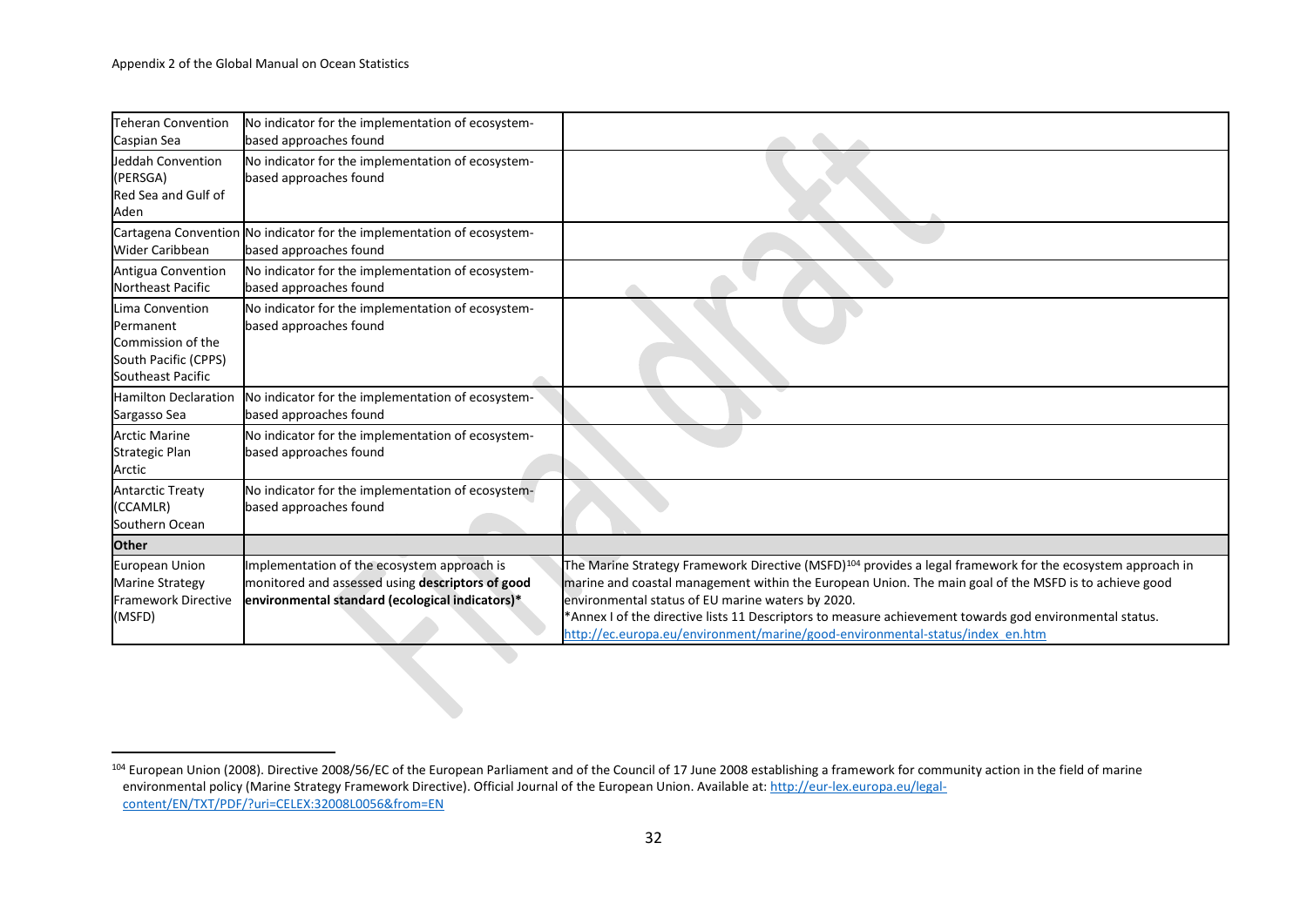#### Indicator 14.5.1: Coverage of protected areas in relation to marine areas

*Summary of existing indicators and methodologies for monitoring and assessing the coverage of marine protected areas used by Regional Seas Programmes and other key intergovernmental, international or regional bodies*

| <b>Convention</b>                                                                                 | Agency/Organisation/ Indicators for marine protected area coverage                                                                                                                                                                                                                                                                                                                                                                                                                                                                                                                                                                                                                                                                                                                                                                                                                                                                    | <b>Comments/Explanations</b>                                                                                                                                                                                                                                                                                                                                                                                                                                                                                                                                                                                                                                                                                                                                                                                                                                                                                                                                                                                                                          |
|---------------------------------------------------------------------------------------------------|---------------------------------------------------------------------------------------------------------------------------------------------------------------------------------------------------------------------------------------------------------------------------------------------------------------------------------------------------------------------------------------------------------------------------------------------------------------------------------------------------------------------------------------------------------------------------------------------------------------------------------------------------------------------------------------------------------------------------------------------------------------------------------------------------------------------------------------------------------------------------------------------------------------------------------------|-------------------------------------------------------------------------------------------------------------------------------------------------------------------------------------------------------------------------------------------------------------------------------------------------------------------------------------------------------------------------------------------------------------------------------------------------------------------------------------------------------------------------------------------------------------------------------------------------------------------------------------------------------------------------------------------------------------------------------------------------------------------------------------------------------------------------------------------------------------------------------------------------------------------------------------------------------------------------------------------------------------------------------------------------------|
| <b>Regional Seas</b><br><b>Programmes</b>                                                         |                                                                                                                                                                                                                                                                                                                                                                                                                                                                                                                                                                                                                                                                                                                                                                                                                                                                                                                                       |                                                                                                                                                                                                                                                                                                                                                                                                                                                                                                                                                                                                                                                                                                                                                                                                                                                                                                                                                                                                                                                       |
| <b>OSPAR Commission,</b><br>Oslo-Paris Convention network <sup>105</sup> :<br>North East Atlantic | 'Madrid Criteria' for assessing the ecological coherence of the OSPAR MPA<br>A: OSPAR MPAs are geographically well-distributed, with a maximum distance Objectives:<br>of up to 250km for nearshore/coastline, 500km for offshore and 1000km for<br>the high seas areas between MPAs - links to OSPAR (2006) network principle<br>of connectivity. (proximity analysis of MPAs)<br><b>B:</b> OSPAR MPAs, in combination with other relevant spatial measures as<br>deemed appropriate, cover at least 10% in area of all Dinter biogeographic<br>provinces - links to OSPAR (2006) network principle of representativity.<br>(protected area km <sup>2</sup> , total area km <sup>2</sup> , MPA coverage %)<br>C: OSPAR MPAs represent all EUNIS Level 3 habitat classes and OSPAR<br>threatened and/or declining (OSPAR T&D) species and habitats for which<br>MPAs are considered appropriate more than once in all relevant Dinter | OSPAR Recommendation 2003/3 on a network of marine protected areas (amended<br>by OSPAR Recommendation 2010/2): establish an ecologically coherent, well managed<br>network of MPAs in the North-East Atlantic by 2016.<br>a. by 2012 it is ecologically coherent, includes sites representative of all biogeographic<br>regions in the OSPAR Maritime Area, and is consistent with the CBD target for effectively<br>conserved marine and coastal ecological regions;<br>b. by 2016 it is well managed (i.e. coherent management measures have been set up<br>and are being implemented for such MPAs that have been designated up to 2010). <sup>106</sup><br>(see also OSPAR Marine Protected Areas website: https://www.ospar.org/work-<br>areas/bdc/marine-protected-areas)<br>OSPAR principles for assessing the ecological coherence of MPA networks <sup>107</sup><br>Features - MPAs should be designated in areas that best represent the range of<br>habitats, species and ecological processes in the OSPAR Maritime Area. Proportions of |
|                                                                                                   | biogeographic provinces a given feature is present - links to OSPAR (2006)<br>network principles of features and resilience. (protection of OSPAR<br>threatened/declining species and habitats within MPAs; issue: deficient<br>information)                                                                                                                                                                                                                                                                                                                                                                                                                                                                                                                                                                                                                                                                                          | features that should be protected by the MPA network may be higher for particularly<br>threatened and/or declining features.<br>Representativity - MPAs should protect examples of the same features across their<br>known biogeographical extent to reflect known sub-types. EUNIS Level 3 habitats are<br>stated as a potentially useful way of characterising the OSPAR<br>Maritime Area for the purposes of including biogeographic variation in the network.<br><b>Connectivity</b> $-$ In the absence of dispersal data, connectivity may be approximated by<br>ensuring the MPA network is well distributed geographically. Where scientific<br>understanding is further developed, the MPA network should reflect locations where a                                                                                                                                                                                                                                                                                                           |

<sup>105</sup> OSPAR Commission (2017). 2016 Status Report on the OSPAR Network of Marine Protected Areas. Available from[: https://www.ospar.org/documents?v=37521](https://www.ospar.org/documents?v=37521)

<sup>106</sup> OSPAR Recommendation 2003/3 on a network of marine protected areas (amended by OSPAR Recommendation 2010/2). Available at: [www.ospar.org/documents?d=32867](http://www.ospar.org/documents?d=32867)

<sup>107</sup> OSPAR (2006). Guidance on developing an ecologically coherent network of OSPAR marine protected areas. Reference number 2006-3. Available at[: http://jncc.defra.gov.uk/pdf/06-](http://jncc.defra.gov.uk/pdf/06-03e_Guidance%20ecol%20coherence%20MPA%20network.pdf) [03e\\_Guidance%20ecol%20coherence%20MPA%20network.pdf](http://jncc.defra.gov.uk/pdf/06-03e_Guidance%20ecol%20coherence%20MPA%20network.pdf)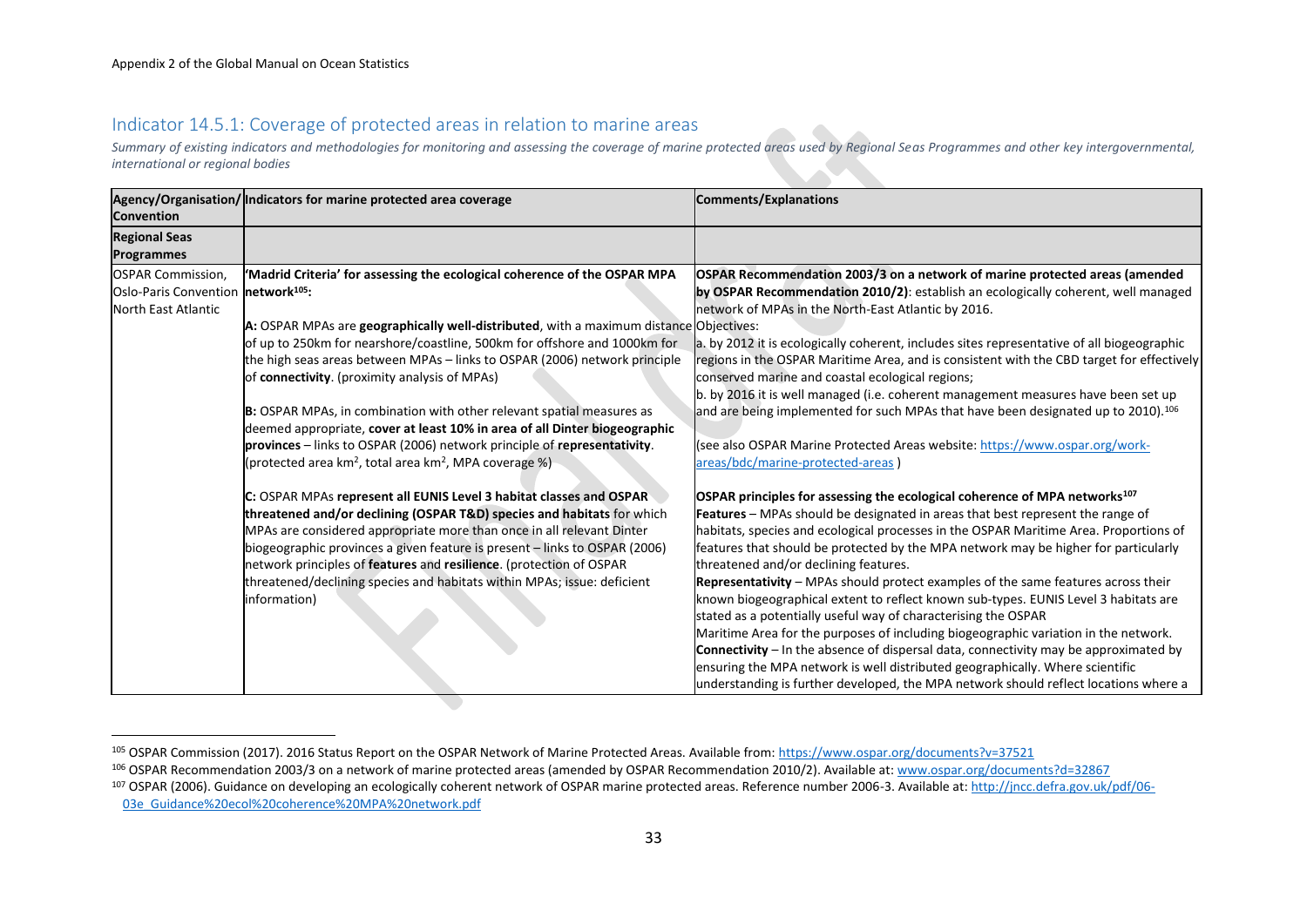| <b>Helsinki Convention</b><br>(HELCOM)<br><b>Baltic Sea</b> | HELCOM indicators in line with SDG target 14.5 and indicator 14.5.1109:<br>Coverage of protected areas in relation to marine areas, including in<br>individual sub-basins of the Baltic Sea and EEZ<br>Percentage of HELCOM MPAs having management plans or measures in<br>place | specific path between identified places is known (e.g. critical areas of a life cycle for a<br>given species).<br>Resilience - Replication of features in separate MPAs in each biogeographic area is<br>desirable where possible. The appropriate size of a site should be determined by the<br>purpose of the site and be sufficiently large enough to maintain the integrity of the<br>feature(s) for which it is selected.<br><b>Management</b> – OSPAR MPAs should be managed to ensure the protection of the<br>features for which they were selected and to support the functioning of an ecologically<br>coherent network.<br><b>OSPAR MPA Management:</b> 4 questions to assess if MPAs are 'well managed': 1)<br>management documented?; 2) measures to achieve conservation objectives being<br>implemented?; 3) monitoring in place to assess if measures are working?; and 4) MPA<br>moving towards/has reached its conservation objectives? (yes/partially/no/unknown/no<br>response) (see OSPAR 2017)<br>OSPAR MPA database <sup>108</sup> : spatial and non-spatial data from OSPAR Contracting Parties<br>on OSPAR MPAs to undertake regular assessments of the status of the network<br><b>OSPAR MPA maps:</b><br>OSPAR MPAs https://odims.ospar.org/maps/297<br>OSPAR Threatened or declining habitats https://odims.ospar.org/maps/298<br>The Initial Holistic Assessment of the Baltic Sea 2003-2007 <sup>110</sup> reported number and %<br>of Baltic Sea marine area covered by marine protected areas (including Baltic Sea<br>Protected Areas and EU Natura 2000 sites). |
|-------------------------------------------------------------|----------------------------------------------------------------------------------------------------------------------------------------------------------------------------------------------------------------------------------------------------------------------------------|---------------------------------------------------------------------------------------------------------------------------------------------------------------------------------------------------------------------------------------------------------------------------------------------------------------------------------------------------------------------------------------------------------------------------------------------------------------------------------------------------------------------------------------------------------------------------------------------------------------------------------------------------------------------------------------------------------------------------------------------------------------------------------------------------------------------------------------------------------------------------------------------------------------------------------------------------------------------------------------------------------------------------------------------------------------------------------------------------------------------------------------------------------------------------------------------------------------------------------------------------------------------------------------------------------------------------------------------------------------------------------------------------------------------------------------------------------------------------------------------------------------------------------------------------------------------------------------------------|
|                                                             |                                                                                                                                                                                                                                                                                  |                                                                                                                                                                                                                                                                                                                                                                                                                                                                                                                                                                                                                                                                                                                                                                                                                                                                                                                                                                                                                                                                                                                                                                                                                                                                                                                                                                                                                                                                                                                                                                                                   |
| (UNEP/MAP)<br>Mediterranean                                 | Barcelona Convention No indicator on MPA coverage found                                                                                                                                                                                                                          |                                                                                                                                                                                                                                                                                                                                                                                                                                                                                                                                                                                                                                                                                                                                                                                                                                                                                                                                                                                                                                                                                                                                                                                                                                                                                                                                                                                                                                                                                                                                                                                                   |

<sup>108</sup> OSPAR MPA database. Online: [http://mpa.ospar.org/home\\_ospar](http://mpa.ospar.org/home_ospar)

<sup>109</sup> HELCOM (2017). HELCOM and Sustainable Development Goals. Measuring progress for the same targets in the Baltic Sea. Available at:

<http://www.helcom.fi/Lists/Publications/BSEP150.pdf>

<sup>110</sup> HELCOM (2010). Ecosystem Health of the Baltic Sea 2003–2007: HELCOM Initial Holistic Assessment. Balt. Sea Environ. Proc. No. 122. Available at: <http://www.helcom.fi/Lists/Publications/BSEP122.pdf>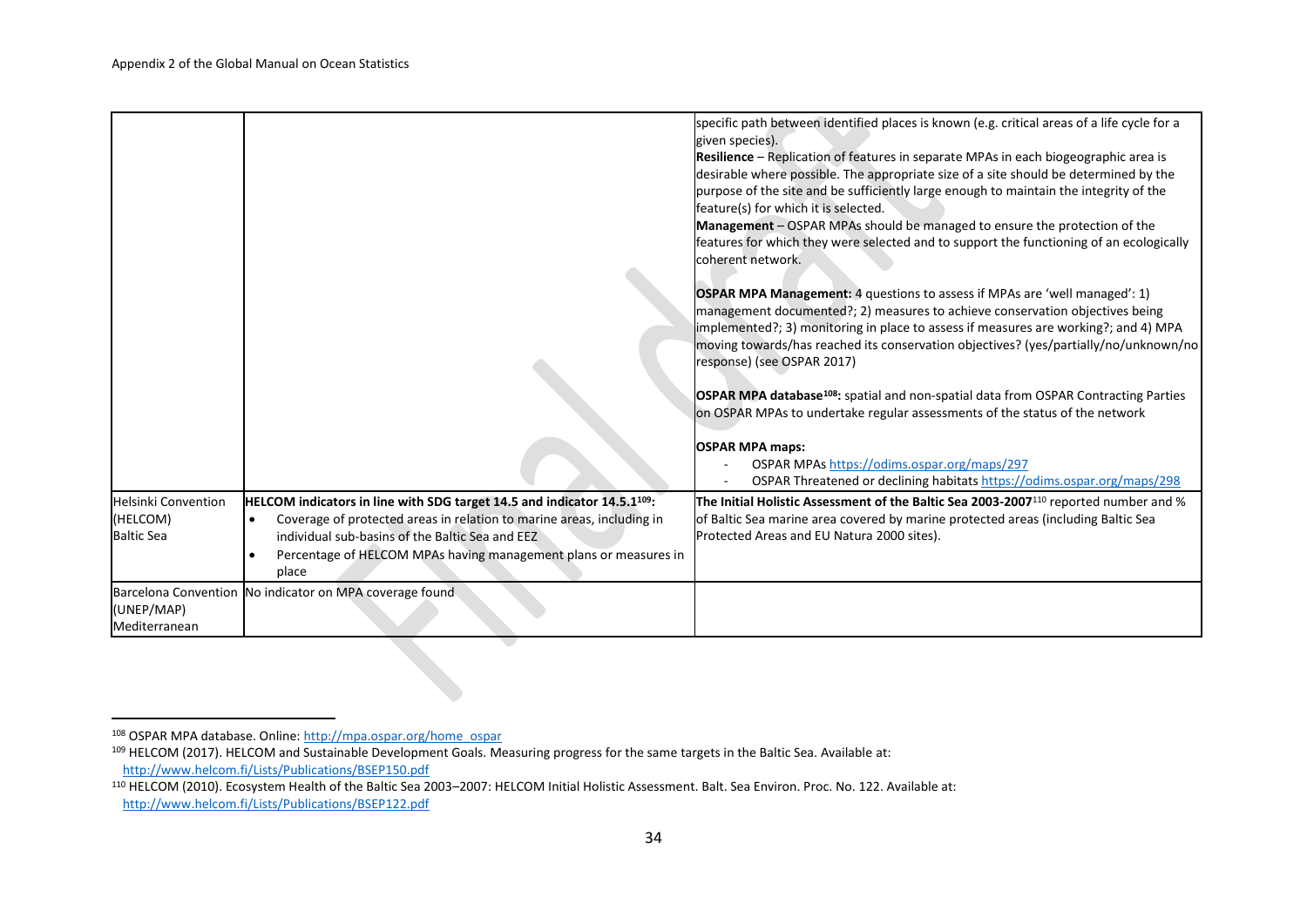| <b>Black Sea</b>                                                                | Bucharest Convention Strategic Action Plan <sup>111</sup> :<br>Ecological Quality Objective 2: Conservation of Black Sea biodiversity and<br>habitats<br>EcoQO 2b: Conserve coastal and marine habitats and landscapes<br>Indicators include: Number and total area of marine and coastal PAs increased                                                                                                                                                                                                                                                                                                                                                                                                                                                                                                                                                                                                                                                                      | Strategic Action Plan for the Environmental Protection and Rehabilitation of the Black<br>Sea                                                                                                           |
|---------------------------------------------------------------------------------|------------------------------------------------------------------------------------------------------------------------------------------------------------------------------------------------------------------------------------------------------------------------------------------------------------------------------------------------------------------------------------------------------------------------------------------------------------------------------------------------------------------------------------------------------------------------------------------------------------------------------------------------------------------------------------------------------------------------------------------------------------------------------------------------------------------------------------------------------------------------------------------------------------------------------------------------------------------------------|---------------------------------------------------------------------------------------------------------------------------------------------------------------------------------------------------------|
| Nairobi Convention<br>Eastern African/<br>Western Indian Ocean<br>Region        | No indicator on MPA coverage found                                                                                                                                                                                                                                                                                                                                                                                                                                                                                                                                                                                                                                                                                                                                                                                                                                                                                                                                           |                                                                                                                                                                                                         |
| Abidjan Convention<br>West, Central and<br>Southern Africa                      | No indicator on MPA coverage found                                                                                                                                                                                                                                                                                                                                                                                                                                                                                                                                                                                                                                                                                                                                                                                                                                                                                                                                           |                                                                                                                                                                                                         |
| Plan<br>(COBSEA, PEMSEA)<br><b>East Asian Seas</b>                              | East Asian Seas Action No indicator on MPA coverage found                                                                                                                                                                                                                                                                                                                                                                                                                                                                                                                                                                                                                                                                                                                                                                                                                                                                                                                    |                                                                                                                                                                                                         |
| Northwest Pacific<br><b>Action Plan</b><br>(NOWPAP)<br><b>Northwest Pacific</b> | No explicit indicators on marine protected area coverage, but reporting on<br>number and area (km <sup>2</sup> ) of MPAs in the NOWPAP region<br>MTS 2018-2023: total regional coverage of MPAs 4% of total EEZ area<br>*2014 NOWPAP supported identification of EBSAs in the North Pacific<br>SDG 14.2: By 2020, sustainably manage and protect marine and coastal<br>ecosystems to avoid significant impacts, including by strengthening their<br>resilience, and taking action for their restoration in order to achieve healthy<br>and productive oceans;<br>SDG 14.5: By 2020, conserve at least 10% of coastal and marine areas,<br>consistent with national and international law and based on the best available<br>scientific information;<br>NOWPAP EcoQO 1: Biological and habitat diversity are not changed<br>significantly due to anthropogenic pressure;<br>and<br>NOWPAP EcoQO 2: Alien species are at levels that do not adversely alter the<br>ecosystems. | The 2013 NOWPAP CEARAC Report on Monitoring and management of Marine<br>Protected Areas in the NOWPAP region <sup>112</sup> reports number and area (km <sup>2</sup> ) of MPAs in<br>the NOWPAP region. |

<sup>&</sup>lt;sup>111</sup> Bucharest Convention (2009). Strategic Action Plan for the Environmental Protection and Rehabilitation of the Black Sea. Online[: http://www.blacksea-](http://www.blacksea-commission.org/_bssap2009.asp#_Toc222222293)

[commission.org/\\_bssap2009.asp#\\_Toc222222293](http://www.blacksea-commission.org/_bssap2009.asp#_Toc222222293)

<sup>112</sup> NOWPAP CEARAC (2013). Monitoring and management of Marine Protected Areas in the NOWPAP region. Available at[: http://www.cearac-project.org/cearac-project/integrated](http://www.cearac-project.org/cearac-project/integrated-report/MPA_2013.pdf)[report/MPA\\_2013.pdf](http://www.cearac-project.org/cearac-project/integrated-report/MPA_2013.pdf)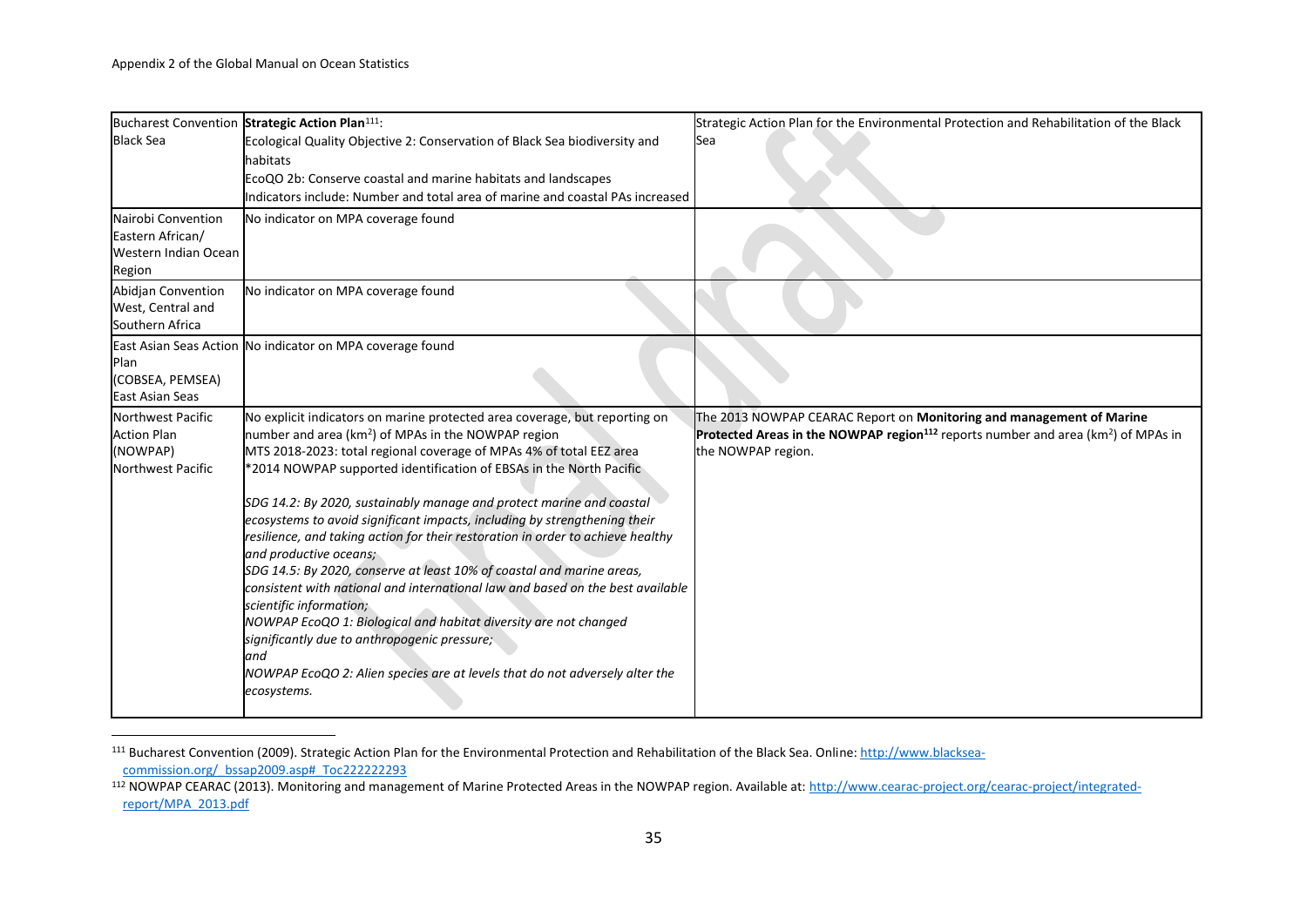|                                                                                       | MTS 2018-2023 Objective for priority area "Conserve marine and coastal<br>biodiversity" is NOWPAP countries are provided with reliable information and<br>analysis of the status of biodiversity and conservation measures and<br>recommendations for action as expressed in a Regional Action Plan for<br>Marine and Coastal Biodiversity Conservation.<br>MTS 2018-2023 Outcomes/ Expected Accomplishments for this priority area<br>are as follows:<br>4.1. NOWPAP member states are provided with information and data,<br>including on the status and major threats to Red List species and invasive alien<br>species and sensitive habitat mapping in the region;<br>4.2. NOWPAP member states effectively address marine and coastal<br>biodiversity conservation through planning and application of area-based<br>management tools, including marine protected areas (MPAs) and Ecologically<br>or Biologically Significant Marine Areas (EBSAs);<br>4.3. NOWPAP member states adopt Regional Action Plan for Marine and<br>Coastal Biodiversity Conservation. |  |
|---------------------------------------------------------------------------------------|-------------------------------------------------------------------------------------------------------------------------------------------------------------------------------------------------------------------------------------------------------------------------------------------------------------------------------------------------------------------------------------------------------------------------------------------------------------------------------------------------------------------------------------------------------------------------------------------------------------------------------------------------------------------------------------------------------------------------------------------------------------------------------------------------------------------------------------------------------------------------------------------------------------------------------------------------------------------------------------------------------------------------------------------------------------------------|--|
| Noumea Convention/<br>Pacific Regional<br>Environment<br>Programme (SPREP)<br>Pacific | No indicator on MPA coverage found                                                                                                                                                                                                                                                                                                                                                                                                                                                                                                                                                                                                                                                                                                                                                                                                                                                                                                                                                                                                                                      |  |
| South Asian Seas<br><b>Action Plan</b><br>South Asian Seas                            | No indicator on MPA coverage found                                                                                                                                                                                                                                                                                                                                                                                                                                                                                                                                                                                                                                                                                                                                                                                                                                                                                                                                                                                                                                      |  |
| <b>Kuwait Convention</b><br>and its Protocols<br><b>ROPME Sea Area</b>                | No indicator on MPA coverage found                                                                                                                                                                                                                                                                                                                                                                                                                                                                                                                                                                                                                                                                                                                                                                                                                                                                                                                                                                                                                                      |  |
| <b>Teheran Convention</b><br>Caspian Sea                                              | No indicator on MPA coverage found                                                                                                                                                                                                                                                                                                                                                                                                                                                                                                                                                                                                                                                                                                                                                                                                                                                                                                                                                                                                                                      |  |
| Jeddah Convention<br>(PERSGA)<br>Red Sea and Gulf of<br>Aden                          | No indicator on MPA coverage found                                                                                                                                                                                                                                                                                                                                                                                                                                                                                                                                                                                                                                                                                                                                                                                                                                                                                                                                                                                                                                      |  |
| <b>Wider Caribbean</b>                                                                | Cartagena Convention No indicator on MPA coverage found                                                                                                                                                                                                                                                                                                                                                                                                                                                                                                                                                                                                                                                                                                                                                                                                                                                                                                                                                                                                                 |  |
| Antigua Convention<br><b>Northeast Pacific</b>                                        | No indicator on MPA coverage found                                                                                                                                                                                                                                                                                                                                                                                                                                                                                                                                                                                                                                                                                                                                                                                                                                                                                                                                                                                                                                      |  |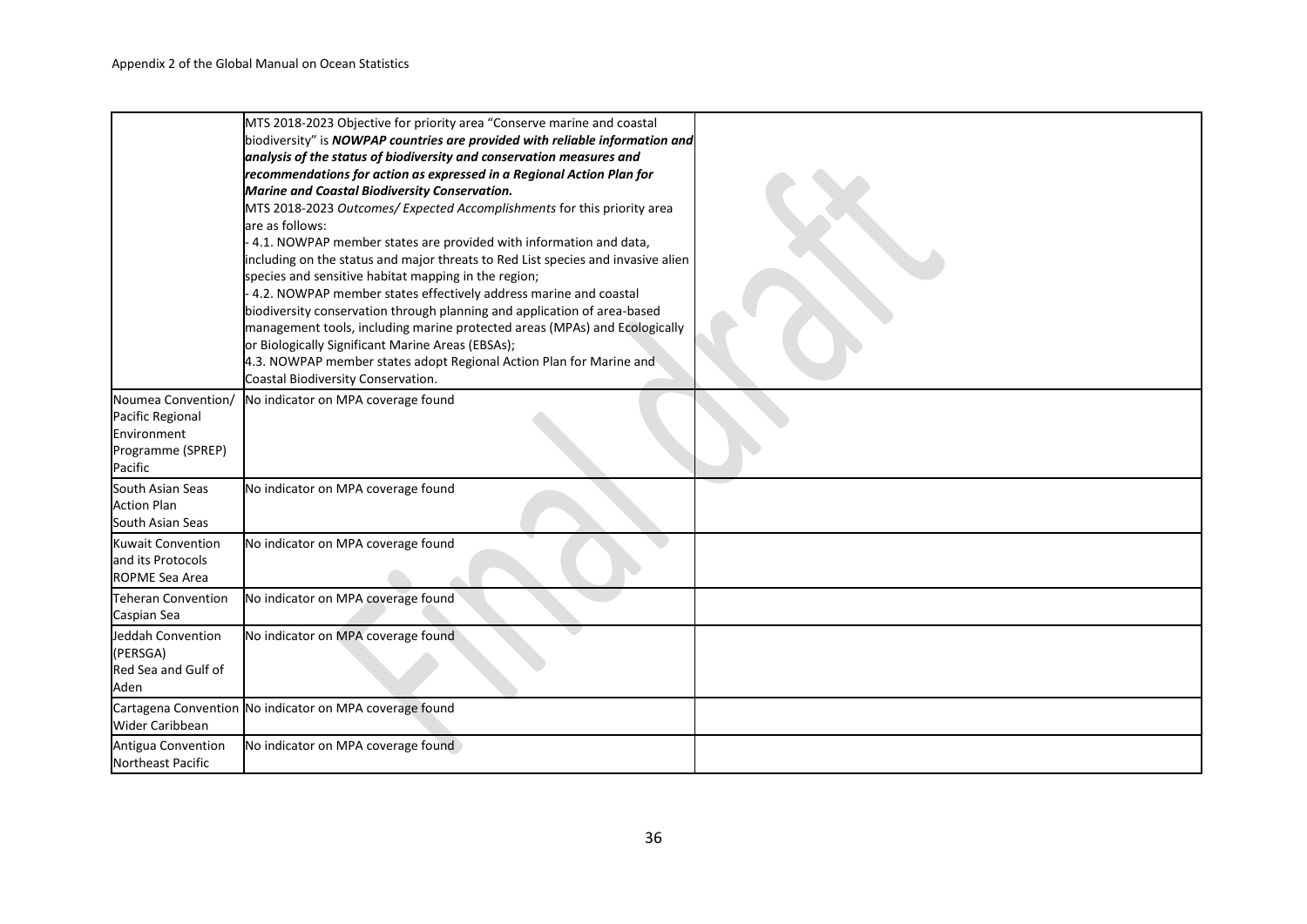| Lima Convention                             | Coastal and Marine Indicators of the Southeast Pacific <sup>113</sup> :                                                                   | More information on MPAs:                                                               |
|---------------------------------------------|-------------------------------------------------------------------------------------------------------------------------------------------|-----------------------------------------------------------------------------------------|
| Permanent                                   | Indicator 1: Marine and Coastal Protected Areas, reported as:                                                                             | http://cpps.dyndns.info/sibimap/areas.html                                              |
| Commission of the                           | Number of marine and coastal protected areas per IUCN category<br>$\bullet$                                                               | http://cpps-int.org/cpps-docs/pda/areas/docs/Red.regional.AMCP.PSE.2010.pdf             |
| South Pacific (CPPS)                        | Total surface of marine and coastal protected areas per IUCN category                                                                     |                                                                                         |
| Southeast Pacific                           | (km <sup>2</sup> )                                                                                                                        |                                                                                         |
|                                             | Marine and coastal surface area by country<br>$\bullet$                                                                                   |                                                                                         |
|                                             | Marine and coastal protected areas in the Southeast Pacific                                                                               |                                                                                         |
|                                             | Increase in surface area of marine and coastal protected areas by<br>country 2004-2015 (km <sup>2</sup> )                                 |                                                                                         |
|                                             | Percentage of marine and coastal protected areas in relation with the                                                                     |                                                                                         |
|                                             | Aichi Target 11 on Biological Diversity                                                                                                   |                                                                                         |
| <b>Hamilton Declaration</b><br>Sargasso Sea | No indicator on MPA coverage found                                                                                                        |                                                                                         |
| <b>Arctic Marine</b>                        | MPA coverage is reported in the 2017 Protected Areas Indicator Report <sup>114</sup> in                                                   | 2017 Protected Areas Indicator Report: "It catalogues the extent of protected areas     |
| <b>Strategic Plan</b>                       | terms of:                                                                                                                                 | across the Arctic and the trends regarding protected area establishment. It helps track |
| Arctic                                      | Number and area covered (% and km <sup>2</sup> of Arctic marine area), based on                                                           | progress towards meeting the objectives of PAME and CAFF and supporting Aichi           |
|                                             | clear definitions of Arctic marine area boundaries (CAFF) and of MPAs;                                                                    | Biodiversity Targets 1 and 11 adopted in 2010 by Parties to the United Nations          |
|                                             | Trends in marine protected area coverage within the CAFF boundary                                                                         | Convention on Biological Diversity (CBD). These Targets in turn contribute towards      |
|                                             | 1900-2016 (in % of area covered)                                                                                                          | achieving relevant targets within the Sustainable Development Goals (UNEP-WCMC and      |
|                                             | Distribution of MPAs across each of the six IUCN Management Categories IUCN 2016)." (CAFF and PAME, 2017, p. 5)<br>(in % of area covered) |                                                                                         |
|                                             | Also reported is number and area covered (% and km <sup>2</sup> ) of other area-based                                                     |                                                                                         |
|                                             | measures of importance for Arctic marine biodiversity, including % witin                                                                  |                                                                                         |
|                                             | MPAs:                                                                                                                                     |                                                                                         |
|                                             | Areas of heightened ecological and cultural significance<br>٠                                                                             |                                                                                         |
|                                             | Ecologically and Biologically Significant Areas (EBSAs - CBD)                                                                             |                                                                                         |
|                                             | Particularly Sensitive Sea Areas (PSSAs - IMO)                                                                                            |                                                                                         |
| <b>Antarctic Treaty</b>                     | No indicator on MPA coverage found                                                                                                        |                                                                                         |
| (CCAMLR)                                    |                                                                                                                                           |                                                                                         |
| Southern Ocean                              |                                                                                                                                           |                                                                                         |

<sup>113</sup> UNESCO (2015). Coastal and Marine Indicators of the Southeast Pacific. Intergovernmental Oceanographic Commission of UNESCO, Marine Policy and Regional Coordination Section, Permanent Commission for the South Pacific. IOC Technical Series 124, ICAM Dossier 9. Available at :<http://unesdoc.unesco.org/images/0024/002430/243002m.pdf>

<sup>114</sup> CAFF and PAME (2017). Arctic Protected Areas: Indicator Report, 2017: Conservation of Arctic Flora and Fauna and Protection of the Arctic Marine Environment, Akureyri, Iceland. Available at[: https://pame.is/images/03\\_Projects/MPA/Indicator/Indicator\\_Report\\_on\\_Protected\\_Areas\\_.pdf](https://pame.is/images/03_Projects/MPA/Indicator/Indicator_Report_on_Protected_Areas_.pdf)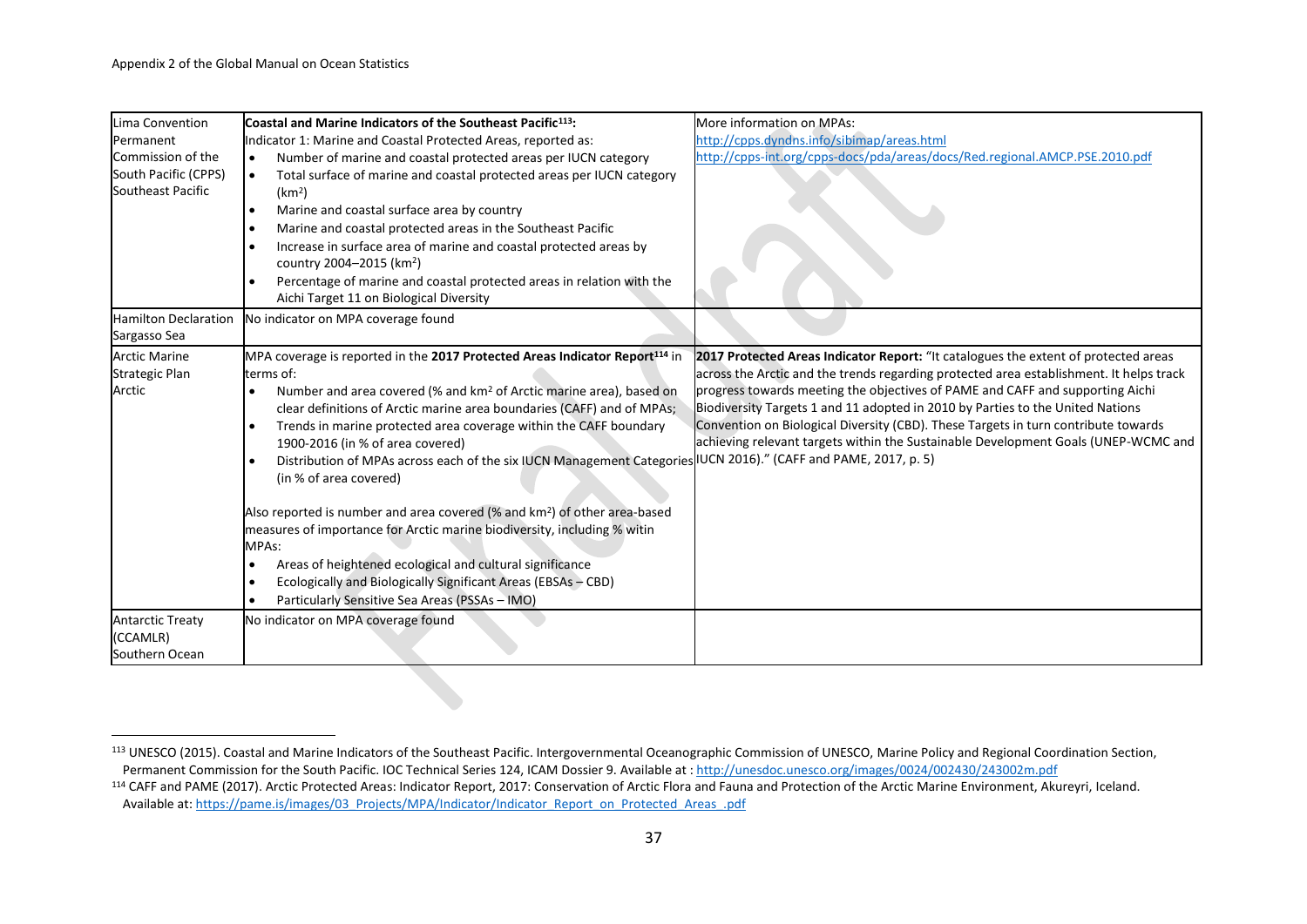| <b>Other policies</b>                                                                   |                                                                                                                                                                                                                                                                                                                                                                                                      |                                                                                                                                                                                                                                                                                                                                                                                                                                                                                                                                                                                                                                                                                                                                                                                                                                                                                                                                                                                                                                                                                                                                                                                                                                                       |
|-----------------------------------------------------------------------------------------|------------------------------------------------------------------------------------------------------------------------------------------------------------------------------------------------------------------------------------------------------------------------------------------------------------------------------------------------------------------------------------------------------|-------------------------------------------------------------------------------------------------------------------------------------------------------------------------------------------------------------------------------------------------------------------------------------------------------------------------------------------------------------------------------------------------------------------------------------------------------------------------------------------------------------------------------------------------------------------------------------------------------------------------------------------------------------------------------------------------------------------------------------------------------------------------------------------------------------------------------------------------------------------------------------------------------------------------------------------------------------------------------------------------------------------------------------------------------------------------------------------------------------------------------------------------------------------------------------------------------------------------------------------------------|
| <b>UN Environment</b><br>(through UNEP-<br>WCMC, BirdLife<br>International and<br>IUCN) | SDG Indicator 14.5.1: Coverage of protected areas in relation to marine areas                                                                                                                                                                                                                                                                                                                        | Definition: The indicator 'Coverage of protected areas in relation to marine areas' shows<br>temporal trends in the percentage of important sites for marine biodiversity (i.e., those<br>that contribute significantly to the global persistence of biodiversity) that are wholly<br>covered by designated protected areas.<br>This indicator is calculated from data derived from a spatial overlap between digital<br>polygons for protected areas from the World Database on Protected Areas (IUCN &<br>UNEP-WCMC 2017) and digital polygons for marine Key Biodiversity Areas (from the<br>World Database of Key Biodiversity Areas, including Important Bird and Biodiversity<br>Areas, Alliance for Zero Extinction sites, and other Key Biodiversity Areas; available<br>through the Integrated Biodiversity Assessment Tool). The value of the indicator at a<br>given point in time, based on data on the year of protected area establishment recorded<br>in the World Database on Protected Areas, is computed as the mean percentage of each<br>Key Biodiversity Area currently recognised that is covered by protected areas.<br>(UNEP-WCMC/BLI/IUCN Metadata 2017)<br>https://unstats.un.org/sdgs/metadata/files/Metadata-14-05-01.pdf |
| Transboundary<br><b>Waters Assessment</b><br>Programme (TWAP)                           | Volume 4: Large Marine Ecosystems <sup>115</sup><br>Indicator: Change in protected area coverage within large marine ecosystems<br>Number<br>$\bullet$<br>Total area<br>٠<br>Geographic extent<br>Index of percentage change (1982-2014) in total area covered by<br>MPAs per LME<br>Cumulative area of MPAs in all LMEs<br>Based on: WDPA (UNEP-WCMC)<br>Also used as indicator: Ocean Health Index | "Based on the percentage change in total area covered by MPAs between 1982 and<br>2014, LMEs were assigned to five categories (Table 7.12) and mapped in Figure 7.26.<br>LMEs with progressively higher coverage by MPAs were inferred to face progressively<br>lower levels of threats, under the assumption that MPA implementation is effective in<br>reducing threats to marine biodiversity." (IOC-UNESCO and UNEP, 2016, p. 219)<br>There are also various biodiversity indices, plus most vulnerable areas based on number<br>of threatened marine species.                                                                                                                                                                                                                                                                                                                                                                                                                                                                                                                                                                                                                                                                                    |
| Databases/data sets                                                                     |                                                                                                                                                                                                                                                                                                                                                                                                      |                                                                                                                                                                                                                                                                                                                                                                                                                                                                                                                                                                                                                                                                                                                                                                                                                                                                                                                                                                                                                                                                                                                                                                                                                                                       |
| <b>Joint Research Centre</b>                                                            | European Commission Digital Observatory for Protected Areas <sup>116</sup>                                                                                                                                                                                                                                                                                                                           | The Digital Observatory for Protected Areas (DOPA) is a set of web services and<br>applications that can be used primarily to assess, monitor, report and possibly forecast<br>the state of, and the pressure on, protected areas at multiple scales.<br>It also includes Maps on protection levels for the marine ecoregions of the world.                                                                                                                                                                                                                                                                                                                                                                                                                                                                                                                                                                                                                                                                                                                                                                                                                                                                                                           |

<sup>115</sup> IOC-UNESCO and UNEP (2016). Large Marine Ecosystems: Status and Trends. United Nations Environment Programme, Nairobi, pp 239–249. Available at: <http://www.geftwap.org/publications/lmes-technical-report>

<sup>116</sup> European Commission Joint Research Centre. Digital Observatory for Protected Areas. Online[: http://dopa.jrc.ec.europa.eu/en/mapsanddatasets](http://dopa.jrc.ec.europa.eu/en/mapsanddatasets)